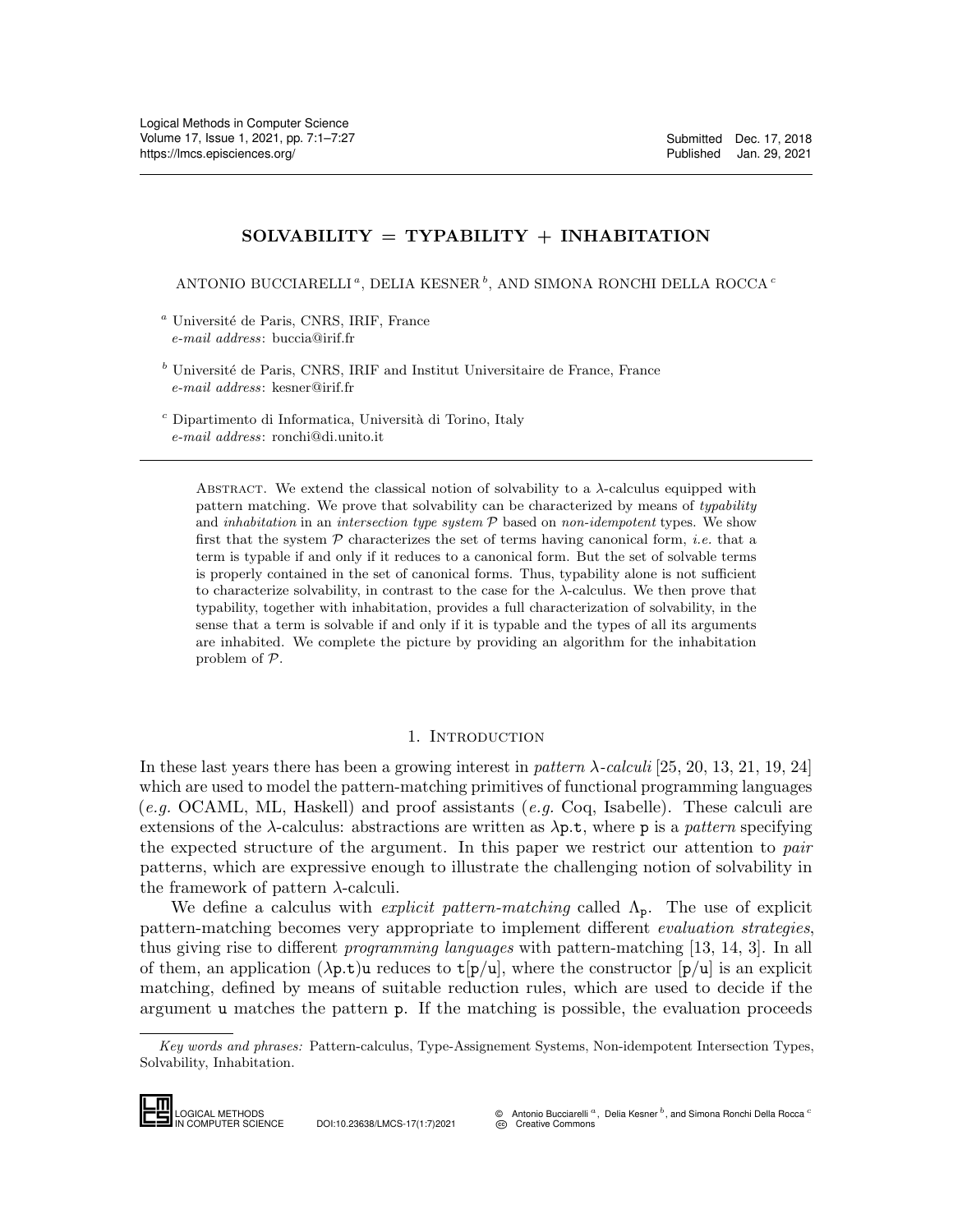by computing a substitution which is applied to the body t. Otherwise, two cases may arise: either a successful matching is not possible at all, and then the term  $t[p/u]$  reduces to a *failure*, denoted by the constant fail, or pattern matching could potentially become possible after the application of some pertinent substitution to the argument u, in which case the reduction is simply blocked. For example, reducing  $(\lambda \langle z_1, z_2 \rangle \langle z_1 | (\lambda y \rangle \langle y \rangle))$  leads to a failure, while reducing  $(\lambda \langle z_1, z_2 \rangle \cdot z_1)$ y leads to a blocking situation.

We aim to study *solvability* in the  $\Lambda_{p}$ -calculus. Let us first recall this notion in the framework of the  $\lambda$ -calculus: a closed (*i.e.*, without free variables)  $\lambda$ -term t is solvable if there is  $n \geq 0$  and there are terms  $u_1, ..., u_n$  such that  $tu_1...u_n$  reduces to the identity function. Closed solvable terms represent meaningful programs: if t is closed and solvable, then t can produce any desired result when applied to a suitable sequence of arguments. The relation between solvability and meaningfulness is also evident in the semantics: it is sound to equate all unsolvable terms, as in Scott's original model  $D_{\infty}$  [\[26\]](#page-26-8). This notion can be easily extended to open terms, through the notion of head context, which does the job of both closing the term and then applying it to an appropriate sequence of arguments. Thus a  $\lambda$ -term t is solvable if there is a head context H such that, when H is filled by t, then H[t] is closed and reduces to the identity function.

In order to extend the notion of solvability to the  $\Lambda_{p}$ -calculus, it is clear that pairs have to be taken into account. A relevant question is whether a pair should be considered as meaningful. At least two choices are possible: a lazy semantics considering any pair to be meaningful, or a *strict* one requiring both of its components to be meaningful. We chose a lazy approach, in fact in the operational semantics of  $\Lambda_p$  the constant fail is different from  $\{fail, fail\}$ : if a term reduces to fail we do not have any information about its result, but if it reduces to  $\langle \text{fail}, \text{fail} \rangle$  we know at least that it represents a pair. In fact, being a pair is already an observable property, which in particular is sufficient to unblock an explicit matching, independently from the solvability of its components. As a consequence, a term t is defined to be *solvable* iff there exists a head context H such that  $H[t]$  is closed and reduces to a pair. Thus for example, the term  $\langle \mathbf{t}, \mathbf{t} \rangle$  is always solvable, also when **t** is not solvable. Our notion of solvability turns out to be conservative with respect to the same notion for the  $\lambda$ -calculus (see Theorem [5.6\)](#page-24-0).

In this paper we characterize solvability for the  $\Lambda_{p}$ -calculus through two different and complementary notions related to a type assignment system with non-idempotent intersection types, called  $P$ . The first one is *typability*, that gives the possibility to construct a typing derivation for a given term, and the second one is *inhabitation*, which gives the possibility to construct a term from a given typing. More precisely, we first supply a notion of canonical form such that reducing a term to some canonical form is a necessary but not a sufficient condition for being solvable. In fact, canonical forms may contain blocking explicit matchings, so that we need to guess whether or not there exists a substitution being able to simultaneously unblock all these blocked forms. Our type system  $P$  *characterizes* canonical forms: a term  $\tau$  has a canonical form if and only if it is typable in system  $\mathcal{P}$  (Theorem [3.11\)](#page-12-0). Types are of the shape  $A_1 \rightarrow A_2 \rightarrow \dots \rightarrow A_n \rightarrow \sigma$ , for  $n \geq 0$ , where  $A_i$  are multisets of types and  $\sigma$  is a type. The use of multisets to represent the non-idempotent intersection is standard, namely  $[\sigma_1, ..., \sigma_m]$  is just a notation for  $\sigma_1 \cap ... \cap \sigma_m$ . By using the type system  $P$  we can supply the following *characterization* of solvability (Theorem [5.5\)](#page-24-1): a closed term t in the  $\Lambda_{p}$ -calculus is solvable if and only if t is typable in system P, let say with a type of the shape  $A_1 \to A_2 \to \ldots \to A_n \to \sigma$  (where  $\sigma$  is a type derivable for a pair), and for all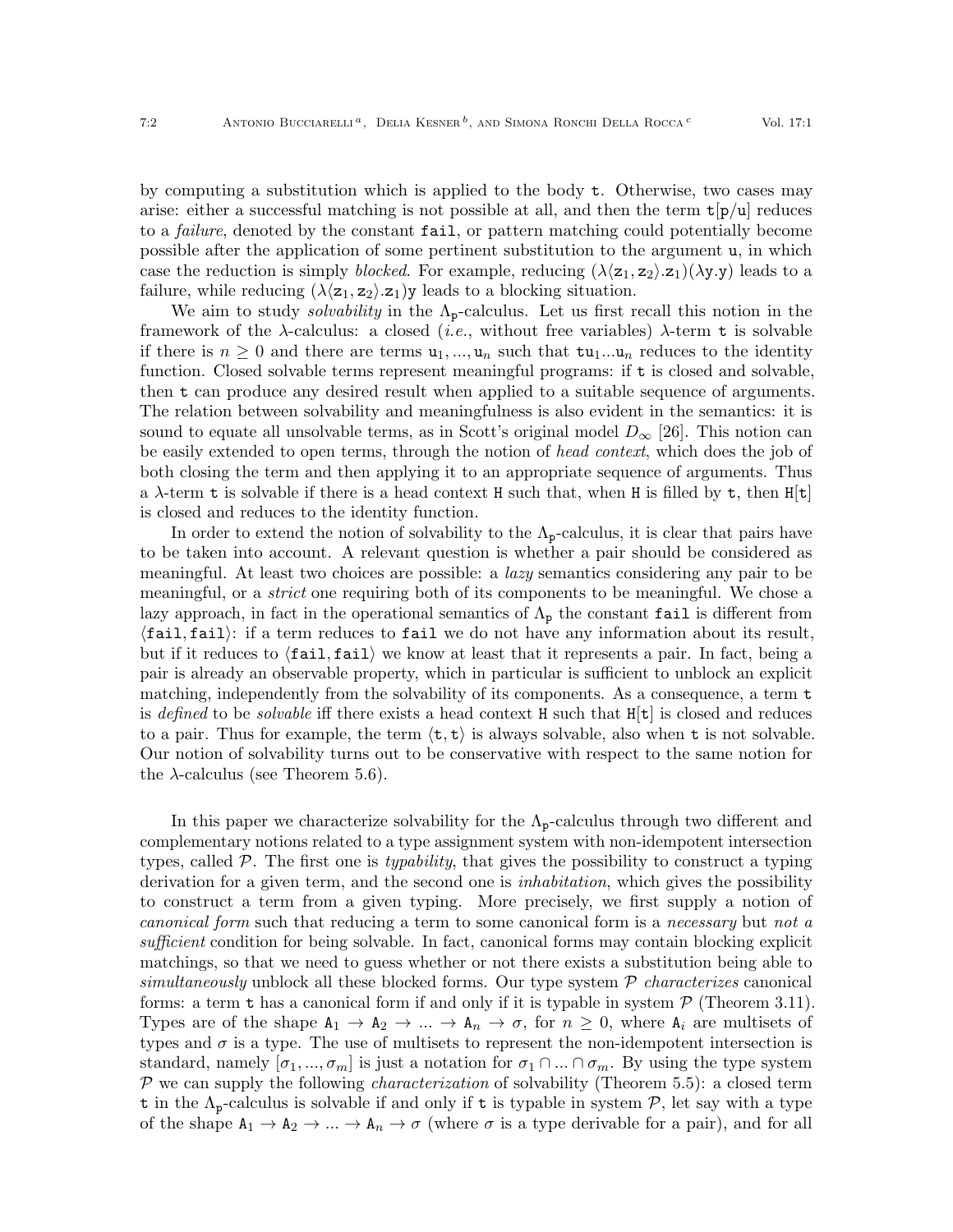$1 \leq i \leq n$  there is a term  $t_i$  inhabiting the type  $A_i$ . In fact, if  $u_i$  inhabits the type  $A_i$ , then  $t_{\text{u}_1...u_n}$ , resulting from plugging t into the head context  $\Box_{u_1...u_n}$ , reduces to a pair. The extension of this notion to open terms is obtained by suitably adapting the notion of head context of the  $\lambda$ -calculus to our pattern calculus.

The property of being solvable in our calculus is clearly undecidable. More precisely, the property of having a canonical form is undecidable, since  $\Lambda_p$  extends the  $\lambda$ -calculus, the  $\lambda$ -terms having a  $\Lambda_{p}$ -canonical form are exactly the solvable ones, and solvability of λ-terms is an undecidable property. But our characterization of solvability through the inhabitation property of  $P$  does not add a further level of undecidability: in fact we prove that inhabitation for system  $P$  is *decidable*, by designing a sound and complete inhabitation algorithm for it. The inhabitation algorithm presented here is a non trivial extension of the one given in [\[10,](#page-26-9) [11\]](#page-26-10) for the  $\lambda$ -calculus, the difficulty of the extension being due to the explicit pattern matching.

Relation with  $\lambda$ -calculus. Let us recall the existing characterizations of solvability for the  $\lambda$ -calculus:

 $(1)$ : H[t] reduces to the identity for an appropriate head context H;

(2) : t has a head normal form;

(3) : t can be typed in a suitable intersection type system.

Statement  $(1)$  is the definition of solvability, Statement  $(2)$  (resp.  $(3)$ ) is known as the syntactical (resp. logical) characterization of solvability. The syntactical characterization, *i.e.*  $(2) \Leftrightarrow (1)$  has been proved in an untyped setting using the standardization theorem (see [\[6\]](#page-26-11)). The logical characterization, *i.e.* (3)  $\Leftrightarrow$  (1), uses the syntactical one: it is performed by building an intersection type assignment system characterizing terms having head normal form (see for example [\[16\]](#page-26-12)). Then the implication  $(3) \Rightarrow (2)$  corresponds to the soundness of the type system (proved by means of a subject reduction property), while  $(2) \Rightarrow (3)$ states its completeness (proved by subject expansion).

Traditional systems in the literature characterizing solvability for  $\lambda$ -calculus are for example [\[7,](#page-26-13) [22\]](#page-26-14), where intersection is *idempotent*. Exactly the same results hold for *non*-idempotent intersection types, for example for the type system [\[15,](#page-26-15) [10\]](#page-26-9), which is a restriction of  $P$  to  $\lambda$ -terms.

How does the particular case of the  $\lambda$ -calculus fit in the "solvability = typability + inhabitation" frame? We address this issue in the following digression. Let  $\iota$  be a type which is peculiar to some subset of "solvable" terms, in the sense that any closed term of type  $\iota$ reduces to a solvable term in that set (in the present work, such a subset contains all the pairs, in the case of the  $\lambda$ -calculus, it is the singleton containing only the identity). Then a type  $\tau$  of the form  $A_1 \to \ldots \to A_n \to \iota$  may be viewed as a certificate, establishing that, by applying a closed term  $t : \tau$  to a sequence of closed arguments  $u_i : A_i$ , one gets a term that reduces to a term in such a subset. This is summarized by the slogan "solvability  $=$  typability  $+$  inhabitation". In the case of the call-by-name  $\lambda$ -calculus, however, typability alone already guarantees solvability. The mismatch is only apparent, though: any closed, head normal term of the  $\lambda$ -calculus, *i.e.* any term of the shape  $\lambda x_1 \ldots x_n \ldots x_j$  t<sub>1</sub>...  $t_m$  ( $n, m \ge 0$ ), may be assigned a type of the form  $A_1 \to \ldots \to A_n \to \iota$  where all the  $A_i$ 's are empty except the one corresponding to the head variable  $x_j$ , which is of the shape  $[[\ ] \rightarrow \ldots \rightarrow [ \ ] \rightarrow \iota].$  The

problems of finding inhabitants of the empty type and of  $\lceil \cdot \rceil \rightarrow \ldots \rightarrow \lceil \cdot \rceil \rightarrow \iota$  are b  $\overbrace{m}$  $\rightarrow \iota$  are both trivial.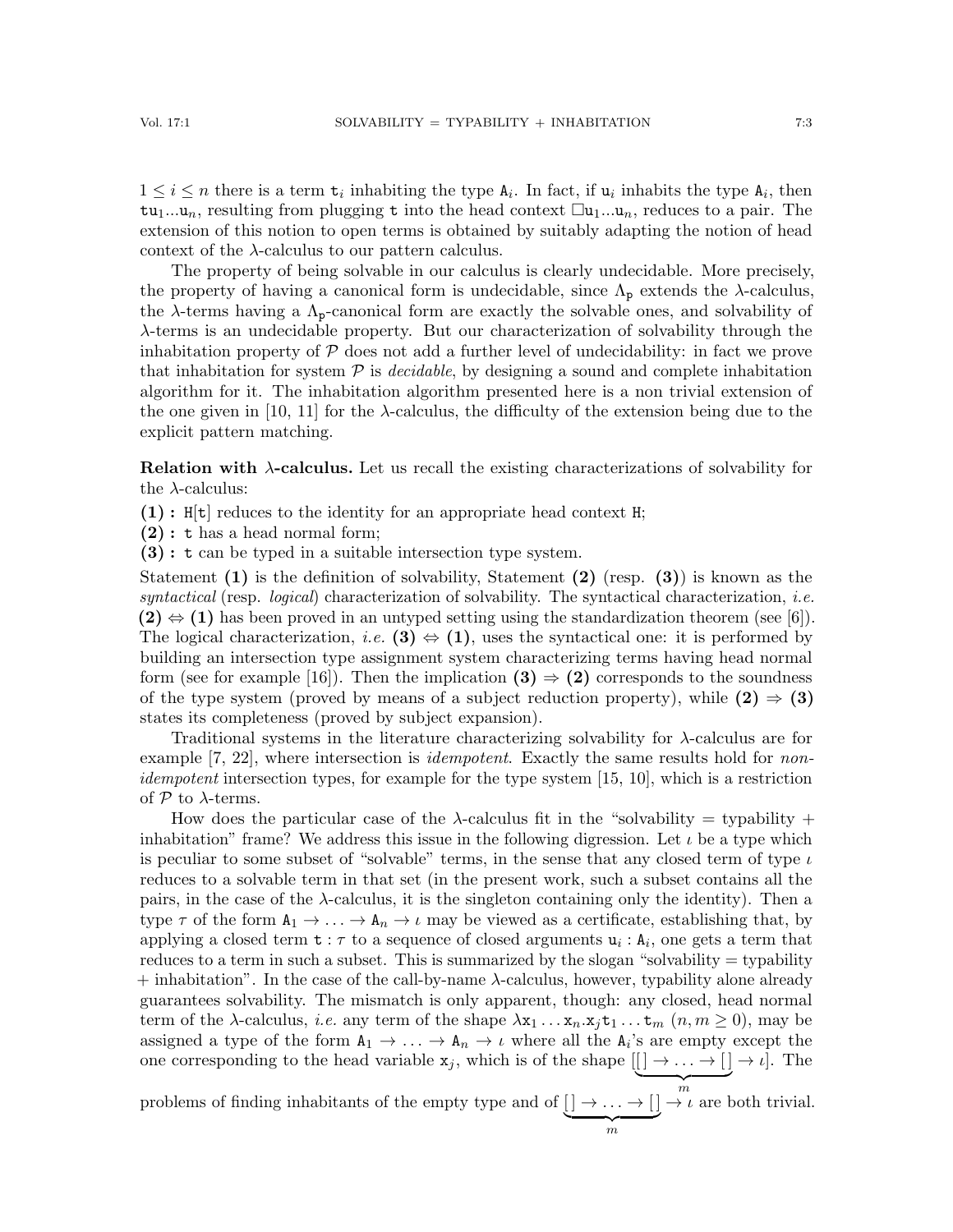Hence, "solvability = typability + inhabitation" does hold for the  $\lambda$ -calculus, too, but the "inhabitation" part is trivial in that particular case. This is due, of course, to the fact that the head normalizable terms of the  $\lambda$ -calculus coincide with both the solvable terms and the typable ones.

But in other settings, a term may be both typable and non solvable, the types of (some of) its arguments being non-inhabited (Theorem [5.1\)](#page-22-0).

Related work. This work is an expanded and revised version of [\[12\]](#page-26-16). In particular:

- The reduction relation on  $\Lambda_{p}$ -terms in this paper is smaller. In particular, the new reduction system uses *reduction at a distance* [\[1\]](#page-25-1), implemented through the notion of list contexts.
- Accordingly, the type system  $\mathcal P$  in this paper and the corresponding inhabitation algorithm are much simpler. In particular, the use of idempotent/persistent information on the structure of patterns is no more needed.

Non-idempotent intersection types are also used in [\[9\]](#page-26-17) to derive strong normalization of a call-by-name calculus with constructors, pattern matching and fixpoints. A similar result can be found in [\[5\]](#page-25-2), where the completeness proof of the (strong) call-by-need strategy in [\[4\]](#page-25-3) is extended to the case of constructors. Based on [\[12\]](#page-26-16), the type assignment system  $\mathcal P$  was developed in [\[2\]](#page-25-4) in order to supply a quantitative analysis (upper bounds and exact measures) for head reduction.

Organization of the paper. Section [2](#page-3-0) introduces the pattern calculus and its main properties. Section [3](#page-8-0) presents the type system and proves a characterization of terms having canonical forms by means of typability. Section [4](#page-13-0) presents a sound and complete algorithm for the inhabitation problem associated with our typing system. Section [5](#page-22-1) shows a complete characterization of solvability using the inhabitation result and the typability notion. Section [6](#page-25-5) concludes by discussing some future work.

#### 2. The Pair Pattern Calculus

<span id="page-3-0"></span>We now introduce the  $\Lambda_{p}$ -calculus, a generalization of the  $\lambda$ -calculus where abstraction is extended to *patterns* and terms to *pairs*. Pattern matching is specified by means of an explicit operation. Reduction is performed only if the argument matches the abstracted pattern.

**Terms** and **contexts** of the  $\Lambda_{p}$ -calculus are defined by means of the following grammars:

| (Patterns)             |  | $p, q$ ::= $x   \langle p, q \rangle$                                                                                                                                                                                                                                                                                                                                                                                 |
|------------------------|--|-----------------------------------------------------------------------------------------------------------------------------------------------------------------------------------------------------------------------------------------------------------------------------------------------------------------------------------------------------------------------------------------------------------------------|
| $(\mathrm{\bf Terms})$ |  | $t, u, v ::= x   \lambda p.t   \langle t, u \rangle   tu   t[p/u]   fail$                                                                                                                                                                                                                                                                                                                                             |
| (List Contexts) L      |  | $ ::= \Box   \mathrm{L}[\mathrm{p}/\mathrm{t}]$                                                                                                                                                                                                                                                                                                                                                                       |
| (Term Contexts) C      |  | $\therefore$ $\Box$ $\Box$ $\Diamond$ $\Diamond$ $\Box$ $\Diamond$ $\Diamond$ $\Diamond$ $\Diamond$ $\Diamond$ $\Box$ $\Diamond$ $\Box$ $\Diamond$ $\Box$ $\Box$ $\Diamond$ $\Box$ $\Diamond$ $\Box$ $\Diamond$ $\Box$ $\Diamond$ $\Box$ $\Diamond$ $\Box$ $\Diamond$ $\Box$ $\Diamond$ $\Box$ $\Diamond$ $\Box$ $\Diamond$ $\Box$ $\Diamond$ $\Box$ $\Diamond$ $\Box$ $\Diamond$ $\Box$ $\Diamond$ $\Box$ $\Diamond$ |
| (Head Contexts) H      |  | $ ::= \Box   \lambda p.H   Ht   H[p/t]$                                                                                                                                                                                                                                                                                                                                                                               |

where  $x, y, z$  range over a countable set of variables, and every pattern p is *linear*, *i.e.* every variable appears at most once in p. We denote by I the **identity function**  $\lambda$ x.x and by  $\delta$ the auto applicative function  $\lambda x. x x$ . As usual we use the abbreviation  $\lambda p_1 \ldots p_n.t_1 \ldots t_m$  for  $\lambda p_1(\ldots(\lambda p_n.((t_1t_2)\ldots t_m))\ldots), n \geq 0, m \geq 1$ . Remark that every  $\lambda$ -term is in particular a  $\Lambda_{p}$ -term.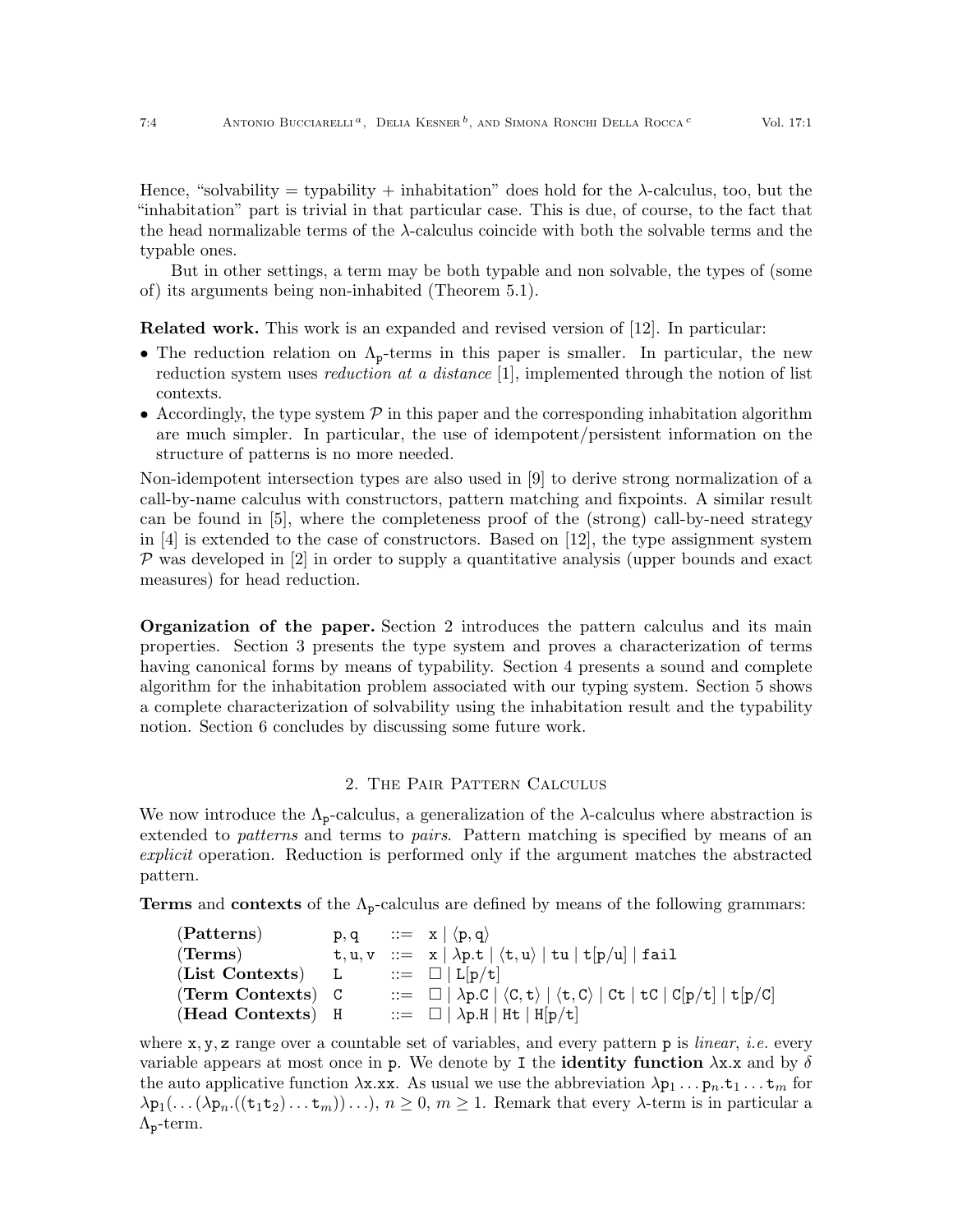The operator  $[p/t]$  is called an explicit matching. The constant fail denotes the failure of the matching operation. The sets of free and bound variables of a term t, denoted respectively by  $fv(t)$  and  $bv(t)$ , are defined as expected, in particular  $fv(\lambda p.t) := fv(t) \setminus$  $f\nu(p)$  and  $f\nu(t[p/u]) := (f\nu(t) \setminus f\nu(p)) \cup f\nu(u)$ . A term t is closed if  $f\nu(t) = \emptyset$ . We write  $p\#q$  iff  $fv(p) \cap fv(q) = \emptyset$ . As usual, terms are considered modulo  $\alpha$ -conversion. Given a term (resp. list) context C (resp. L) and a term  $t$ ,  $C[t]$  (resp. L[t]) denotes the term obtained by replacing the unique occurrence of  $\Box$  in C (resp. L) by t, thus possibly capturing some free variables of  $t$ . In this paper, an occurrence of a subterm  $u$  in a term  $t$  is understood as the unique context C such that  $t = C[u]$ .

The **reduction relation** of the  $\Lambda_p$ -calculus, denoted by  $\rightarrow$ , is the C-contextual closure of the following rewriting rules:

| (dB)                  | $L[\lambda p.t]u$                                                                                 |           | $\mapsto$ L[t[p/u]]                                                              |
|-----------------------|---------------------------------------------------------------------------------------------------|-----------|----------------------------------------------------------------------------------|
| (subs)                | t[x/u]                                                                                            |           | $\mapsto$ t{x/u}                                                                 |
| (match <sub>s</sub> ) | $t[\langle p_1, p_2 \rangle / L[\langle u_1, u_2 \rangle]]$                                       |           | $\mapsto$ L[t[p <sub>1</sub> /u <sub>1</sub> ][p <sub>2</sub> /u <sub>2</sub> ]] |
| $(\texttt{match}_f)$  | $\mathtt{t}[\langle \mathtt{p}_1, \mathtt{p}_2\rangle/\mathtt{L}[\lambda \mathtt{q}.\mathtt{u}]]$ | $\mapsto$ | fail                                                                             |
| $(\mathtt{app}_f)$    | $L[\langle t, u \rangle]v$                                                                        |           | $\mapsto$ fail                                                                   |
| $(\mathtt{rem}_f)$    | $t[\langle p_1, p_2 \rangle / \text{fail}]$                                                       |           | $\mapsto$ fail                                                                   |
| $(\texttt{lem}_f)$    | L[fail]                                                                                           |           | $\mapsto$ fail                                                                   |
| $(\mathtt{la}_f)$     | fail t                                                                                            | $\mapsto$ | fail                                                                             |
| (abs <sub>f</sub> )   | $\lambda$ p.fail                                                                                  | $\mapsto$ | fail                                                                             |

where  $\mathsf{t}\{\mathbf{x}/\mathbf{u}\}\)$  denotes the substitution of all the free occurrences of x in  $\mathsf{t}$  by u and  $\mathsf{L} \neq \square$  in rule (lem<sub>f</sub>). By  $\alpha$  -conversion, and without loss of generality, no reduction rule captures free variables, so that in particular  $bv(L) \cap fv(u) = \emptyset$  holds for rule (dB) and  $bv(L) \cap fv(t) = \emptyset$ holds for rule ( $match<sub>s</sub>$ ). The rule (dB) triggers the pattern operation while rule (subs) performs substitution, rules ( $\text{match}_s$ ) and  $(\text{match}_f)$  implement (successful or unsuccessful) pattern matching. Rule (app<sub>f</sub>) prevents bad applications and rules (rem<sub>f</sub>), (lem<sub>f</sub>), (la<sub>f</sub>) and  $(abs_f)$  deal with propagation of failure in right/left explicit matchings, left applications and abstractions, respectively. A redex is a term having the form of the left-hand side of some rewriting rule  $\mapsto$ . The reflexive and transitive closure of  $\rightarrow$  is written  $\rightarrow^*$ .

<span id="page-4-0"></span>**Lemma 2.1.** The reduction relation  $\rightarrow$  is confluent.

Proof. The proof is given in the next subsection.

Normal forms  $N$  are terms without occurrences of redexes; they are formally defined by the following grammars:

$$
\begin{array}{lll} \mathcal{N} & ::= & \text{fail} \mid \mathcal{O} \\ \mathcal{O} & ::= & \mathcal{M} \mid \lambda p.\mathcal{O} \mid \langle \mathcal{N}, \mathcal{N} \rangle \mid \mathcal{O}[\langle p, q \rangle / \mathcal{M}] \\ \mathcal{M} & ::= & x \mid \mathcal{MO} \mid \mathcal{M}[(p,q)/\mathcal{M}] \end{array}
$$

**Lemma 2.2.** A term  $t$  is an N-normal form if and only if  $t$  is a  $\rightarrow$ -normal form, i.e. if no rewriting rule is applicable to any subterm of t.

We define a term to be **normalizing** if it reduces to a normal form.

Let us notice that in a language like  $\Lambda_p$ , where there is an explicit notion of failure, normalizing terms are not interesting from a computation point of view, since fail is a normal form, but cannot be considered as the result of a computation. If we want to

 $\Box$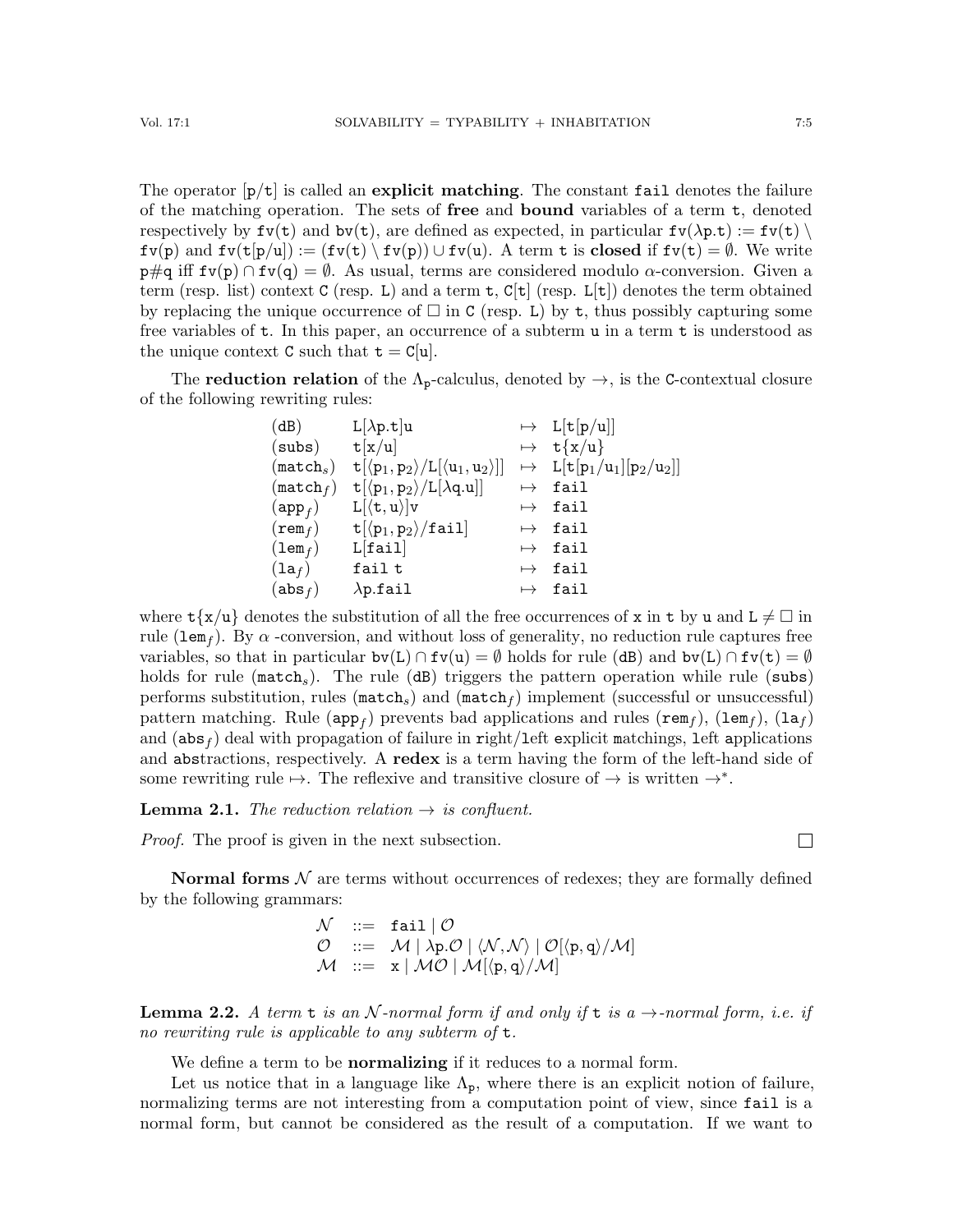formalize the notion of programs yielding a result, terms reducing to fail cannot be taken into consideration. Remark however that  $\langle \text{fail}, \text{fail} \rangle$  is not operationally equivalent to fail, according to the idea that a pair can always be observed, and so it can be considered as a result of a computation. This suggests a notion of reduction which is **lazy w.r.t.** pairs, i.e. that never reduces inside pairs. Indeed:

**Definition 2.3.** A term **t** is **solvable** if there exists a head context **H** such that  $H[t]$  is closed and  $H[t] \rightarrow^* \langle u, v \rangle$ , for some terms u and v.

Therefore, a syntactical class of terms which is particularly interesting from an operational point of view is that of canonical forms. Canonical forms  $J$  (resp. pure canonical forms  $J'$  can be formalized by the following grammar:

$$
\begin{array}{lll} \mathcal{J} ::= \lambda p.\mathcal{J} \mid \langle \texttt{t}, \texttt{t} \rangle \mid \mathcal{K} \mid \mathcal{J}[\langle p, q \rangle / \mathcal{K}] & \mathcal{J}':= \lambda p.\mathcal{J}' \mid \langle \texttt{t}, \texttt{t} \rangle \mid \mathcal{K}' \mid \mathcal{J}'[\langle p, q \rangle / \mathcal{K}'] \\ \mathcal{K} ::= x \mid \mathcal{K} \texttt{t} \mid \mathcal{K}[\langle p, q \rangle / \mathcal{K}] & \mathcal{K}':= x \mid \mathcal{K}' \texttt{t} \end{array}
$$

where the notion of pure canonical form, *i.e.* of canonical form without nested matchings, is a technical notion that will be useful in the sequel. A term  $t$  is in canonical form (or it is canonical), written cf, if it is generated by  $J$ , and it has a canonical form if it reduces to a term in  $cf.$  Note that K-canonical forms cannot be closed. Also, remark that the  $cf$  of a term is not unique, e.g. both  $\langle I, I]$  and  $\langle I, I \rangle$  are cfs of  $(\lambda xy. \langle x, y \rangle)$  I (I I). It is worth noticing that  $\mathcal{N} \cap \mathcal{J} \neq \emptyset$  but neither  $\mathcal{N} \subset \mathcal{J}$  nor  $\mathcal{J} \subset \mathcal{N}$ . Latter, we will prove that solvable terms are strictly contained in the canonical ones.

## Example 2.4.

- The term  $\langle \text{fail}, \text{fail} \rangle$  is both in normal and canonical form.
- The term fail is in normal form, but not in canonical form.
- The term  $\langle \delta \delta, \delta \delta \rangle$  is in canonical form, but not in normal form.
- The term  $\lambda \langle x, y \rangle \cdot I[\langle z_1, z_2 \rangle / yI[\langle y_1, y_2 \rangle / z]]$  is in canonical form, but not in pure canonical form.
- The term  $\lambda \langle x, y \rangle \cdot I[\langle z_1, z_2 \rangle / yI]$  is in pure canonical form.

We end this section by stating a lemma about (subs)-reduction that will be useful in next Section.

## <span id="page-5-0"></span>**Lemma 2.5.** Every infinite  $\rightarrow$ -reduction sequence contains an infinite number of (subs)reduction steps.

Proof. It is sufficient to show that the reduction system without the rule (subs), that we call  $\mathcal{A}_0$ , is terminating. Indeed, remark that  $t \to_{\mathcal{A}_0} t'$  implies  $\nu(t) > \nu(t')$ , where  $\nu(t)$  is a pair whose first component is the number of applications of the form  $L[u_1]u_2$  in t (rules  $dB, \text{la}_f, \text{app}_f$ ), and whose second component is the sum of the sizes of patterns in  $t$  (rules match<sub>s</sub>, match<sub>f</sub>, rem<sub>f</sub>, abs<sub>f</sub>, lem<sub>f</sub>). These pairs are ordered lexicographically.  $\Box$ 

2.1. The Confluence Proof. In order to show confluence of our reduction system  $\rightarrow$  we first simplify the system by erasing just one rule  $s_0$  in such a way that confluence of  $\rightarrow$  holds if confluence of  $\rightarrow$  deprived from  $\rightarrow_{s_0}$  holds. This last statement is proved by applying the decreasing diagram technique [\[28\]](#page-26-18). We just change the name/order of the rules to make easier the application of the decreasing technique.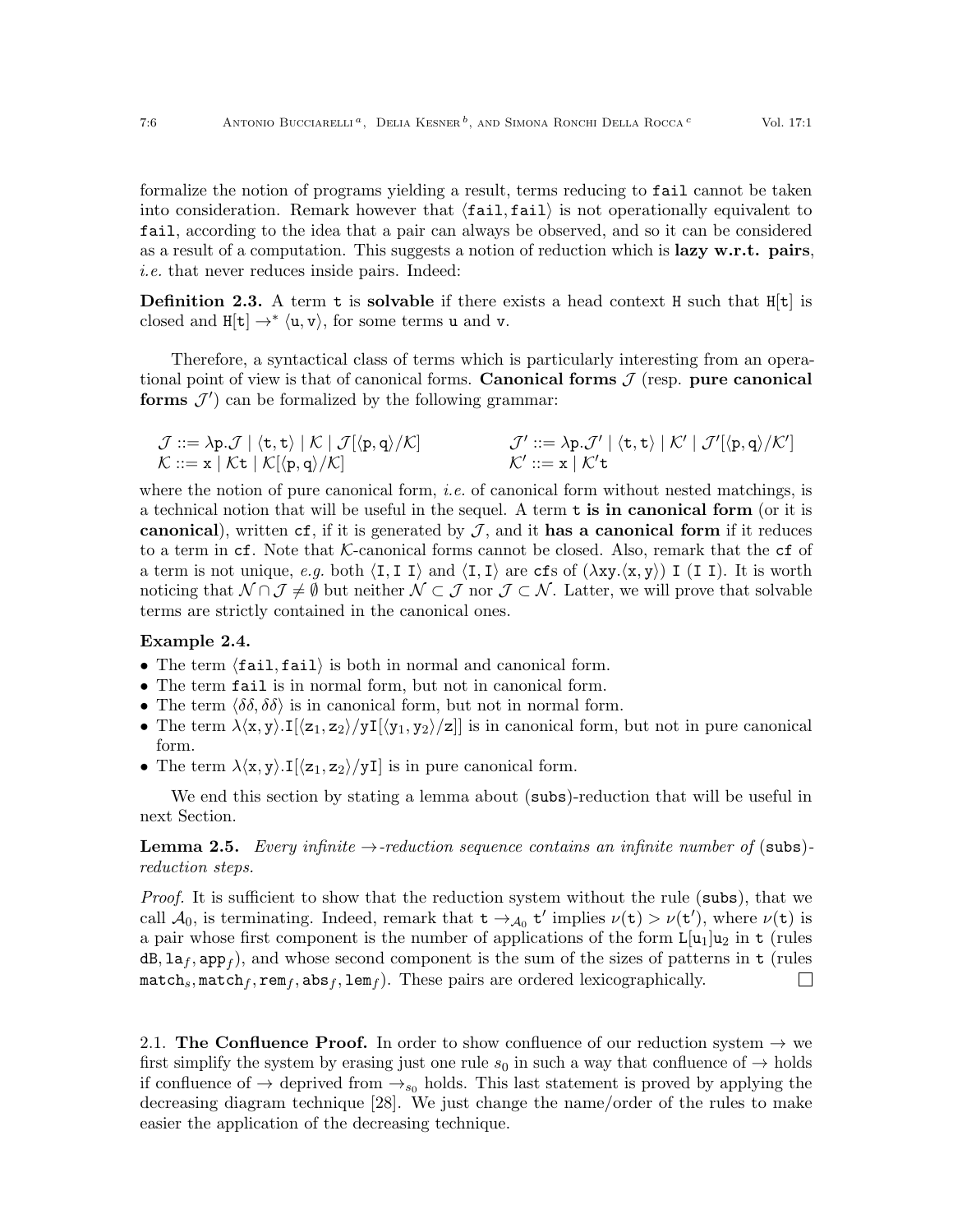| $(s_0)$ t[x/u]                                            | $\mapsto$ t{x/u} |                         |
|-----------------------------------------------------------|------------------|-------------------------|
| $(s_1)$ L[fail]                                           | $\mapsto$ fail   | $(L \text{ non-empty})$ |
| $(s_2)$ fail t                                            | $\mapsto$ fail   |                         |
| $(s_3)$ $\lambda$ p.fail                                  | $\mapsto$ fail   |                         |
| $(s_4) \quad L[\langle \texttt{t}, \texttt{u} \rangle]$ v | $\mapsto$ fail   |                         |
| $(s_5)$ t $[\langle p_1, p_2 \rangle / \text{fail}]$      | $\mapsto$ fail   |                         |
|                                                           |                  |                         |

$$
\begin{array}{llll} (s_6) & \mathbf{t}[\langle \mathbf{p}_1, \mathbf{p}_2 \rangle / \mathbf{L}[\lambda \mathbf{q} . \mathbf{u}]] & \mapsto & \mathbf{fail} \\ (s_7) & \mathbf{t}[\langle \mathbf{p}_1, \mathbf{p}_2 \rangle / \mathbf{L}[\langle \mathbf{u}_1, \mathbf{u}_2 \rangle]] & \mapsto & \mathbf{L}[\mathbf{t}[\mathbf{p}_1/\mathbf{u}_1][\mathbf{p}_2/\mathbf{u}_2]] \\ (s_8) & \mathbf{L}[\lambda \mathbf{p} . \mathbf{t}] \mathbf{u} & \mapsto & \mathbf{L}[\mathbf{t}[\mathbf{p}/\mathbf{u}]] \end{array}
$$

We define  $\mathcal{A}_0 := \rightarrow \setminus s_0$ . We write  $t \stackrel{=}{\rightarrow} s_0 t'$  iff  $t \rightarrow_{s_0} t'$  or  $t = t'$ .

<span id="page-6-1"></span>**Lemma 2.6.** For all  $t_0, t_1, t_2$ , if  $t_0 \rightarrow_{s_0} t_1$  and  $t_0 \rightarrow_{\mathcal{A}_0} t_2$ , then there exists  $t_3$  s.t.  $t_1 \rightarrow_A^* t_3$  and  $t_2 \rightarrow_A^- t_3$ .

*Proof.* By induction on  $t_0 \rightarrow_{s_0} t_1$ , we only show the most significant cases:

$$
\begin{array}{cccc}\n\mathsf{t}[x/u] & \rightarrow_{s_0} & \mathsf{t}\{x/u\} & & \mathsf{t}[x/u] & \rightarrow_{s_0} & \mathsf{t}\{x/u\} \\
\downarrow_{0} \downarrow & & \downarrow_{0} \downarrow & & \downarrow_{0} \downarrow & & \downarrow_{0} \downarrow_{*} \\
\mathsf{t}'[x/u] & \rightarrow_{s_0} & \mathsf{t}'\{x/u\} & & \mathsf{t}[x/u'] & \rightarrow_{s_0} & \mathsf{t}\{x/u'\} \\
\end{array}
$$

$$
L_2[L_1[\text{fail}][x/u]] \rightarrow_{s_0} L_2[L_1[\text{fail}]\{x/u\}]
$$
  
\n
$$
\begin{array}{ccc}\ns_1 \downarrow & & \\
\text{fail} & = & \text{fail}\n\end{array}
$$

The following lemma can be found for example in [\[6\]](#page-26-11).

<span id="page-6-0"></span>**Lemma 2.7.** Let  $\rightarrow_{\mathcal{R}_1}$  and  $\rightarrow_{\mathcal{R}_2}$  be two reduction relations. Suppose for any  $t_0, t_1, t_2$  such that  $t_0 \rightarrow_{\mathcal{R}_2} t_1$  and  $t_0 \rightarrow_{\mathcal{R}_1} t_2$ , there exists  $t_3$  verifying  $t_1 \rightarrow_{\mathcal{R}_1}^* t_3$  and  $t_2 \rightarrow_{\mathcal{R}_2}^* t_3$ . Then  $\rightarrow_{\mathcal{R}_2}$  and  $\rightarrow_{\mathcal{R}_1}$  commute, i.e.  $\forall t_0, t_1, t_2$  if  $t_0 \rightarrow_{\mathcal{R}_2}^* t_1$  and  $t_0 \rightarrow_{\mathcal{R}_1}^* t_2$ ,  $\exists t_3$  s.t.  $t_1 \rightarrow_{\mathcal{R}_1}^* t_3$ and  $t_2 \rightarrow_{\mathcal{R}_2}^* t_3$ .

By Lemma [2.7](#page-6-0) and [2.6](#page-6-1) we obtain:

<span id="page-6-3"></span>**Corollary 2.8.** The reduction relations  $\rightarrow_{A_0}$  and  $\rightarrow_{s_0}$  commute.

<span id="page-6-2"></span>**Lemma 2.9.** The reduction relation  $\rightarrow_{\mathcal{A}_0}$  is confluent.

Proof. We use the decreasing diagram technique [\[28\]](#page-26-18). For that, we first order the reduction rules of the system  $\mathcal{A}_0$  by letting  $s_i < s_j$  iff  $i < j$ . We write  $t \to_{i} u$  if  $t \to_{s_i} u$ . Given a set  $\mathcal I$  of natural numbers we write  $\mathbf t \to_{\forall \mathcal I}^* \mathbf u$  if every  $\to_j$ -reduction step in the sequence  $t \to_{\triangledown \mathcal{I}}^* u$  verifies  $j < \mathcal{I}$ , *i.e.* if for every  $\to_j$ -reduction step in the sequence  $\exists i \in \mathcal{I}$  such that  $j < i$ . The system  $\rightarrow_{\mathcal{A}_0}$  is said to be decreasing iff for any  $t_0, t_1, t_2$  such that  $t_0 \rightarrow_l t_1$  and  $t_0 \rightarrow_m t_2$ , there exists  $t_3$  such that  $t_1 \rightarrow_{\forall \{l\}}^{*} \overline{z}_m \rightarrow_{\forall \{l,m\}}^{*} t_3$  and  $t_2 \rightarrow_{\forall \{m\}}^{*} \overline{z}_l \rightarrow_{\forall \{l,m\}}^{*} t_3$ , where  $\mathbf{t} \stackrel{=}{\rightarrow}_l \mathbf{t}'$  means  $\mathbf{t} \rightarrow_l \mathbf{t}'$  or  $\mathbf{t} = \mathbf{t}'$ .

We now show that the system  $\rightarrow_{\mathcal{A}_0}$  is decreasing. As a matter of notation, we write for example  $t \rightarrow_{3=5} t'$  to denote a rewriting sequence of length 2 or 1, composed respectively by a  $\rightarrow_3$ -step followed by a  $\rightarrow_5$ -step or by a single  $\rightarrow_5$ -step.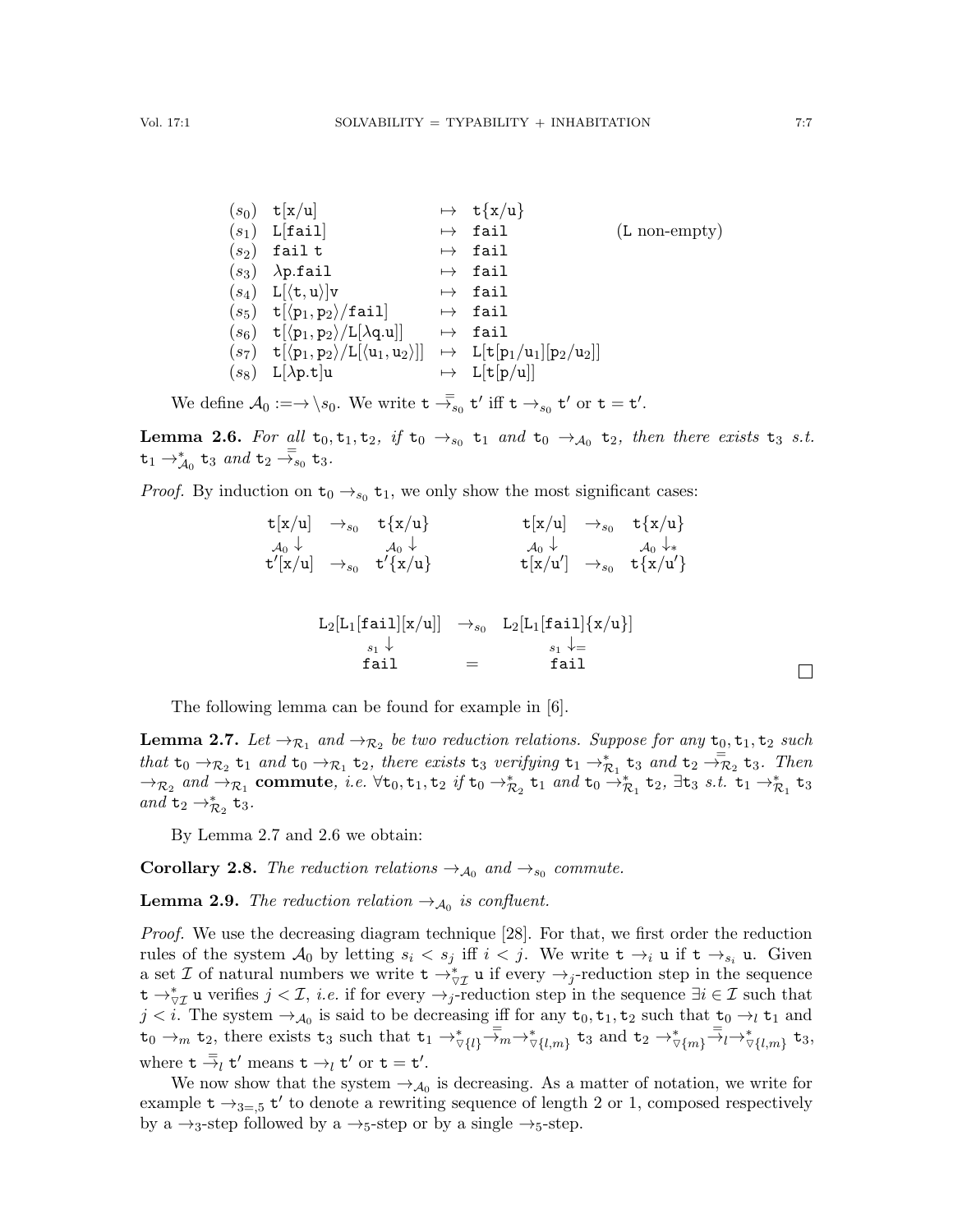• We consider the cases  $t_0 \rightarrow_1 t_1$  and  $t_0 \rightarrow_i t_2$   $(i = 1...8)$ . We only show the interesting ones.

$$
\begin{array}{ccc} \mathtt{L}_2[\mathtt{L}_1[\mathtt{fail}][\langle p_1,p_2\rangle/\mathtt{fail}]] & \rightarrow_1 & \mathtt{fail} \\ & 5 \downarrow & = \\ & \mathtt{L}_2[\mathtt{fail}] & \bar{\rightarrow_1} & \mathtt{fail} \end{array}
$$

$$
\begin{array}{ccc}\nL_2[L_1[\mathtt{fail}][\langle p_1,p_2\rangle/L[\langle u_1,u_2\rangle]]] & \rightarrow_1 & \mathtt{fail} \\
& \quad \tau \downarrow & = \\
L_2[L[L_1[\mathtt{fail}][p_1/u_1][p_2/u_2]]] & \stackrel{=}{\rightarrow}_1 & \mathtt{fail}\n\end{array}
$$

All of them are decreasing diagrams as required.

- The cases  $t_0 \rightarrow_2 t_1$  and  $t_0 \rightarrow_i t_2$   $(i = 2...8)$  are straightforward.
- The interesting case  $t_0 \rightarrow_3 t_1$  and  $t_0 \rightarrow_i t_2$   $(i = 3...8)$  is the following.

$$
\begin{array}{ccc}L[\lambda p. fail]u & \rightarrow_3 & L[fail]u\\ & s \downarrow & & \mathbf{1=},2 \downarrow \\ L[fail[p/u]] & \rightarrow_1 & fail \end{array}
$$

- The interesting cases  $t_0 \rightarrow_4 t_1$  and  $t_0 \rightarrow_i t_2$   $(i = 4...8)$  are straightforward.
- The interesting cases  $t_0 \rightarrow_5 t_1$  and  $t_0 \rightarrow_i t_2$   $(i = 5...8)$  are the following.

$$
\begin{array}{ccc} \mathtt{t}[\langle p_1, p_2 \rangle / L_1[L_2[\langle u_1, u_2 \rangle][\langle q_1, q_2 \rangle / \mathtt{fail}]]] & \rightarrow_5 & \mathtt{t}[\langle p_1, p_2 \rangle / L_1[\mathtt{fail}]] \\ & \hspace{1em} \phantom{ \tau \downarrow } \phantom{ \tau \downarrow } & \phantom{ \tau \downarrow } \phantom{ \tau \downarrow } \phantom{ \tau \downarrow } \phantom{ \tau \downarrow } \phantom{ \tau \downarrow } \phantom{ \tau \downarrow } \phantom{ \tau \downarrow } \phantom{ \tau \downarrow } \phantom{ \tau \downarrow } \phantom{ \tau \downarrow } \phantom{ \tau \downarrow } \phantom{ \tau \downarrow } \phantom{ \tau \downarrow } \phantom{ \tau \downarrow } \phantom{ \tau \downarrow } \phantom{ \tau \downarrow } \phantom{ \tau \downarrow } \phantom{ \tau \downarrow } \phantom{ \tau \downarrow } \phantom{ \tau \downarrow } \phantom{ \tau \downarrow } \phantom{ \tau \downarrow } \phantom{ \tau \downarrow } \phantom{ \tau \downarrow } \phantom{ \tau \downarrow } \phantom{ \tau \downarrow } \phantom{ \tau \downarrow } \phantom{ \tau \downarrow } \phantom{ \tau \downarrow } \phantom{ \tau \downarrow } \phantom{ \tau \downarrow } \phantom{ \tau \downarrow } \phantom{ \tau \downarrow } \phantom{ \tau \downarrow } \phantom{ \tau \downarrow } \phantom{ \tau \downarrow } \phantom{ \tau \downarrow } \phantom{ \tau \downarrow } \phantom{ \tau \downarrow } \phantom{ \tau \downarrow } \phantom{ \tau \downarrow } \phantom{ \tau \downarrow } \phantom{ \tau \downarrow } \phantom{ \tau \downarrow } \phantom{ \tau \downarrow } \phantom{ \tau \downarrow } \phantom{ \tau \downarrow } \phantom{ \tau \downarrow } \phantom{ \tau \downarrow } \phantom{ \tau \downarrow } \phantom{ \tau \downarrow } \phantom{ \tau \downarrow } \phantom{ \tau \downarrow } \phantom{ \tau \downarrow } \phantom{ \tau \downarrow } \phantom{ \tau \downarrow } \phantom{ \tau \downarrow } \phantom{ \tau \downarrow } \phantom{ \tau \downarrow } \phantom{ \tau \downarrow } \phantom{ \tau \downarrow } \phantom{ \tau \downarrow } \phantom{ \tau \downarrow } \phantom
$$

$$
\begin{array}{ccc}L_1[L_2[\lambda p.t][\langle q_1,q_2\rangle/\mathtt{fail}]]u&\to_5& L_1[\mathtt{fail}]u\\ &\phantom{\begin{array}{c}1\leq}8\downarrow&\phantom{\begin{array}{c}1\leq}1\end{array}\\ L_1[L_2[t[p/u]][\langle q_1,q_2\rangle/\mathtt{fail}]]&\to_{5,1=}&&\mathtt{fail}\end{array}\end{array}
$$

- The cases for  $t_0 \rightarrow_6 t_1$  and  $t_0 \rightarrow_{s_i} t_2$   $(i = 6...8)$  are similar.
- The cases for  $t_0 \rightarrow_7 t_1$  and  $t_0 \rightarrow_{s_i} t_2$   $(i = 7...8)$  have the following reduction scheme:

$$
\begin{array}{ccccccc}\n & & & & & & & & & \\
\vdots & & & & & & & & \\
\vdots & & & & & & & \\
\vdots & & & & & & \\
\vdots & & & & & & \\
\end{array}
$$

• There is no other case.

<span id="page-7-0"></span>**Lemma 2.10** (Hindley-Rosen). Let  $\rightarrow_{\mathcal{R}_1}$  and  $\rightarrow_{\mathcal{R}_2}$  be two confluent reduction relations which commute. Then  $\rightarrow_{\mathcal{R}_1 \cup \mathcal{R}_2}$  is confluent.

**Lemma [2.1.](#page-4-0)** The reduction relation  $\rightarrow$  is confluent.

*Proof.* Since  $\rightarrow_{s_0}$  is trivially confluent,  $\rightarrow_{\mathcal{A}_0}$  is confluent by Lemma [2.9](#page-6-2) and  $\rightarrow_{\mathcal{A}_0}$  and  $\rightarrow_{s_0}$ commute by Corollary [2.8,](#page-6-3) then  $\rightarrow_{\mathcal{A}_0} \cup \rightarrow_{s_0} = \rightarrow$  turns out to be confluent by Lemma [2.10,](#page-7-0) which concludes the proof. $\Box$ 

 $\Box$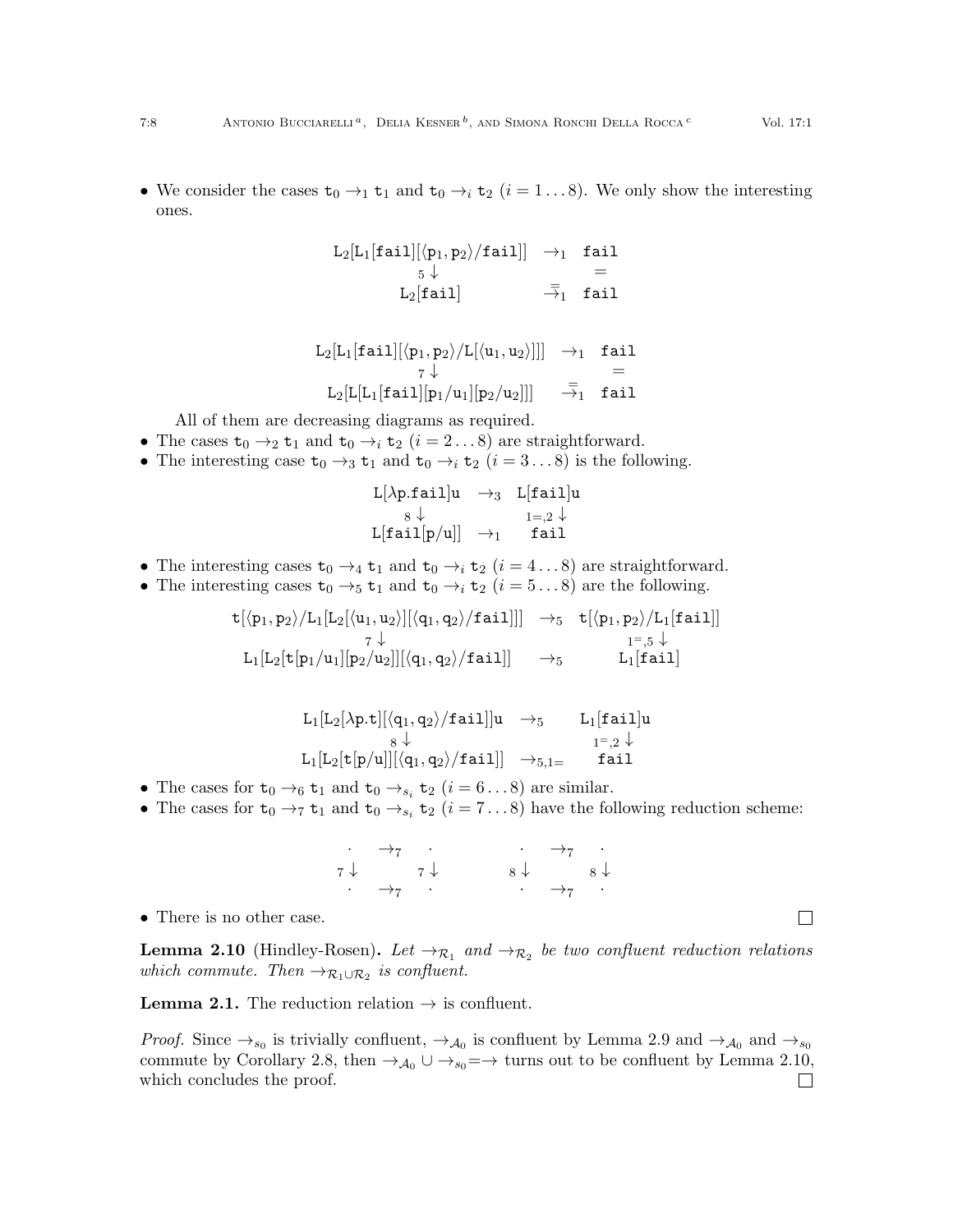## 3. The Type System P

<span id="page-8-0"></span>In this section we present a type system for the  $\Lambda_{p}$ -calculus, and we show that it characterizes terms having canonical form, *i.e.* that a term  $t$  is typable if and only if  $t$  has canonical form. The set  $\mathcal T$  of types is generated by the following grammar:

(Types) 
$$
\sigma, \tau
$$
 ::=  $\alpha | \pi | A \rightarrow \sigma$   
\n(Product Types)  $\pi$  ::=  $\times$ (A, B)  
\n(Multiset Types) A, B ::=  $[\sigma_k]_{k \in K}$ 

where  $\alpha$  ranges over a countable set of constants, K is a (possibly empty) finite set of indices, and a multiset is an unordered list of (not necessarily different) elements. The arrow type constructor  $\rightarrow$  is right associative.

**Typing environments**, written  $\Gamma$ ,  $\Delta$ ,  $\Lambda$ , are functions from variables to multiset types, assigning the empty multiset to almost all the variables. The **domain** of  $\Gamma$ , written dom(Γ), is the set of variables whose image is different from []. We may write  $\Gamma \# \Delta$  iff  $dom(\Gamma) \cap dom(\Delta) = \emptyset.$ 

**Notation 3.1.** Sometimes we will use symbols  $\mu, \nu$  to range over the union of types and multiset types. We abbreviate by the constant  $o$  the product type  $\times([, [])$ . We write  $\sqcup$  to denote multiset union and  $\Box$  multiset inclusion; these operations take multiplicities into account. Moreover, abusing the notation we will use  $\in$  to denote both set and multiset membership.

Given typing environments  $\{\Gamma_i\}_{i\in I}$ , we write  $+_{i\in I}\Gamma_i$  for the environment which maps x to  $\bigcup_{i\in I}\Gamma_i(\mathbf{x})$ . If  $I=\emptyset$ , the resulting environment is the one having an empty domain. Note that  $\Gamma + \Delta$  and  $\Gamma +_{i \in I} \Delta_i$  are just particular cases of the previous general definition. When  $\Gamma \neq \Delta$  we may write  $\Gamma$ ;  $\Delta$  instead of  $\Gamma + \Delta$ . The notation  $\Gamma \setminus \Delta$  is used for the environment whose domain is  $\text{dom}(\Gamma) \setminus \text{dom}(\Delta)$ , defined as expected;  $x_1 : A_1 : \ldots : x_n : A_n$  is the environment assigning  $A_i$  to  $x_i$ , for  $1 \leq i \leq n$ , and [] to any other variable;  $\Gamma|_{p}$  denotes the environment such that  $\Gamma_{\mathbf{p}}(\mathbf{x}) = \Gamma(\mathbf{x})$ , if  $\mathbf{x} \in \mathbf{fv}(\mathbf{p})$ , [] otherwise. We also assume that  $\Gamma$ ;  $\mathbf{x}$  : [] is identical to Γ. Finally,  $\Gamma \sqsubseteq \Delta$  means that  $x \in \text{dom}(\Gamma)$  implies  $x \in \text{dom}(\Delta)$  and  $\Gamma(x) \sqsubseteq \Delta(x)$ .

The type assignment system  $P$  (*cf.* Figure [1\)](#page-9-0) is a set of typing rules assigning both types and multiset types of  $\mathcal T$  to terms of  $\Lambda_p$ . It uses an auxiliary system assigning multiset types to patterns. We write  $\Pi \triangleright \Gamma \vdash t : \sigma$  (resp.  $\Pi \triangleright \Gamma \vdash t : A$  and  $\Pi \triangleright \Gamma \vdash p : A$ ) to denote a typing derivation ending in the sequent  $\Gamma \vdash t : \sigma$  (resp.  $\Gamma \vdash t : A$  and  $\Gamma \Vdash p : A$ ), in which case t (resp. p) is called the **subject** of  $\Pi$  and  $\sigma$  or A its object. By abuse of notation,  $\Gamma \vdash t : \sigma$  (resp.  $\Gamma \vdash t : A$  and  $\Gamma \Vdash p : A$ ) also denotes the existence of some typing derivation ending with this sequent. A derivation  $\Pi \triangleright \Gamma \vdash t : \mu$  is **meaningful** if  $\mu$  is either a type or a multiset  $\neq$  []. A pattern **p** is **typable** if there is a derivation whose subject is **p**; a term t is typable if there is derivation whose subject is t and whose object is a type, or equivalently if there is a a meaningful derivation whose subject is t. We will prove later that every pattern is in fact typable (*cf.* Corollary [3.6\)](#page-11-0). The **measure** of a typing derivation  $\Pi$ , written meas( $\Pi$ ), is the number of all the typing rules in  $\Pi$  except (many).

Rules (ax) and (app) are those used for the  $\lambda$ -calculus in [\[10,](#page-26-9) [15\]](#page-26-15). Rule (abs) is the natural extension to patterns of the standard rule for abstraction used in the  $\lambda$ -calculus. Linearity of patterns is guaranteed by the clause  $p\#q$  in rule (pairpat). Rule (varpat) with  $A = ||$  is essential to type *erasing* functions such as for example  $\lambda x$ .I. The rule (many) allows to assign multiset types to terms, and it cannot be iterated; in particular note that every term can be assigned with this typing rule the empty multiset type by setting  $K = \emptyset$ . The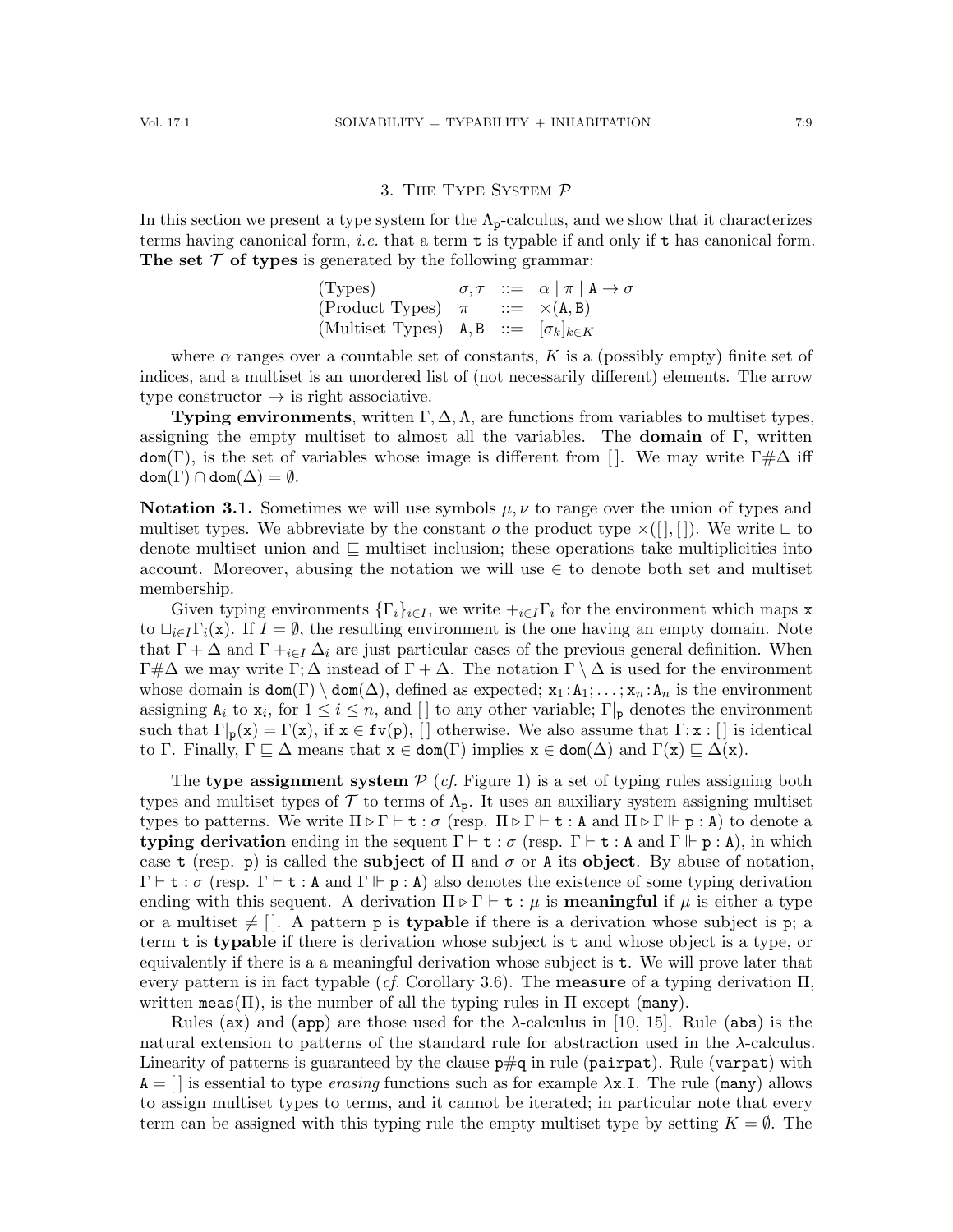

<span id="page-9-0"></span>rule  $(\text{pair})$  is self explanatory; note that, in case both the objects of its premises are empty multisets, it allows to type a pair like  $\langle \delta \delta, \delta \delta \rangle$  without assigning types to its components, thus  $(\lambda \langle x, y \rangle \cdot I) \langle \delta \delta, \delta \delta \rangle$  will be typable too, whereas  $\delta \delta$  will not. This choice reflects the fact that every pair is canonical, so any kind of pair needs to be typed. Rule (sub) is the more subtle one: in order to type  $t[p/u]$ , on one hand we need to type  $t$ , and on the other one, we need to check that p and u can be assigned the same types.

The system is relevant, in the sense that only the used premises are registered in the typing environments. This property, formally stated in the following lemma, will be an important technical tool used to develop the inhabitation algorithm.

<span id="page-9-1"></span>Lemma 3.2 (Relevance).

- If  $\Gamma \Vdash p : A$ , then dom( $\Gamma$ )  $\subseteq$  fv(p).
- If  $\Gamma \vdash t : \sigma$ , then dom( $\Gamma$ )  $\subseteq$  fv(t).

Proof. By induction on the typing derivations.

A first elementary property of the type system is that head occurrences are always typed:

<span id="page-9-2"></span>**Lemma 3.3.** If  $H[t]$  is typable, then t is typable.

*Proof.* Let  $\Pi \triangleright \Gamma \vdash H[t] : \mu$  be meaningful, then it is easy to prove, by induction on H, that the occurrence of t filling the hole of H is always typed. $\Box$ 

 $\Box$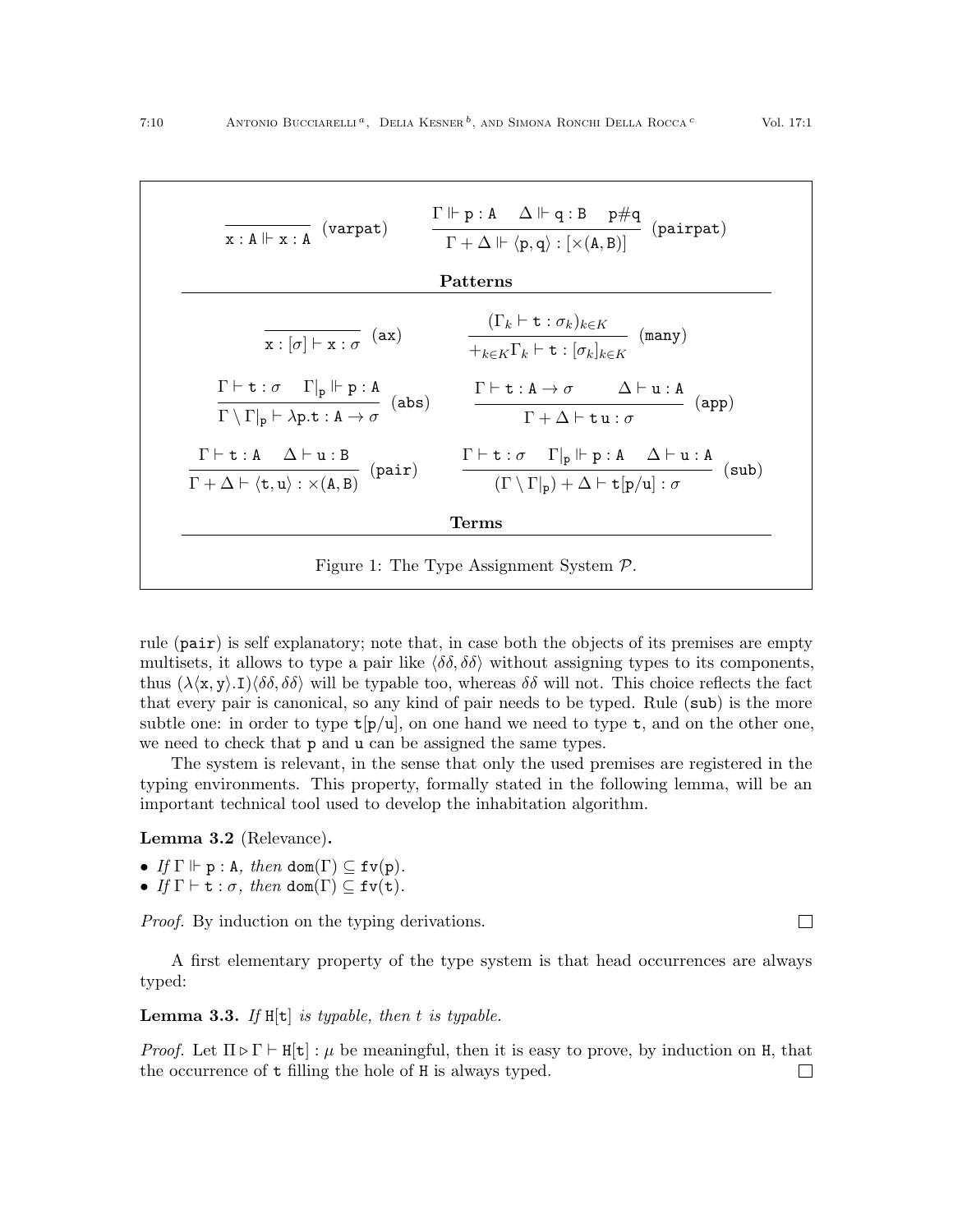3.1. On the Typing of Patterns. The system  $P$  features two kinds of typings: those of the form  $\Gamma \vdash t : \mu$ , for terms, and those of the form  $\Gamma \Vdash p : A$ , for patterns. These are, of course, fundamentally dissymetric notions:  $\vdash$  is undecidable and non deterministic (a given term may have several types in a given environment), whereas  $\mathbb F$  is decidable and deterministic. As a matter of fact the *unique* type A such that  $\Gamma \Vdash p : A$  could have been denoted by  $\Gamma(\mathbf{p})$ , as we do for variables. However, we decided to keep the typing judgements  $\Gamma \Vdash p : A$  since they allow for a clearer formulation of the typing rules of P. Some preliminary definitions are given below to prove the uniqueness of the typing of patterns.

Given two patterns  $p$  and  $q$ , we say that  $p$  occurs in  $q$  if

• either 
$$
p = q
$$

• or  $q = \langle q_1, q_2 \rangle$  and either p occurs in  $q_1$  or p occurs occurs in  $q_2$ .

Remark that, by linearity of patterns, at most one of the conditions in the second item above may hold.

If p occurs in q, the multiset type  $A_p^q$  is defined as follows:

- $A_P^P = A$
- $[\times (A, B)]_p^{\langle q_1, q_2 \rangle} = \begin{cases} A_p^{q_1} & \text{if } p \text{ occurs in } q_1 \\ p_1^{q_2} & \text{if } p \text{ occurs in } q_2 \end{cases}$  $B_{p}^{\bar{q}_{2}}$  if p occurs in  $q_{2}$
- $A_p^{\langle q_1, q_2 \rangle}$  is undefined if A is not of the shape  $[\times (C, B)]$ , for some C, B.

Typings of patterns can be characterized as follows:

<span id="page-10-0"></span>**Lemma 3.4.** For every environment  $\Gamma$  and pattern  $p$ ,  $\Gamma \Vdash p$  : A if and only if  $\text{dom}(\Gamma) \subseteq \text{fv}(p)$ and for all q occurring in p,  $A_q^p$  is defined and  $\Gamma|_q \Vdash q : A_q^p$ .

Proof.  $(\Rightarrow)$ : If  $\Gamma \Vdash p : A$ , then dom( $\Gamma$ )  $\subseteq$  fv(p) by Lemma [3.2.](#page-9-1) The proof is by induction on p. If  $p = x$  then either  $x \notin dom(\Gamma)$  and  $A = []$ , or  $\Gamma(x) = B \neq []$  and  $A = B_x^x = B$ . If the considered pattern is  $\langle p, q \rangle$ , then the last rule of its type derivation is

$$
\frac{\Gamma \Vdash p : B \quad \Delta \Vdash q : C \quad p \# q}{\Gamma + \Delta \Vdash \langle p, q \rangle : [\times (B, C)]}
$$

where  $A = [ \times (B, C) ]$ . By the induction hypothesis dom(T)  $\subseteq$  fv(p), dom( $\Delta$ )  $\subseteq$  fv(q) and for every  $p', q'$  occurring respectively in p and q,  $\Gamma|_{p'} \Vdash p' : B_p^p$  $_{p}^{p}$  and  $\Delta|_{q'}$   $\Vdash q'$  :  $B_{q}^{q}$  $_q^q$ . Note that every pattern occurring in  $\langle p, q \rangle$  is either  $\langle p, q \rangle$  itself or it occurs in exactly one of the two components of the pair. In the first case the proof is trivial. In the second one, since the domains of  $\Gamma$  and  $\Delta$  are disjoint, by linearity of  $\langle \mathbf{p}, \mathbf{q} \rangle$ ,  $\Gamma |_{\mathbf{p}'} + \Delta |_{\mathbf{p}'} = (\Gamma + \Delta)|_{\mathbf{p}'}$  and  $\Gamma|_{q'} + \Delta|_{q'} = (\Gamma + \Delta)|_{q'}$ , and the proof follows by induction.  $\Box$ 

 $(\Leftarrow)$ : The proof is again by induction on p.

**Example 3.5.** Let  $p = \langle \langle x, y \rangle, w \rangle$  and  $\Gamma = x : [\alpha, \beta], y : [\gamma]$ . The (sub)patterns occurring in p are x, y, w,  $\langle x, y \rangle$  and p. In the typing environment  $\Gamma$  restricted to its free variables, each (sub)pattern can be typed by a unique multiset:

$$
\begin{array}{rcllcl} \Gamma|_{\mathbf{x}} & = & \mathbf{x}: [\alpha,\beta]\Vdash \mathbf{x}: [\alpha,\beta] & \qquad & \Gamma|_{\langle \mathbf{x},\mathbf{y}\rangle} & = & \Gamma \Vdash \langle \mathbf{x},\mathbf{y}\rangle : [\times([\alpha,\beta],[\gamma])] \\ \Gamma|_{\mathbf{y}} & = & \mathbf{y}: [\gamma]\Vdash \mathbf{y}: [\gamma] & \qquad & \Gamma|_{\mathbf{p}} & = & \Gamma \Vdash \mathbf{p}: [\times([\times([\alpha,\beta],[\gamma])],[\gamma])] \\ \Gamma|_{\mathbf{w}} & = & \emptyset \Vdash \mathbf{w}: [] & \end{array}
$$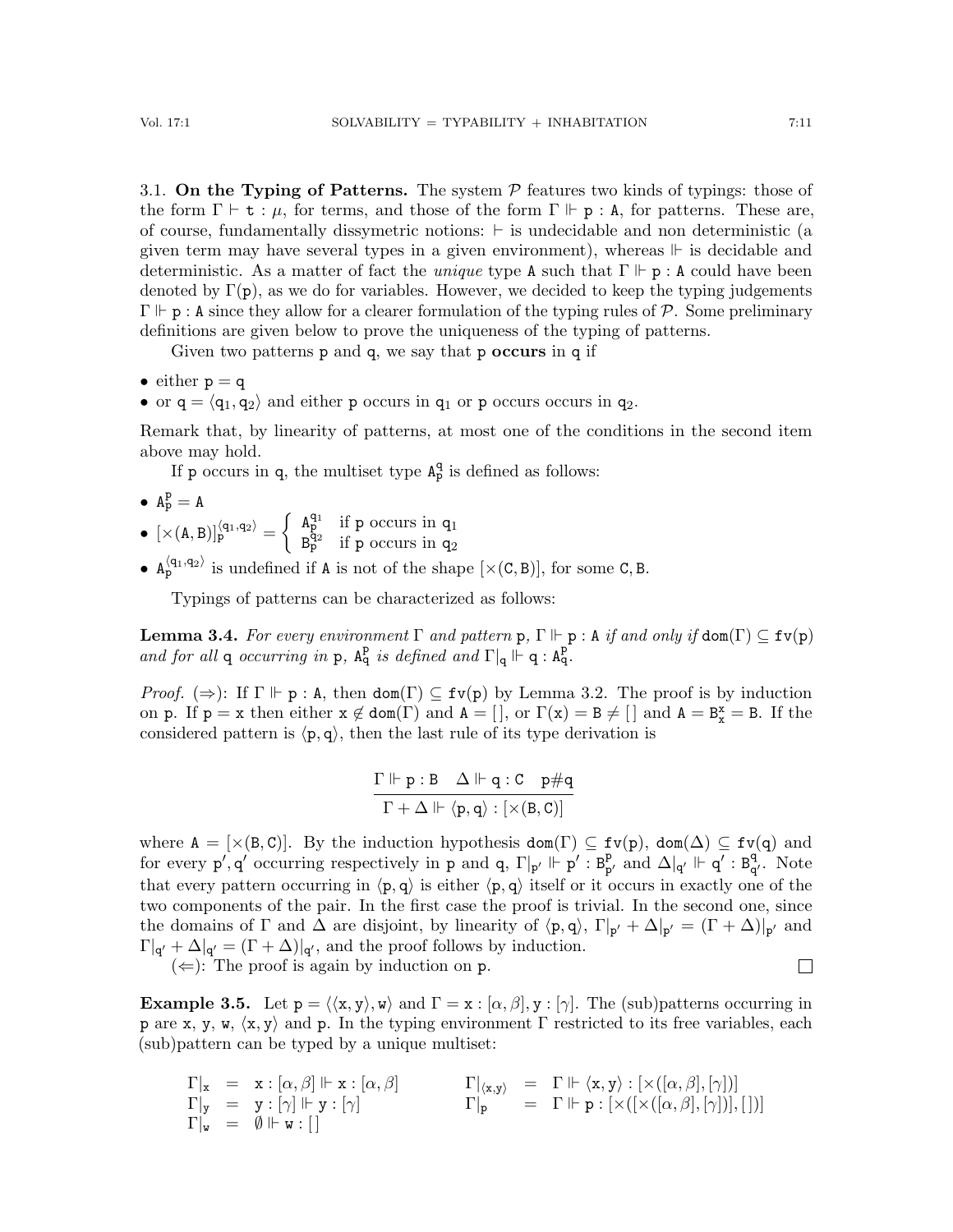$$
\begin{array}{rclcl} A^P_x&=&[\alpha,\beta]&&&A^P_{\langle x,y\rangle}&=&[\times([\alpha,\beta],[\gamma])]\\ A^P_y&=&[\gamma]&&&A^P_p&=&A\\ A^P_w&=&[]&&\\ \end{array}
$$

The following corollary follows immediately.

<span id="page-11-0"></span>**Corollary 3.6.** For every pattern p and every environment  $\Gamma$  such that  $\text{dom}(\Gamma) \subseteq \text{fv}(p)$ , there exists a unique multiset A such that  $\Gamma \Vdash p : A$ . Moreover if  $p = \langle p_1, p_2 \rangle$  then  $A = [\times (B, C)],$  for some B, C.

3.2. Main Properties of system  $P$ . We are going to define the notion of typed occurrences of a typing derivation, which plays an essential role in the rest of this paper: indeed, thanks to the use of non-idempotent intersection types, a combinatorial argument based on a measure on typing derivations  $(cf.$  Lemma  $3.10(1)$  $3.10(1)$ ), allows to prove the termination of reduction of redexes occurring in typed occurrences of their respective typing derivations.

Given a typing derivation  $\Pi \triangleright \Gamma \vdash C[\mathbf{u}] : \sigma$ , the occurrence of **u** in the hole of **C** is a typed occurrence of Π if and only if u is the subject of a meaningful subderivation of Π. More precisely:

**Definition 3.7.** Given a type derivation  $\Pi$ , the set of **typed occurrences** of  $\Pi$ , written  $\text{toc}(\Pi)$ , is the set of contexts defined by induction on  $\Pi$  as follows.

- If  $\Pi$  ends with (ax), then  $\text{toc}(\Pi) := {\Box}.$
- If  $\Pi$  ends with (pair) with subject  $\langle u, v \rangle$  and premises  $\Pi_i$   $(i = \{1, 2\})$  then  $\text{toc}(\Pi) := {\Box} \cup {\langle C, v \rangle | C \in \text{toc}(\Pi_1) } \cup {\langle u, C \rangle | C \in \text{toc}(\Pi_2)}.$
- If  $\Pi$  ends with (abs) with subject  $\lambda p.u$  and premise  $\Pi'$  then  $\texttt{toc}(\Pi) := \{\Box\} \cup \{\lambda p.C \mid C \in \texttt{toc}(\Pi')\} \;.$
- If  $\Pi$  ends with (app) with subject tu and premises  $\Pi_1$  and  $\Pi_2$  with subjects t and u respectively, then  $\text{toc}(\Pi) := {\Box} \cup {\{Cu | C \in \text{toc}(\Pi_1)\} \cup {\{tc | C \in \text{toc}(\Pi_2)\}}.$
- If  $\Pi$  ends with (sub) with subject  $t[p/u]$  and premises  $\Pi_1$  and  $\Pi_2$  with subjects t and u respectively, then  $\texttt{toc}(\Pi) := {\Box} \cup {\{C[p/u] \mid C \in \texttt{toc}(\Pi_1)\} \cup {\{t[p/c] \mid C \in \texttt{toc}(\Pi_2)\}}.$
- If  $\Pi$  ends with (many), with premises  $\Pi_k$   $(k \in K)$ , then  $\text{toc}(\Pi) := \bigcup_{k \in K} \text{toc}(\Pi_k)$ .

**Example 3.8.** Given the following derivations  $\Pi$  and  $\Pi'$ , the occurrences  $\Box$  and  $\Box$ y belong to both toc( $\Pi$ ) and toc( $\Pi'$ ) while  $\mathbf{x} \Box$  belongs to toc( $\Pi$ ) but not to toc( $\Pi'$ ).

$$
\Pi \triangleright \frac{\nabla : [\tau] \rightarrow \tau \cdot [\tau] \rightarrow \tau}{\nabla : [[\tau] \rightarrow \tau] \cdot \nabla : [\tau] \rightarrow \tau} \qquad \frac{\nabla : [\tau] \vdash y : \tau}{\nabla : [\tau] \vdash y : [\tau]} \\
\n\overline{\nabla : [[\tau] \rightarrow \tau], y : [\tau] \vdash xy : \tau} \\
\Pi' \triangleright \frac{\nabla : [[] \rightarrow \tau] \vdash x : [] \rightarrow \tau}{\nabla : [[] \rightarrow \tau] \vdash xy : \tau} \\
\overline{\nabla : [[] \rightarrow \tau] \vdash xy : \tau}
$$

The type assignment system  $P$  enjoys the fundamental properties of subject reduction and subject expansion, based respectively on substitution and anti-substitution properties whose proofs can be found in [\[2\]](#page-25-4).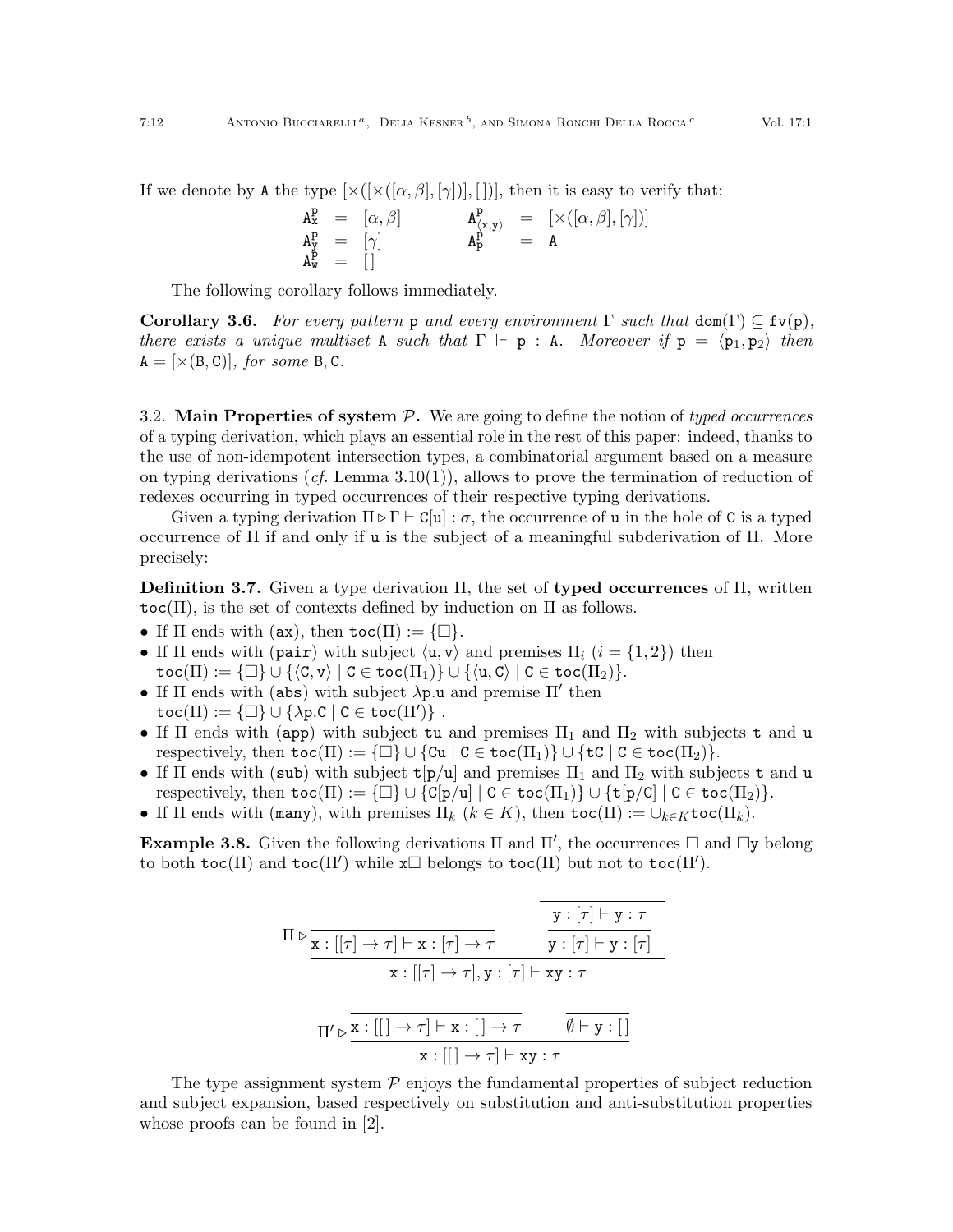## <span id="page-12-4"></span>Lemma 3.9 (Substitution/Anti-Substitution Lemma).

- <span id="page-12-5"></span>(1) If  $\Pi_{\bf t} \triangleright \Gamma_{\bf t}$ ;  ${\bf x}$  :  $A \vdash {\bf t}$  :  $\tau$  and  $\Pi_{\bf u} \triangleright \Gamma_{\bf u} \vdash {\bf u}$  : A, then there exists  $\Pi \triangleright \Gamma_{\bf t} + \Gamma_{\bf u} \triangleright {\bf t} \{ {\bf x}/{\bf u} \}$  :  $\tau$ such that  $\text{meas}(\Pi) \leq \text{meas}(\Pi_t) + \text{meas}(\Pi_u)$ .
- (2) If  $\Pi \triangleright \Gamma \vdash t\{x/u\} : \tau$ , then there exist derivations  $\Pi_t$  and  $\Pi_u$ , environments  $\Gamma_t, \Gamma_u$  and multiset A such that  $\Pi_{\mathbf{t}} \triangleright \Gamma_{\mathbf{t}}; \mathbf{x} : \mathbf{A} \vdash \mathbf{t} : \tau$ ,  $\Pi_{\mathbf{u}} \triangleright \Gamma_{\mathbf{u}} \vdash \mathbf{u} : \mathbf{A} \text{ and } \Gamma = \Gamma_{\mathbf{t}} + \Gamma_{\mathbf{u}}$ .

On the other hand, the measure of any typing derivation is not increasing by reduction. Moreover, the measure strictly decreases for the reduction steps that are typed. This property makes easier the proof of the "only if" part of Theorem [3.11.](#page-12-0)

#### <span id="page-12-1"></span>Lemma 3.10.

- <span id="page-12-2"></span>(1) (Weighted Subject Reduction) If  $\Pi \triangleright \Gamma \vdash t : \tau$  and  $t \to t'$ , then  $\Pi' \triangleright \Gamma \vdash t' : \tau$  and  $\texttt{meas}(\Pi') \leq \texttt{meas}(\Pi)$ . Moreover, if the reduced redex occurs in a typed occurrence of  $\Pi$ ,  $then$  meas $(\Pi') <$  meas $(\Pi)$ .
- <span id="page-12-3"></span>(2) (Subject Expansion) If  $\Pi' \triangleright \Gamma' \vdash t' : \sigma$  and  $t \to t'$ , then  $\Pi \triangleright \Gamma \vdash t : \sigma$ .

*Proof.* Both proofs are by induction on the reduction relation  $t \to t'$ . For the base cases (reduction at the root position): the rules  $(dB)$ , (subs), (match<sub>s</sub>) are treated exactly as in [\[2\]](#page-25-4), and the rules  $(\texttt{match}_f),(\texttt{app}_f),(\texttt{rem}_f),(\texttt{lem}_f),(\texttt{lab}_f),(\texttt{abs}_f)$  do not apply since the term t (resp. t') would not be typable. All the inductive cases are straightforward, and in particular, when the reduction occurs in an untyped position, then the measures of  $\Pi$  and  $\Pi'$  are equal.  $\Box$ 

Given  $\Pi \triangleright \Gamma \vdash t : \tau$ , the term t is said to be in  $\Pi$ -normal form, also written  $\Pi$ -nf, if for every typed occurrence  $C \in \text{toc}(\Pi)$  such that  $\textbf{t} = C[\textbf{u}]$ , the subterm u is not a redex.

We are now ready to provide the logical characterization of terms having canonical form. This proof has been already given in [\[2\]](#page-25-4), based on the property that, if a term has a canonical form, then there is a head reduction strategy reaching this normal form. But in order to make this paper self contained, we reformulate here the proof, using (for the completeness proof) a more general approach, namely that every reduction strategy choosing at least all the typed redexes reaches a canonical form.

<span id="page-12-0"></span>**Theorem 3.11** (Characterizing Canonicity). A term t is typable iff t has a canonical form. Proof.

• (if) We reason by induction on the grammar defining the canonical forms.

We first consider  $K$ -canonical forms, for which we prove a stronger property, namely that for every  $\mathbf{t} \in \mathcal{K}$ , for every  $\sigma$  there is an environment  $\Gamma$  such that  $\Gamma \vdash \mathbf{t} : \sigma$ . We reason by induction on the grammar defining  $K$ .

If  $t = x$ , the proof is straightforward. If  $t = \nu u$ , then by the *i.h.* there is a typing derivation  $\Gamma \vdash v : [] \to \sigma$ . Since to every term the multiset  $[]$  can be assigned by rule (many) with an empty premise, the result follows by application of rule (app).

Let  $t = u[(p, q)/v]$ . By the *i.h.* for every  $\sigma$ , there is  $\Gamma$  such that  $\Gamma \vdash u : \sigma$ . By Corollary [3.6,](#page-11-0)  $\Gamma|_{\langle p,q\rangle} \Vdash \langle p,q\rangle : [\times(A,B)]$  for some A, B. Then by the *i.h.* again there is  $\Delta$ such that  $\Delta \vdash v : \times (A, B)$ , and so, by rule (many),  $\Delta \vdash v : [\times (A, B)]$ . Then, by applying rule (sub), we get  $\Gamma \setminus \Gamma|_{\langle p,q\rangle} + \Delta \vdash u[\langle p,q\rangle/v] : \sigma$ .

Now, let t be a J-canonical form. If  $t = \langle u, v \rangle$  then by rules (many) and (pair)  $\vdash \langle u, v \rangle : \times ([] , []).$  If  $t = \lambda p.u$ , then u can be typed by the *i.h.* so that let  $\Gamma \vdash u : \sigma$ . If  $p = x$ , for some x, then by applying rule (abs),  $\Gamma \setminus \Gamma | x \vdash \lambda x.u : \Gamma(x) \to \sigma$ , otherwise, by Corollary [3.6,](#page-11-0)  $\Gamma|_p \Vdash p : [\times(A, B)],$  for some A, B, and then  $\Gamma \setminus \Gamma|_p \vdash \lambda x.u : [\times(A, B)] \to \sigma$ ,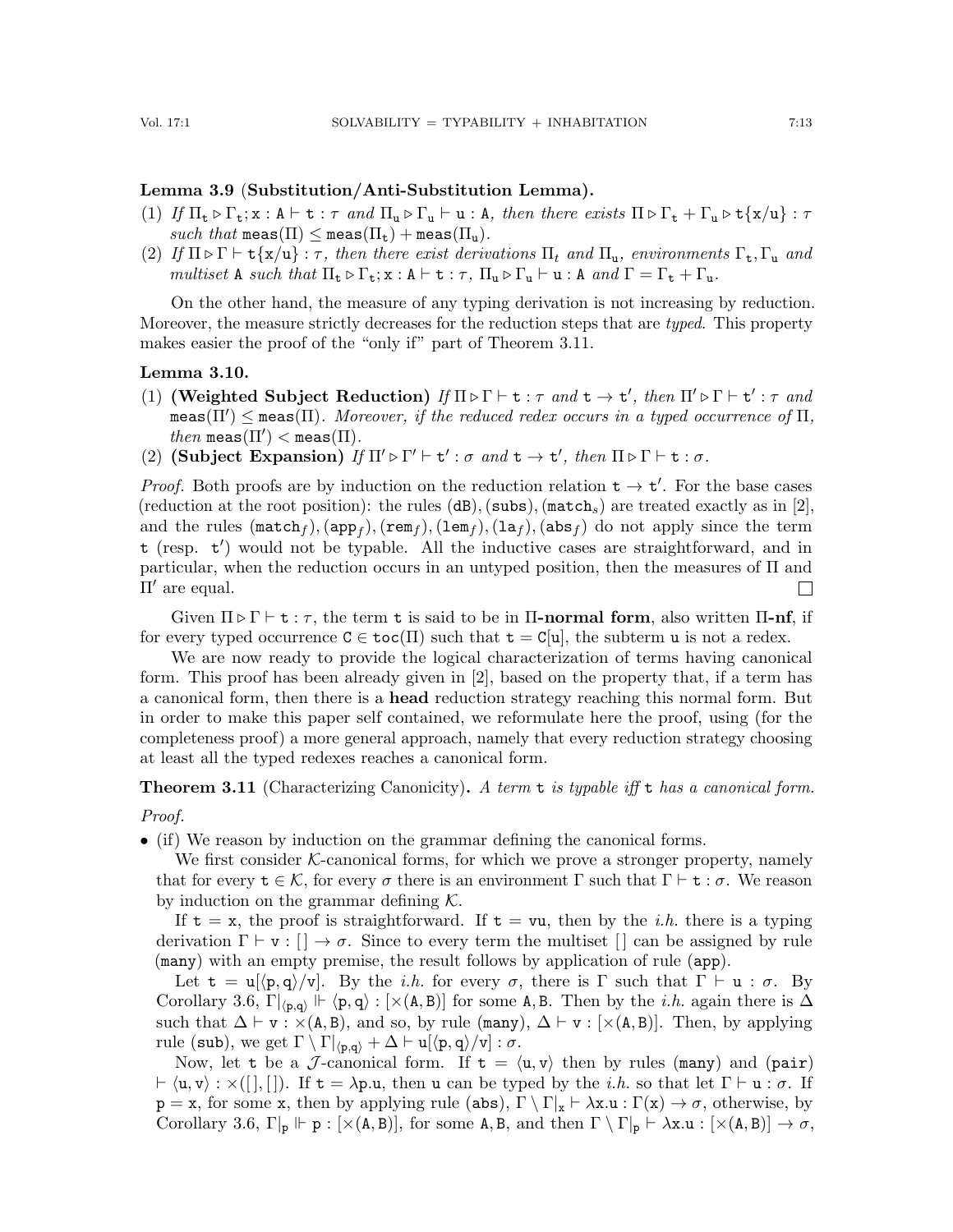always by rule (abs). Let  $t = t'[\langle p, q \rangle/\nu]$ , where  $t'$  (resp. v) is a  $\mathcal J$  (resp. K) canonical form. By the *i.h.* there are  $\Gamma, \sigma$  such that  $\Gamma \vdash t' : \sigma$ . Moreover, Corollary [3.6](#page-11-0) gives  $\Gamma|_{\langle p,q\rangle} \Vdash \langle p,q\rangle : [\times(A,B)]$  for some A, B. Since v is a K-canonical form, then  $\Delta \vdash v : \times(A,B)$ as shown above, and then  $\Delta \vdash v : [\times(A, B)],$  by rule (many). Thus  $\Gamma + \Delta \vdash t'[\langle p, q \rangle/v] : \sigma$ by applying rule (sub).

• (only if) Let t be a typable term, *i.e.*  $\Pi \triangleright \Gamma \vdash t : \sigma$ . Consider a reduction strategy  $ST$  that always chooses a *typed* redex occurrence. By Lemma  $3.10(1)$  $3.10(1)$  and Lemma [2.5](#page-5-0) the strategy  $ST$  always terminates. Let  $t'$  be a normal-form of t for the strategy  $ST$ , *i.e.* t reduces to  $t'$  using  $ST$ , and  $t'$  has no typed redex occurrence. We know that  $\Pi' \triangleright \Gamma \vdash t' : \sigma$  by Lemma [3.10\(](#page-12-1)[1\)](#page-12-2). We now proceed by induction on  $\Pi'$ , by taking into account the notion of typed occurrence of  $\Pi'$ .

If  $\Pi'$  ends with (ax), then its subject is x, which is canonical. If  $\Pi'$  ends with (abs) with subject  $\lambda p.u$  and premise  $\Pi''$  with subject u, then u has no typed redex occurrences, so it is canonical by the *i.h.* We conclude that  $\lambda p.u$  is canonical too, by definition of canonical form. If  $\Pi$  ends with (app) with subject tu and premises  $\Pi_1$  and  $\Pi_2$  having subjects t and u respectively, then t, which is also typable, has no typed redex occurrences, so that it is canonical by the i.h. Moreover  $\square \in \mathtt{toc}(\Pi)$ , so tu cannot be a redex. This implies that t cannot be an abstraction, so it is a K canonical form, and consequently tu is a K canonical form too. Suppose  $\Pi$  ends with (sub) with subject  $t[p/u]$  and premises  $\Pi_1$  and  $\Pi_2$  with subjects t and u respectively. The term t, which is typable, has no typed redex occurrences, so it is canonical by the *i.h.* Moreover, **p** cannot be a variable, otherwise the term would have a typed subs-redex occurrence, so, by Corollary [3.6,](#page-11-0)  $\Gamma|_p \Vdash p : [\times(A, B)]$ for some A, B, where  $\Gamma$  is the typing environment of t. The term u is also typed. Since u cannot be neither an abstraction (rule  $\texttt{match}_f$ ) nor a pair (rule  $\texttt{match}_s$ ), it is necessarily a K canonical form, and consequently  $t[p/u]$  is canonical. Finally, if Π' ends with (pair), then its subject is a pair, which is a canonical form. This concludes the proof.  $\Box$ 

## 4. INHABITATION FOR SYSTEM P

<span id="page-13-0"></span>Given  $\mu$ , a type or a multiset type, the inhabitation problem consists in finding a closed term t such that  $\vdash$  t :  $\mu$  is derivable. These notions will naturally be generalized later to non-closed terms. Since system  $P$  characterizes canonicity, it is natural to look for inhabitants in *canonical form*. The next Lemma proves that the problem can be simplified, namely that it is sufficient to look for inhabitants in *pure canonical form, i.e.* without nested substitution (we postpone the proof of this lemma to Section [4.1\)](#page-15-0).

<span id="page-13-1"></span>**Lemma 4.1.** Let t be a canonical form. If  $\Pi \triangleright \Gamma \vdash t : \mu$  is derivable, then there is some type derivation  $\Pi'$  and some pure canonical form  $t'$  such that  $\Pi' \triangleright \Gamma \vdash t' : \mu$  is derivable.

We already noticed that the system  $\mathcal P$  allows to assign the multiset  $\lceil \rceil$  to terms through the rule (many). As a consequence, a typed term may contain untyped subterms. In order to identify inhabitants in such cases we introduce a term constant  $\Omega$  to denote a generic untyped subterm. Accordingly, the type system  $P$  is extended to the new grammar of terms possibly containing  $\Omega$ , which can only be typed using a particular case of the (many) rule:

 $\overline{+ \Omega : |}$  (many)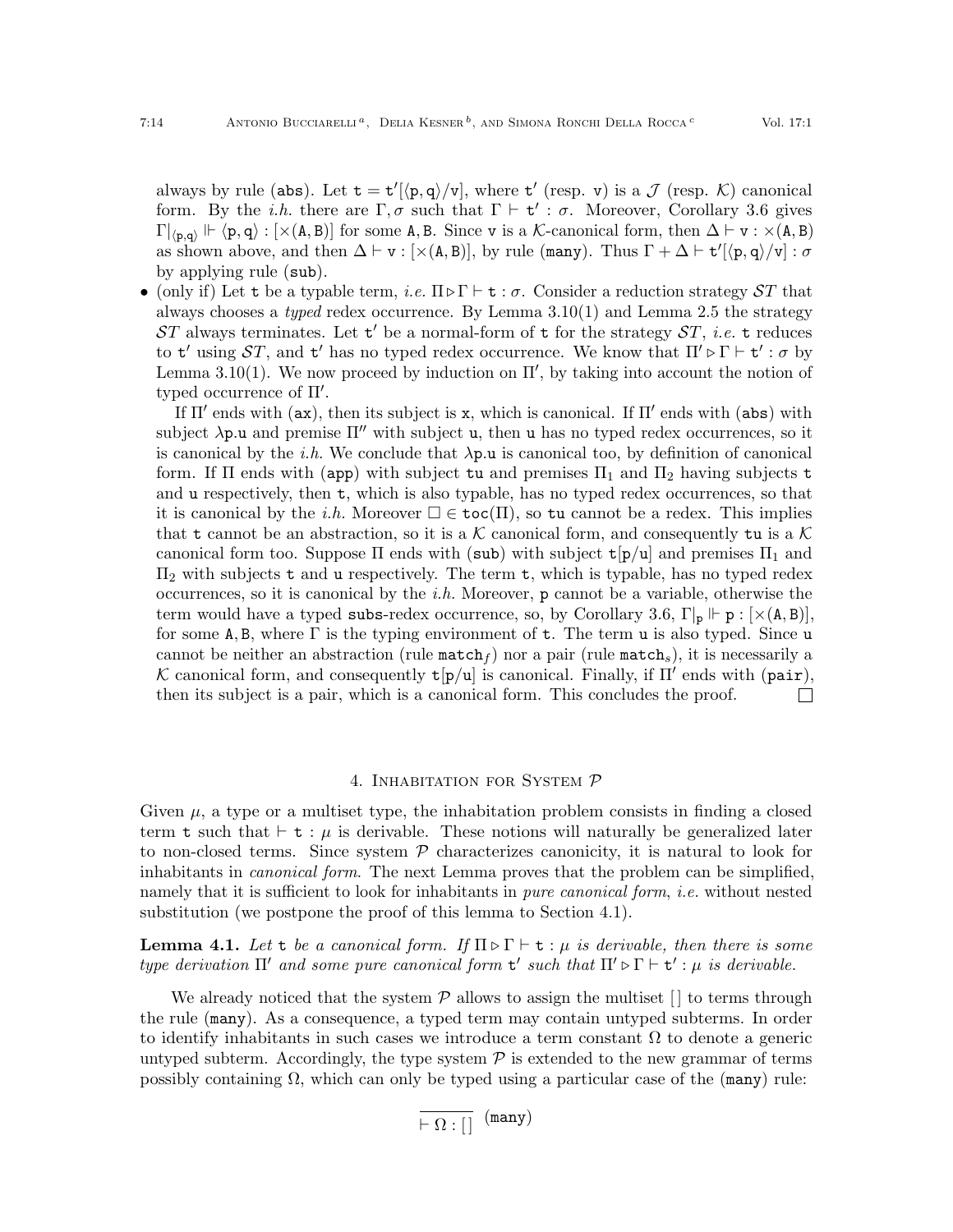So the inhabitation algorithm should produce approximate normal forms (denoted a, b, c), also written anf, defined as follows:

$$
\begin{array}{lll} \texttt{a},\texttt{b},\texttt{c} &::=\;\; \Omega \mid \mathcal{N} \\ \mathcal{N} &::=\;\; \lambda \texttt{p}.\mathcal{N} \mid \langle \texttt{a},\texttt{b} \rangle \mid \mathcal{L} \mid \mathcal{N}[\langle \texttt{p},\texttt{q} \rangle/\mathcal{L}] \\ \mathcal{L} &::=\;\; \texttt{x} \mid \mathcal{L}\texttt{a} \end{array}
$$

The grammar defining anfs is similar to that of pure canonical forms, starting, besides variables, also from  $\Omega$ . The notion of typed occurrences in the new extended system is straightforward. Moreover, an anf does not contain any redex, differently from canonical forms. Roughly speaking, an anf can be seen as a representation of an infinite set of pure canonical forms, obtained by replacing each occurrence of  $\Omega$  by any term.

**Example 4.2.** The term  $\lambda\langle x, y\rangle \cdot (x(II))[\langle z_1, z_2\rangle / yI]$  is (pure) canonical but not an anf, while  $\lambda \langle x, y \rangle . (x\Omega) [\langle z_1, z_2 \rangle / yI]$  is an anf.

Anfs are ordered by the smallest contextual order  $\leq$  such that  $\Omega \leq a$ , for any a. We also write  $a \leq t$  when the term t is obtained from a by replacing each occurrence of  $\Omega$  by a term of  $\Lambda_p$ . Thus for example  $\mathbf{x}\Omega \leq \mathbf{x}(\mathbf{I}\delta)(\delta\delta)$  is obtained by replacing the first (resp. second) occurrence of  $\Omega$  by I $\delta$  (resp.  $\delta\delta$ ).

Let  $\mathcal{A}(t) = \{a \mid \exists u \ t \rightarrow^* u \text{ and } a \leq u\}$  be the set of approximants of the term t, and let  $\bigvee$  denote the least upper bound with respect to  $\leq$ . We write  $\uparrow_{i\in I}$  a<sub>i</sub> to denote the fact that  $\bigvee \{a_i\}_{i\in I}$  does exist. Note that  $I = \emptyset$  implies  $\bigvee \{a_i\}_{i\in I} = \Omega$ . It is easy to check that, for every t and  $a_1, \ldots a_n \in \mathcal{A}(\texttt{t}), \uparrow_{i \in \{1, \ldots, n\}} a_i$ . An anf a is a head subterm of b if either  $b = a$  or  $b = cc'$  and a is a head subterm of c. It is easy to check that, if  $\Gamma \vdash a : \sigma$  and  $a \leq b$  (resp.  $a \leq t$ ) then  $\Gamma \vdash b : \sigma$  (resp.  $\Gamma \vdash t : \sigma$ ).

Given  $\Pi \triangleright \Gamma \vdash t : \mu$ , where t is in  $\Pi$ -nf (*cf.* Section [3\)](#page-8-0), the **minimal approximant of** Π, written A(Π), is defined by induction on Π as follows:

- $\mathcal{A}(\Gamma \vdash x : \rho) = x.$
- If  $\Pi \triangleright \Gamma \vdash \lambda p.t : A \to \rho$  follows from  $\Pi' \triangleright \Gamma' \vdash t : \rho$ , then  $\mathcal{A}(\Pi) = \lambda p \cdot \mathcal{A}(\Pi')$ , t being in  $\Pi'$ -nf.
- If  $\Pi \triangleright \Gamma \vdash \langle t, u \rangle : \times (A, B)$  follows from  $\Pi_1 \triangleright \Gamma_1 \vdash t : A$  and  $\Pi_2 \triangleright \Gamma \vdash u : B$ , then  $\mathcal{A}(\Pi) = \langle \mathcal{A}(\Pi_1), \mathcal{A}(\Pi_2) \rangle.$
- If  $\Pi \triangleright \Gamma = \Gamma' + \Delta \vdash \mathtt{t} \mathtt{u} : \rho$  follows from  $\Pi_1 \triangleright \Gamma' \vdash \mathtt{t} : \mathtt{A} \to \rho$  and  $\Pi_2 \triangleright \Delta \vdash \mathtt{u} : \mathtt{A}$ , then  $\mathcal{A}(\Pi) = \mathcal{A}(\Pi_1)(\mathcal{A}(\Pi_2)).$
- If  $\Pi \triangleright \Gamma = \Gamma' + \Delta \vdash t[p/u] : \tau$  follows from  $\Pi' \triangleright \Gamma'' \vdash t : \tau$  and  $\Psi \triangleright \Delta \vdash u : A$ , then  $\mathcal{A}(\Pi) = \mathcal{A}(\Pi')[p/\mathcal{A}(\Psi)].$
- If  $\Pi \triangleright +_{i \in I} \Gamma_i \vdash t : [\sigma_i]_{i \in I}$  follows from  $(\Pi_i \triangleright \Gamma_i \vdash t : \sigma_i)_{i \in I}$ , then  $\mathcal{A}(\Pi) = \bigvee_{i \in I} \mathcal{A}(\Pi_i)$ .

**Example 4.3.** Consider the following derivation  $\Pi$  (remember that o is an abbreviation for  $\times([], [])$ , built upon the subderivations  $\Pi_1$  and  $\Pi_2$  below:

$$
\frac{\Pi_1 \quad \Vdash \langle z_1, z_2 \rangle : [o] \quad \Pi_2}{x : [[] \rightarrow o], y : [[] \rightarrow o] \vdash y(\delta \delta)[\langle z_1, z_2 \rangle / xI] : o}
$$

$$
\vdash \lambda xy.y(\delta \delta)[\langle z_1, z_2 \rangle / xI] : [[] \rightarrow o] \rightarrow [[] \rightarrow o] \rightarrow o
$$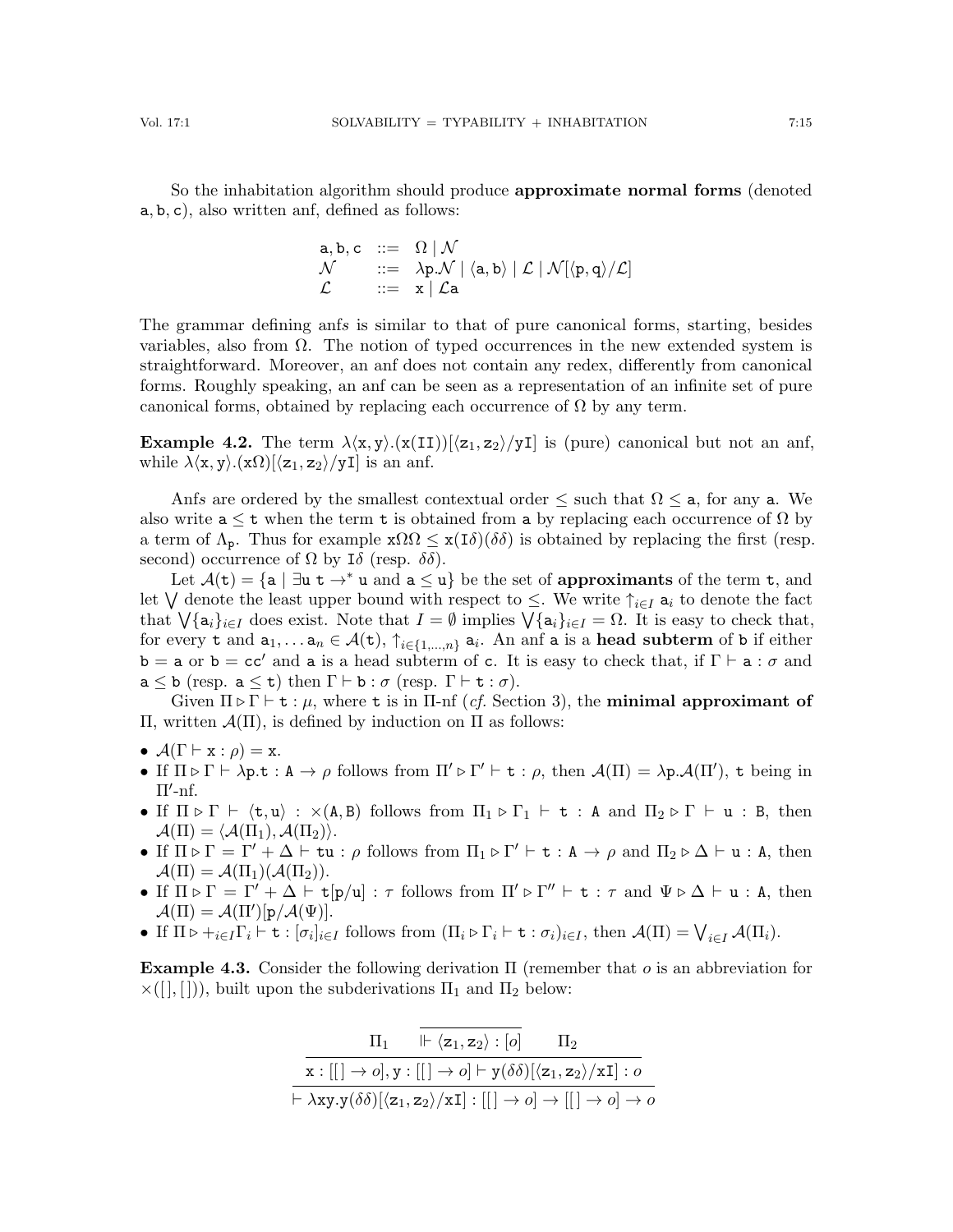$$
\Pi_1 = \frac{\overline{\mathbf{y}:[[]\rightarrow o]\vdash \mathbf{y}:[] \rightarrow o}}{\mathbf{y}:[[]\rightarrow o]\vdash \mathbf{y}(\delta\delta): o} \qquad \frac{\overline{\emptyset \vdash \delta\delta:[]} }{\Pi_2 = \frac{\mathbf{x}:[[]\rightarrow o]\vdash \mathbf{x}:[]\rightarrow o}{\mathbf{x}:[[]\rightarrow o]\vdash \mathbf{xI}: o}}{\mathbf{x}:[[]\rightarrow o]\vdash \mathbf{xI}: [o]}
$$

The minimal approximant of  $\Pi$  is  $\lambda$ xy.y $\Omega[\langle z_1, z_2 \rangle / \langle \Omega |]$ .

A simple induction on meas( $\Pi$ ) allows to show the following:

<span id="page-15-1"></span>**Lemma 4.4.** If  $\Pi \triangleright \Gamma \vdash t : \mu$  and t is in  $\Pi$ -nf, then  $\Pi \triangleright \Gamma \vdash \mathcal{A}(\Pi) : \mu$ .

<span id="page-15-0"></span>4.1. From Canonical Forms to Pure Canonical Forms. In this section we prove that, when a giving typing is inhabited, then it is necessarily inhabited by a pure canonical form. This property turns out to be essential to prove the completeness property of our algorithm (Theorem [4.8\)](#page-17-0), since the algorithm only builds pure canonical forms.

**Lemma 4.1.** Let t be a canonical form. If  $\Pi \triangleright \Gamma \vdash t : \mu$  is derivable, then there is some type derivation  $\Pi'$  and some pure canonical form  $t'$  such that  $\Pi' \triangleright \Gamma \vdash t' : \mu$  is derivable.

*Proof.* By induction on  $\Pi \triangleright \Gamma \vdash t : \mu$ . The only interesting case is when  $t = t_0[p/t_1]$ , where p is some pair pattern. By construction of Π, there is a type derivation of the following form:

$$
\dfrac{\dfrac{\Delta\vdash t_1:\times(A,B)}{\Delta\vdash t_1:\times(A,B)}}{\Gamma\setminus\Gamma|_p+\Delta\vdash t_0[p/t_1]:\tau}
$$

where the shape of the type for  $p$  comes from Corollary [3.6.](#page-11-0) By the *i.h.* there are pure canonical terms  $t'_0, t'_1$  such that  $\Gamma \vdash t'_0 : \tau$  and  $\Delta \vdash t'_1 : \times (A, B)$ . If  $t'_0[p/t'_1]$  is a pure canonical term, then we conclude with a derivation of  $\Gamma \setminus \Gamma_{\mathbf{p}} + \Delta \vdash \mathbf{t}'_0[\mathbf{p}/\mathbf{t}'_1] : \tau$ . If  $\mathbf{t}'_0[\mathbf{p}/\mathbf{t}'_1]$ is not a pure canonical term, then necessarily  $t'_1 = u[q/v]$ , q being a pair and u, v being pure canonical terms. Then there is necessarily a derivation of the following form:

$$
\dfrac{\Delta' \vdash u : \times (A,B) \quad \Delta'|_q \Vdash q : [\times (C,E)] \quad \dfrac{\Gamma' \vdash v : \times (C,E)}{\Gamma' \vdash v : [\times (C,E)]}}{\Delta = \Delta' \setminus \Delta'|_q + \Gamma' \vdash u[q/v] : \times (A,B)}
$$

We can then build the following derivation:

$$
\dfrac{\Delta'\vdash u:\times(A,B)}{\Gamma\vdash t_0':\tau\quad\Gamma|_p\Vdash p:[\times(A,B)]\qquad\overline{\Delta'\vdash u:[\times(A,B)]}}{\Gamma\setminus\Gamma|_p+\Delta'\vdash t_0'[p/u]:\tau}
$$

Note that  $(\Gamma \setminus \Gamma |_{p} + \Delta')|_{q} = \Delta' |_{q}$ , since we can always choose  $f \nu(q) \cap \Gamma = \emptyset$ , by  $\alpha$  conversion. So the following derivation can be built:

$$
\frac{\Gamma'\vdash v:\times(\mathtt{C},\mathtt{E})}{\Gamma\setminus\Gamma|_p+\Delta'\vdash\mathtt{t}'_0[p/u]:\tau\quad\Delta'|_q\Vdash q:[\times(\mathtt{C},\mathtt{E})]\quad\frac{\Gamma'\vdash v:\times(\mathtt{C},\mathtt{E})}{\Gamma'\vdash v:[\times(\mathtt{C},\mathtt{E})]}}{\left(\Gamma\setminus\Gamma|_p+\Delta'\right)\setminus\Delta'|_q+\Gamma'\vdash\mathtt{t}'_0[p/u][q/v]:\tau}
$$

 $\Box$ 

Since  $\Gamma \setminus \Gamma|_p \setminus \Delta'|_q = \Gamma \setminus \Gamma|_p$  and  $\Delta' \setminus \Delta'|_q + \Gamma' = \Delta$ , the proof is given.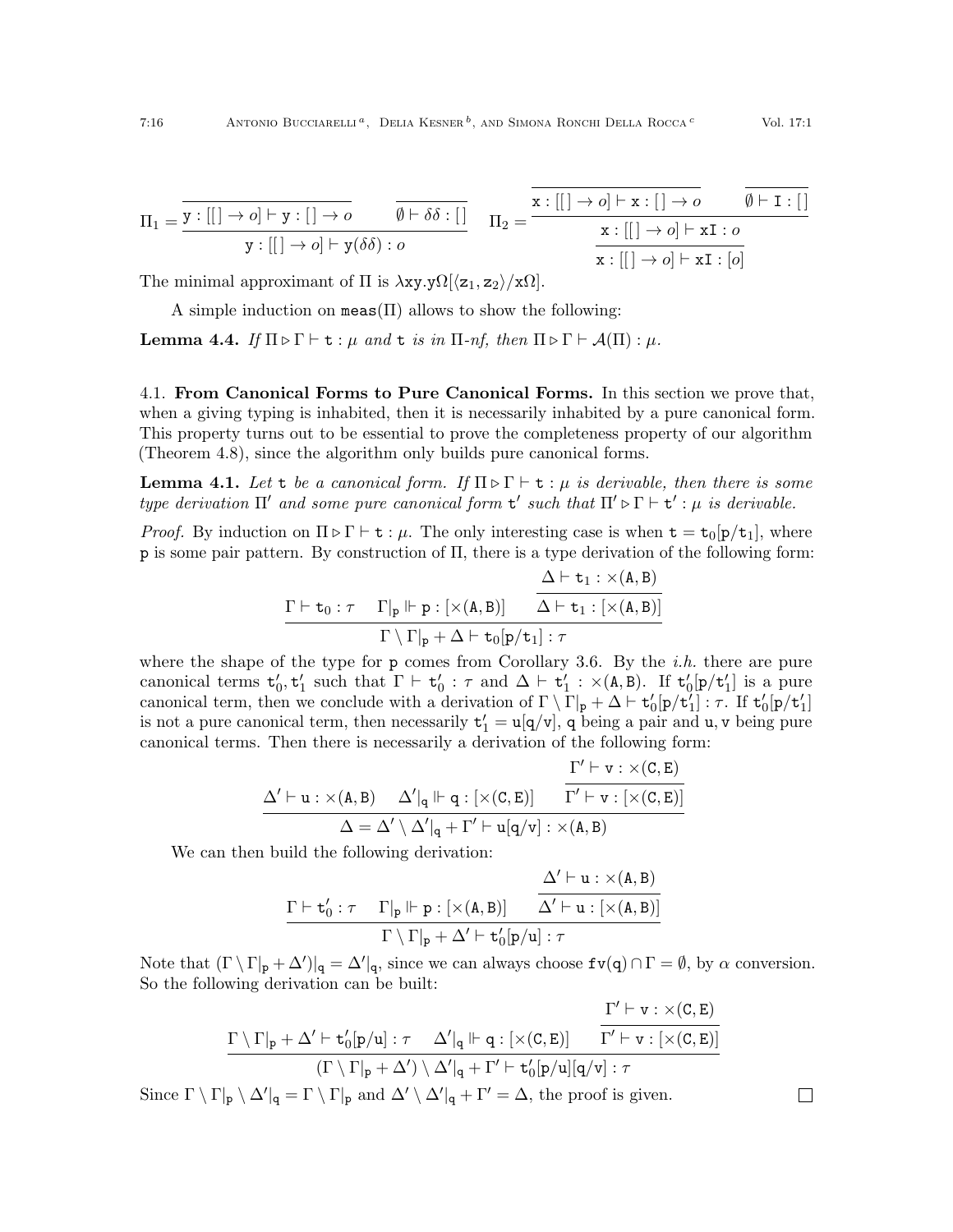4.2. The Inhabitation Algorithm. We now show a sound and complete algorithm to solve the inhabitation problem for System  $P$ . The algorithm is presented in Figure [2.](#page-17-1) As usual, in order to solve the problem for closed terms, it is necessary to extend the algorithm to open ones, so, given an environment  $\Gamma$  and a type  $\sigma$ , the algorithm builds the set  $T(\Gamma,\sigma)$ containing all the anfs a such that there exists a derivation  $\Pi \triangleright \Gamma \vdash a : \sigma$ , with  $a = \mathcal{A}(\Pi)$ , then stops<sup>[1](#page-16-0)</sup>. Thus, our algorithm is not an extension of the classical inhabitation algorithm for simple types [\[8,](#page-26-19) [18\]](#page-26-20). In particular, when restricted to simple types, it constructs all the anfs inhabiting a given type, while the original algorithm reconstructs just the long  $\eta$ -normal forms. The algorithm uses three auxiliary predicates, namely

- $P_{\mathcal{V}}(A)$ , where  $\mathcal{V}$  is a finite set of variables, contains the pairs  $(\Gamma, p)$  such that (i)  $\Gamma \Vdash p : A$ , and (ii)  $p$  does not contain any variable in  $V$ .
- M( $\Gamma$ ,  $[\sigma_i]_{i\in I}$ ), contains all the anfs  $\mathbf{a} = \bigvee_{i\in I} \mathbf{a}_i$  such that  $\Gamma = +_{i\in I} \Gamma_i$ ,  $\mathbf{a}_i \in \mathcal{T}(\Gamma_i, \sigma_i)$  for all  $i \in I$ , and  $\uparrow_{i \in I}$  a<sub>i</sub>.
- $H_b^{\Delta}(\Gamma, \sigma) \triangleright \tau$  contains all the anfs a such that b is a head subterm of a, and such that if  $\mathbf{b} \in \mathcal{T}(\Delta, \sigma)$  then  $\mathbf{a} \in \mathcal{T}(\Gamma + \Delta, \tau)$ . As a particular case, notice that  $\mathbf{b} \in \mathcal{H}^{\Delta}(\emptyset, \sigma) \triangleright \sigma$ , for all  $b \in \mathcal{L}$ , environment  $\Delta$  and type  $\sigma$ .

Note that a special case of rule (Many) with  $I = \emptyset$  is  $\Omega \in \mathtt{M}(\emptyset, [$   $])$ . Note also that the algorithm has different kinds of non-deterministic behaviours, i.e. different choices of rules can produce different results. Indeed, given an input  $(\Gamma, \mathbf{A} \to \sigma)$ , the algorithm may apply a rule like (Abs) in order to decrease the type  $\sigma$ , or a rule like (Head) in order to decrease the environment Γ. Moreover, every rule  $(R)$  which is based on some decomposition of the environment and/or the type, like (Subs), admits different applications. In what follows we illustrate the non-deterministic behaviour of the algorithm. For that, we represent a run of the algorithm as a tree whose nodes are labeled with the name of the rule being applied.

**Example 4.5.** We consider different inputs of the form  $(\emptyset, \sigma)$ , for different types  $\sigma$ . For every such input, we give an output and the corresponding run.

- (1)  $\sigma = [[\alpha] \rightarrow \alpha] \rightarrow [\alpha] \rightarrow \alpha$ . (a) output:  $\lambda xy. xy$ , run: Abs(Abs(Head(Prefix(Many(Head(Final)), Final)), Varp), Varp).
	- (b) output:  $\lambda x.x$ , run: Abs(Head(Final), Varp).
- (2)  $\sigma = [[] \rightarrow \alpha] \rightarrow \alpha$ . output:  $\lambda$ x.x $\Omega$ , run: Abs(Head(Prefix(Many, Final)), Varp).

$$
(3) \sigma = [[o] \to o, o] \to o.
$$

- (a) output:  $\lambda$ x.xx, run: Abs(Head(Prefix(Many(Head(Final)), Final)), Varp).
- (b) Explicit substitutions may be used to consume some, or all, the resources in  $[0] \rightarrow 0, 0]$ . output:  $\lambda x.x[\langle y, z \rangle / x \langle \Omega, \Omega \rangle]$ , run:

```
Abs(Subs(Prefix(Many(Prod), Final), Pairp(Varp, Varp), Head(Final)), Varp).
```
(c) There are four additional runs, producing the following outputs:

 $\lambda$ x.x $\langle \Omega, \Omega \rangle [\langle y, z \rangle /x],$  $\lambda$ x. $\langle \Omega, \Omega \rangle$ [ $\langle y, z \rangle /$ xx],  $\lambda \mathbf{x}. \langle \Omega, \Omega \rangle [\langle \mathbf{y}, \mathbf{z} \rangle/\mathbf{x}][\langle \mathbf{w}, \mathbf{s} \rangle/\mathbf{x} \langle \Omega, \Omega \rangle],$  $\lambda$ x. $\langle \Omega, \Omega \rangle$ [ $\langle y, z \rangle /x \langle \Omega, \Omega \rangle$ ][ $\langle \mathbf{w}, \mathbf{s} \rangle /x$ ].

<span id="page-16-0"></span><sup>&</sup>lt;sup>1</sup>It is worth noticing that, given  $\Gamma$  and  $\sigma$ , the set of anfs **a** such that there exists a derivation  $\Pi \triangleright \Gamma \vdash a : \sigma$ is possibly infinite. However, the subset of those verifying  $a = \mathcal{A}(\Pi)$  is finite. This is proved in Corollary [4.12.](#page-20-0)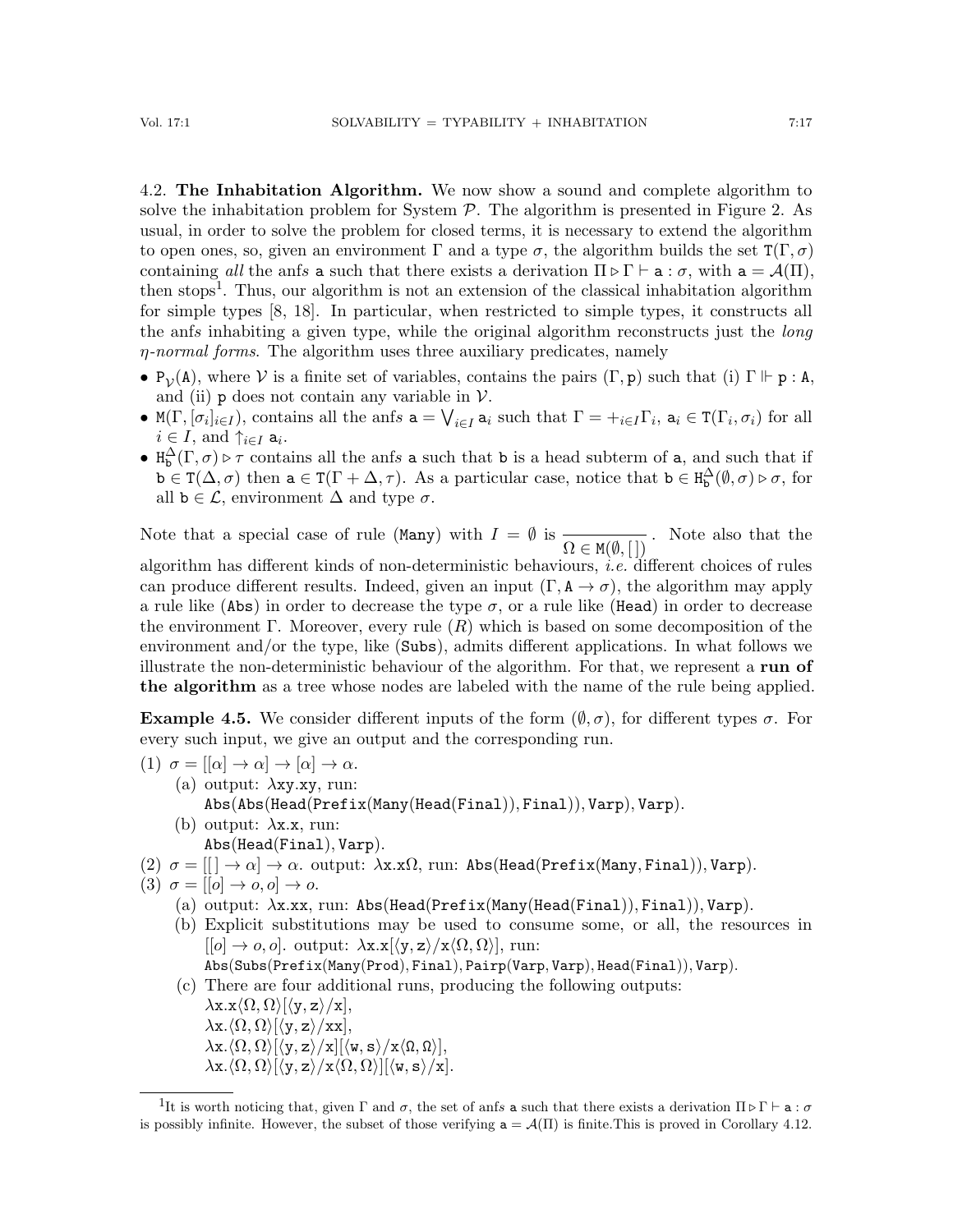$$
\frac{x \notin V}{(x : A, x) \in P_V(A)} \quad (\text{Varp})
$$
\n
$$
\frac{(\Gamma, p) \in P_V(A) \quad (\Delta, q) \in P_V(B) \quad p \# q}{(\Gamma + \Delta, \langle p, q \rangle) \in P_V[(x(A, B)])} \quad (\text{Pairp})
$$
\n
$$
\frac{a \in T(\Gamma + \Delta, \tau) \quad (\Delta, p) \in P_{\text{dom}(\Gamma)}(A)}{\lambda p.a \in T(\Gamma, A \to \tau)} \quad (\text{Abs}) \quad \frac{a \in M(\Gamma, A) \quad b \in M(\Delta, B)}{\langle a, b \rangle \in T(\Gamma + \Delta, \times(A, B))} \quad (\text{Prod})
$$
\n
$$
\frac{(a_i \in T(\Gamma_i, \sigma_i))_{i \in I} \quad \uparrow_{i \in I} a_i}{\sqrt{a_i \in M(\div_{i \in I} \Gamma_i, [\sigma_i]_{i \in I})}} \quad (\text{Many})
$$
\n
$$
\frac{a \in H_x^{\chi[\sigma]}(\Gamma, \sigma) \triangleright \tau}{a \in T(\Gamma + x : [\sigma], \tau)} \quad (\text{Head}) \quad \frac{\sigma = \tau}{a \in H_a^{\Delta}(\emptyset, \sigma) \triangleright \tau} \quad (\text{Final})
$$
\n
$$
\frac{b \in M(\Gamma, A) \quad a \in H_{\text{ch}}^{\Delta + \Gamma}(\Lambda, \sigma) \triangleright \tau}{a \in H_{\text{ch}}^{\Delta}(\Gamma + \Lambda, A \to \sigma) \triangleright \tau} \quad (\text{Prefix})
$$
\n
$$
\frac{c \in H_x^{\chi[\sigma]}(\Gamma, \sigma) \triangleright F(\sigma)(*) \quad (\Delta, \langle p, q \rangle) \in P_{\text{dom}(\Gamma + \Lambda + (x : [\sigma]), \tau)} \quad (\text{Frefix})}{b[(p, q) / c] \in T(\Gamma + \Lambda + x : [\sigma], \tau)}
$$
\n
$$
(\text{*}) \text{ where the operator } F() \text{ on types is defined as follows: } F(\alpha) \qquad := \alpha \qquad F(\pi) \qquad := \pi \qquad F(\pi) \qquad \text{Figure 2: The inhibition algorithm}
$$

<span id="page-17-1"></span>Along the recursive calls of the inhabitation algorithm, the parameters (type and/or environment) decrease strictly, for a suitable notion of measure, so that every run is finite:

Theorem 4.6. The inhabitation algorithm terminates.

Proof. See Subsection [4.3.](#page-18-0)

We now prove soundness and completeness of our inhabitation algorithm.

<span id="page-17-2"></span>Lemma 4.7.  $a \in T(\Gamma, \sigma) \Leftrightarrow \exists \Pi \triangleright \Gamma \vdash a : \sigma \text{ such that } a = \mathcal{A}(\Pi).$ 

Proof. The "only if" part is proved by induction on the rules in Figure [2,](#page-17-1) and the "if" part is proved by induction on the definition of  $\mathcal{A}(\Pi)$  (see Section [4.3](#page-18-0) for full details). In both parts, additional statements concerning the predicates of the inhabitation algorithm other than T are required, in order to strengthen the inductive hypothesis.  $\Box$ 

<span id="page-17-0"></span>Theorem 4.8 (Soundness and Completeness).

 $\Box$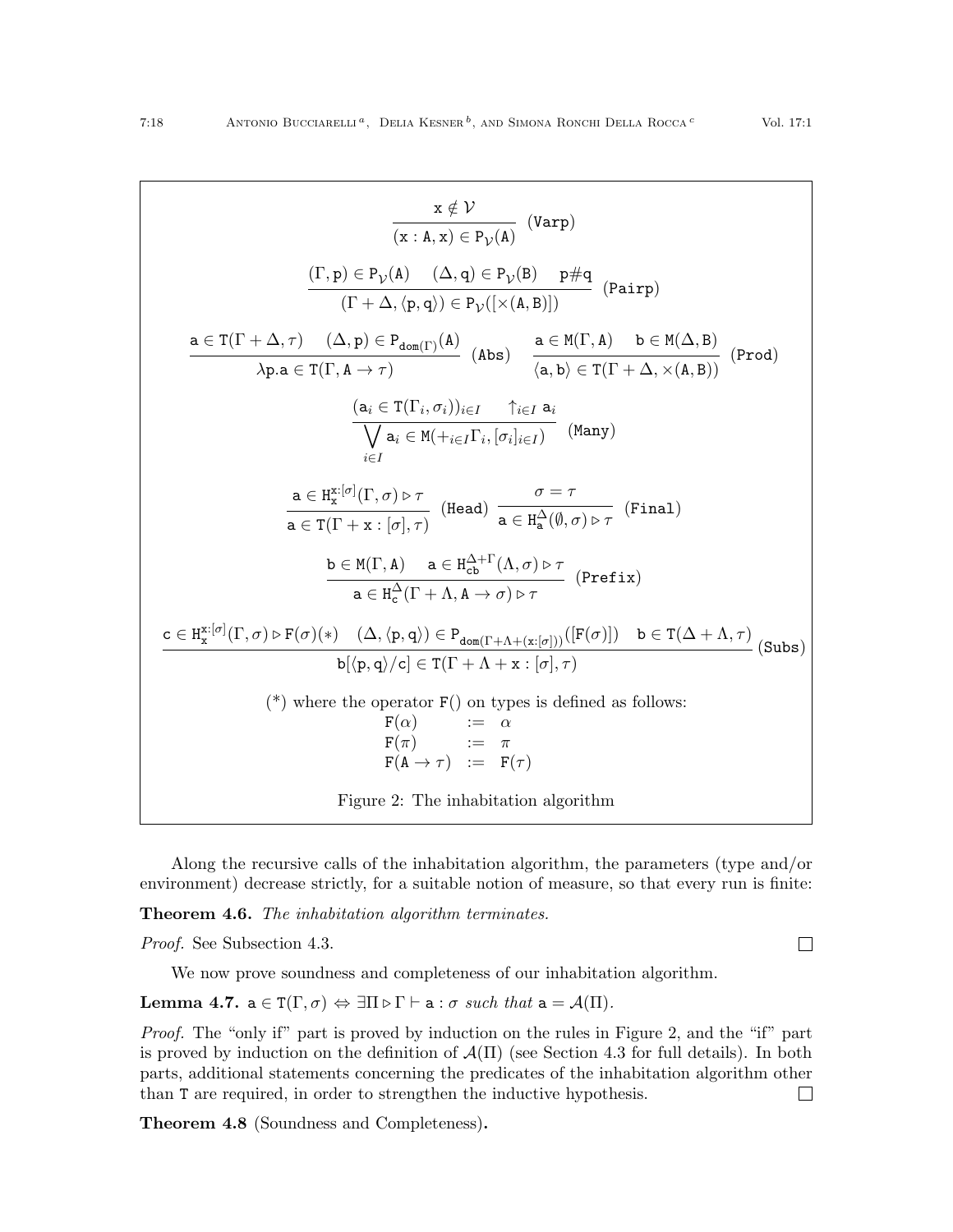(1) If  $a \in T(\Gamma, \sigma)$  then, for all t such that  $a \leq t$ ,  $\Gamma \vdash t : \sigma$ .

(2) If  $\Pi \triangleright \Gamma \vdash t : \sigma$  then there exists  $\Pi' \triangleright \Gamma \vdash t' : \sigma$  such that  $t'$  is in  $\Pi'$ -nf, and  $\mathcal{A}(\Pi') \in \mathcal{T}(\Gamma, \sigma)$ .

*Proof.* Soundness follows from Lemma [4.7](#page-17-2) ( $\Rightarrow$ ) and the fact that  $\Gamma \vdash a : \sigma$  and  $a \leq t$  imply  $\Gamma \vdash t : \sigma$ . Concerning completeness: Theorem [3.11](#page-12-0) and Lemma [3.10\(](#page-12-1)[1\)](#page-12-2) ensures that t has a canonical form  $t_0$  such that  $\Pi_0 \triangleright \Gamma \vdash t_0 : \sigma$ . Then, Lemma [4.1](#page-13-1) guarantees the existence of a pure canonical form  $t'$  such that  $\Pi' \triangleright \Gamma \vdash t' : \sigma$  and  $t'$  is in  $\Pi'$ -nf. Then Lemma [4.4](#page-15-1) and Lemma [4.7](#page-17-2) ( $\Leftarrow$ ) allow us to conclude.  $\Box$ 

<span id="page-18-0"></span>4.3. Properties of the Inhabitation Algorithm. We prove several properties of the inhabitation algorithm, namely, termination, soundness and completeness.

Termination. Being the inhabitation algorithm non deterministic, proving its termination means to prove both that a single run terminates and that every input generates a finite number of runs. We will prove these two properties separately.

First, let us define the following **measure** on types and environments:

$$
\begin{array}{rcl}\n\#(\alpha) & := & 1 \\
\#([\sigma_i]_{i \in I}) & := & 1 +_{i \in I} \#(\sigma_i) \\
\#(\times(\mathbf{A}, \mathbf{B})) & := & \#(\mathbf{A}) + \#(\mathbf{B}) + 1 \\
\#(\mathbf{A} \to \sigma) & := & \#(\mathbf{A}) + \#(\sigma) + 1 \\
\#(\Gamma) & := & \sum_{\mathbf{x} \in \text{dom}(\Gamma)} \#(\Gamma(\mathbf{x}))\n\end{array}
$$

The measures are extended to predicates in the following way:

$$
\begin{array}{rcl}\n\#(\mathbf{T}(\Gamma,\sigma)) & := & \#(\Gamma) + \#(\sigma) \\
\#(\mathbf{H}_{\mathbf{a}}^{\Delta}(\Gamma,\sigma) \triangleright \tau) & := & \#(\Gamma) + \#(\sigma) \\
\#(\mathsf{M}(\Gamma,\mathbf{A})) & := & \#(\Gamma) + \#(\mathbf{A}) \\
\#(\mathsf{P}_{\mathcal{V}}(\mathbf{A})) & := & \#(\mathbf{A})\n\end{array}
$$

Notice that  $\#(\Gamma) \leq \#(\Gamma + \Delta)$ , for any  $\Delta$ . Also,  $\#(\Gamma + \Delta) \leq \#(\Gamma) + \#(\Delta)$ , thus e.g.  $\#(\mathbf{x} : [\alpha] + \mathbf{x} : [\alpha]) = \#(\mathbf{x} : [\alpha, \alpha]) = 3 \leq \#(\mathbf{x} : [\alpha]) + \#(\mathbf{x} : [\alpha]) = 4$ . Notice also that  $\#(\Delta_1) < \#(\Delta_2)$  does not imply  $\#(\Delta_1 + \Lambda) < \#(\Delta_2 + \Lambda)$ , e.g. when  $\Delta_1 = x : [\alpha]$ ,  $\Delta_2 = \mathbf{y} : [\alpha, \alpha]$  and  $\Lambda = \mathbf{y} : [\alpha]$ . However, as a particular useful case, if  $\#(\Delta) + 1 < \#(\mathbf{x} : \mathbf{A})$ , then  $\#(\Delta + \Lambda) < \#(\mathbf{x} : \mathbf{A} + \Lambda)$ . Indeed, if  $\mathbf{x} \notin \text{dom}(\Lambda)$ , then  $\#(\Delta + \Lambda) \leq \#(\Delta) + \#(\Lambda) < \#(\mathbf{x} : \mathbf{A} + \Lambda)$ . A) +  $\#(\Lambda) = \#(\mathbf{x} : \mathbf{A} + \Lambda)$ ; otherwise,  $\#(\Delta + \Lambda) \leq \#(\Delta) + \#(\Lambda) < (\#(\mathbf{x} : \mathbf{A}) - 1) + \#(\Lambda) =$  $\#(\mathbf{x} : \mathbf{A} + \Lambda).$ 

The following property follows directly.

<span id="page-18-1"></span>**Property 4.9.** Let  $(\Gamma, \mathbf{p}) \in P_{\text{dom}(\mathcal{V})}(\mathbf{A})$ . Then  $\#(\Gamma) \leq \#(\mathbf{A})$ . Moreover,  $\mathbf{p} = \langle \mathbf{p}_1, \mathbf{p}_2 \rangle$  implies  $#(\Gamma) + 1 < #(A).$ 

We can now prove:

<span id="page-18-2"></span>**Lemma 4.10.** Every run of the algorithm terminates.

*Proof.* We associate a tree  $\mathcal T$  to each call of the algorithm, where the nodes are labeled with elements in the set  $\{T(., .), M(., .), H(., .), P(., .)\}\$ . A node n' is a son of n iff there exists some instance of a rule having n as conclusion and  $n'$  as premise. Thus, a run of the algorithm is encoded in the tree  $\mathcal{T}$ , which turns to be finitely branching. We now prove that the measure  $#(.)$  strictly decreases along all the branches of  $\mathcal T$ , so that every branch has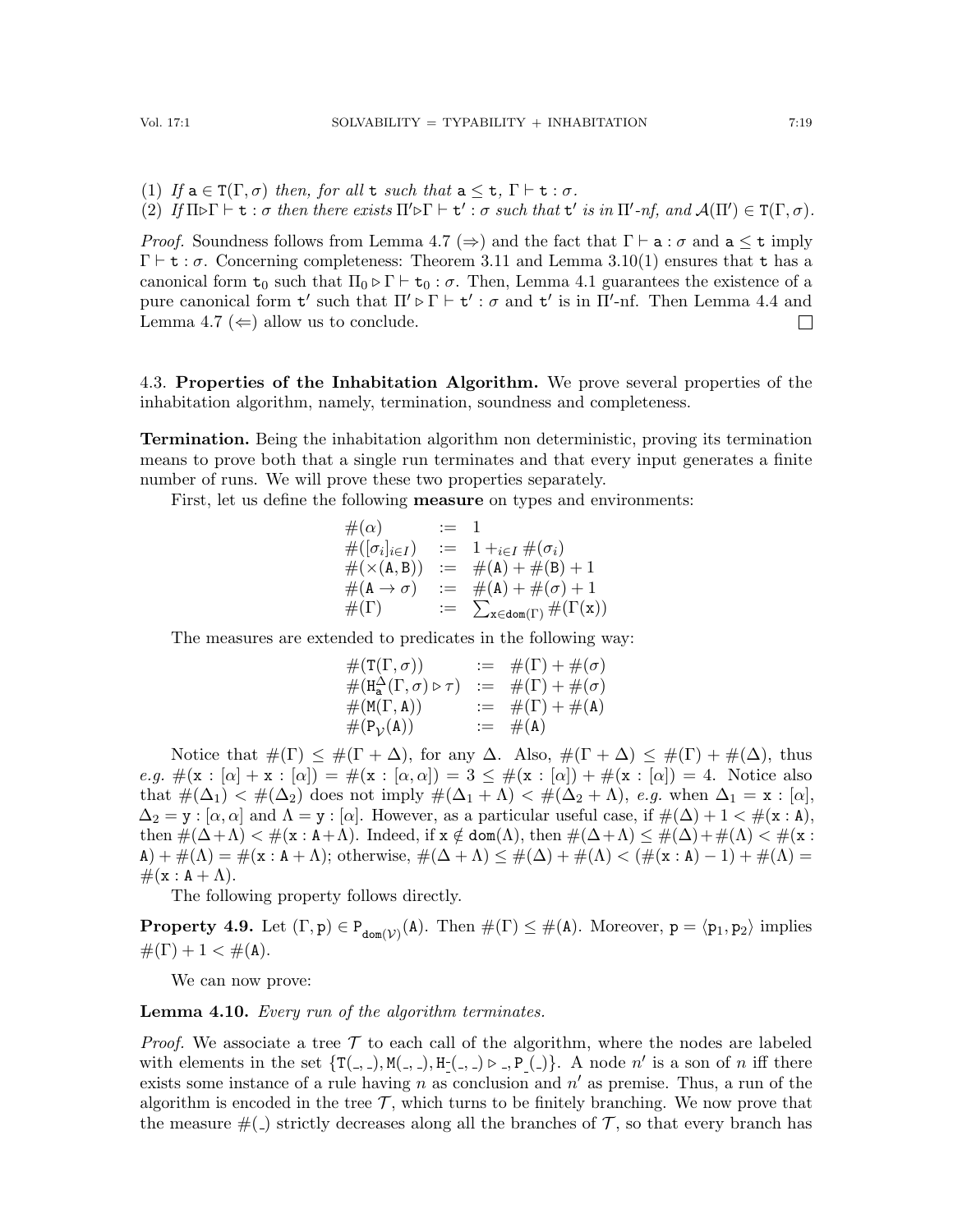finite depth. We proceed by induction on the rules of the algorithm. The only interesting cases are rules (Abs) and (Subs).

- Consider rule (Abs), with conclusion  $\lambda p.a \in T(\Gamma, A \to \tau)$  and premises  $a \in T(\Gamma + \Delta, \tau)$ and  $(\Delta, p) \in P_{\text{dom}(\Gamma)}(\mathbf{A})$ . By Property [4.9,](#page-18-1)  $\#(\Delta) \leq \#(\mathbf{A})$ , so that  $\#(\mathsf{T}(\Gamma + \Delta, \tau)) \leq$  $\#(\Gamma)+\#(\Delta)+\#(\tau) \leq \#(\Gamma)+\#(\mathbf{A})+\#(\tau) < \#(\mathbf{T}(\Gamma,\mathbf{A}\to\tau))$  and  $\#(\mathbf{P}_{\text{dom}(\Gamma)}(\mathbf{A})) = \#(\mathbf{A})$  $\#(T(\Gamma, A \to \tau)).$
- Consider rule (Subs), with conclusion  $b[\langle p, q \rangle/c] \in T(\Gamma + \Lambda + x : [\sigma], \tau)$  and premises  $c \in H_{\mathbf{x}}^{\mathbf{x}: [\sigma]}(\Gamma, \sigma) \triangleright F(\sigma), \ (\Delta, \langle \mathbf{p}, \mathbf{q} \rangle) \in P_{\text{dom}(\Gamma + \Lambda + (\mathbf{x}: [\sigma]))}([\mathbf{F}(\sigma)])$  and  $\mathbf{b} \in \mathbf{T}(\Delta + \Lambda, \tau)$ . Clearly  $\#(H^{\mathrm{x}: [\sigma]}_{{\mathrm{x}}}(\Gamma,\sigma) \triangleright F(\sigma)) = \#(\Gamma) + \#(\sigma) < \#(\Gamma) + \#(\Lambda) + \#([\sigma]) + \#(\tau) = \#(\mathrm{T}(\Gamma + \Lambda + \mathrm{x}: [\sigma], \tau)).$ Also,  $\#(\mathsf{P}_{\mathtt{dom}(\Gamma+\Lambda+(\mathbf{x}:[\sigma]))}([\mathsf{F}(\sigma)]) = \#([\mathsf{F}(\sigma)]) \leq \#([\sigma]) < \#(\mathtt{T}(\Gamma+\Lambda+\mathbf{x}:[\sigma],\tau)).$  Finally, by Property  $4.9, \#(\Delta)+1 < \#([F(\sigma)]) \leq \#([\sigma]) = \#(x : [\sigma]).$  So  $\#(T(\Delta+\Lambda,\tau)) =$  $\#(\Delta+\Lambda)+\#(\tau) < \#(\mathbf{x} : [\sigma]+\Lambda)+\#(\tau) \leq \#(\Gamma+\mathbf{x} : [\sigma]+\Lambda)+\#(\tau) = \#(\mathbf{T}(\Gamma+\Lambda+\mathbf{x} : [\sigma], \tau)).$

So every branch has finite depth. Hence,  $\mathcal T$  is finite by König's Lemma, *i.e.* the algorithm terminates.  $\mathbf{L}$ 

In order to complete the proof of termination we need to show that the number of different run of the algorithm on any given input is finite.

Let  $\Pi \triangleright \Gamma \vdash a : \sigma$ , where, by  $\alpha$ -conversion, we assume that  $f \nu(a) \cap b \nu(a) = \emptyset$ . We write  $\|\mathbf{a}\|_{\mathbf{x}}^{\Pi}$  (resp  $|\mathbf{a}|_{\mathbf{x}}^{\Pi}$ ) to denote the number of free (resp. bound) occurrences of x in a which are typed in  $\Pi$ . The following property holds<sup>[2](#page-19-0)</sup>.

<span id="page-19-1"></span>**Property 4.11.** Let a be an approximate normal form. Let  $\Pi \triangleright \Gamma \vdash a : \sigma$ . Then, for every variable x occurring in a we have  $||\mathbf{a}||_{\mathbf{x}}^{\Pi} \leq #(\Gamma(\mathbf{x}))$  and  $|\mathbf{a}|_{\mathbf{x}}^{\Pi} \leq #(\Gamma) + #(\sigma)$ .

*Proof.* If  $x \in \text{fv}(a)$ , then  $x : [\sigma_i]_{i \in I} \in \Gamma$ , for some non-empty set I, and since every axiom corresponds to a free occurrence of x in a which is typed in  $\Pi$ , then the number of such occurrences is exactly the cardinality of I, which is trivially smaller than  $\#(\Gamma(x))$ .

Let  $x \in bv(a)$ . The proof is by induction on  $\Pi$ .

- Let the last rule of  $\Pi$  be (abs), with conclusion  $\Pi \triangleright \Gamma' \setminus \Gamma' \vert_p \vdash \lambda p.b : A \to \tau$  and premises  $\Pi' \triangleright \Gamma' \vdash b : \tau \text{ and } \Gamma'|_{p} \Vdash p : A, \text{ where } \Gamma = \Gamma' \setminus \Gamma'|_{p} \text{ and } \sigma = A \rightarrow \tau. \text{ Since } x \text{ is bound in }$ λp.b, then either x is bound in b or x occurs in the pattern p. If x is bound in b, then the proof follows by induction. Otherwise, by Lemma [3.4,](#page-10-0)  $\Gamma^{\prime}|_{x} \Vdash x : A_{x}^{p}$ , *i.e.*  $\Gamma'(x) = A_{x}^{p}$ . Then the number of free occurrences of x in b typed in  $\Pi'$  is  $||b||_x^{\Pi'} \leq \#(A_x^p)$ , so the number of its bound occurrences in  $\lambda p.b$  typed in  $\Pi$  is the same. Since  $\#(A_x^p) \leq \#(A)$  and  $\#(\mathtt{A}) \leq \#(\mathtt{A} \to \tau) + \#(\Gamma)$ , then we are done.
- Let the last rule of  $\Pi$  be (sub), with conclusion  $\Gamma' \backslash \Gamma' |_{\langle p,q \rangle} + \Delta \vdash b[\langle p,q \rangle/c] : \sigma$  and premises  $\Pi_{\mathbf{b}} \triangleright \Gamma' \vdash \mathbf{b} : \sigma, \Gamma' |_{\langle \mathbf{p},\mathbf{q} \rangle} \vdash \langle \mathbf{p},\mathbf{q} \rangle : [\times(\mathbf{A},\mathbf{B})],$  and  $\Pi_{\mathbf{c}} \triangleright \Delta \vdash \mathbf{c} : [\times(\mathbf{A},\mathbf{B})],$  where  $\mathbf{a} = \mathbf{b} [\langle \mathbf{p},\mathbf{q} \rangle/\mathbf{c}]$ and  $\Gamma = \Gamma' \setminus \Gamma' |_{\langle p,q \rangle} + \Delta$ . Since x is bound in b[ $\langle p,q \rangle / c$ ], then either x is bound in b or c, or x occurs in  $\langle p, q \rangle$  and so x is free in b. If x is bound in b or c, then the proof follows by induction. Let x occur in  $\langle p, q \rangle$ . Since x occurs free in b, by the *i.h.*,  $||b||_x^{\Pi_b} \leq #(\Gamma'(x))$ . Notice that, by definition of approximant, c must be an  $\mathcal L$  approximate normal form, so that let  $c = ya_1...a_n$   $(n \ge 0)$ . The derivation  $\Pi_c$  has necessarily been obtained by applying rule (many) to a derivation  $\Pi_c' \triangleright \Delta \vdash c : \times (A, B)$ , so  $\Delta(y)$  must be  $C + [A_1 \rightarrow \ldots A_n \rightarrow \times (A, B)],$ for some  $C, A_1, \ldots, A_n$  such that  $\Delta_i \vdash a_i : A_i$ , and  $\Delta = +_{i \in I} \Delta_i + y : [A_1 \rightarrow \ldots A_n \rightarrow \times (A, B)],$ where  $(+_{i\in I}\Delta_i)(y) = \text{C}$ . So  $\#(\Delta) \geq \#([\times(A,B)])$ . By the *i.h.*  $||c||_y^{\Pi_c'} = ||c||_y^{\Pi_c} \leq \#(\Delta(y))$ .

<span id="page-19-0"></span> $^{2}$ Tighter upper bounds than those provided below may be found, but this is inessential here.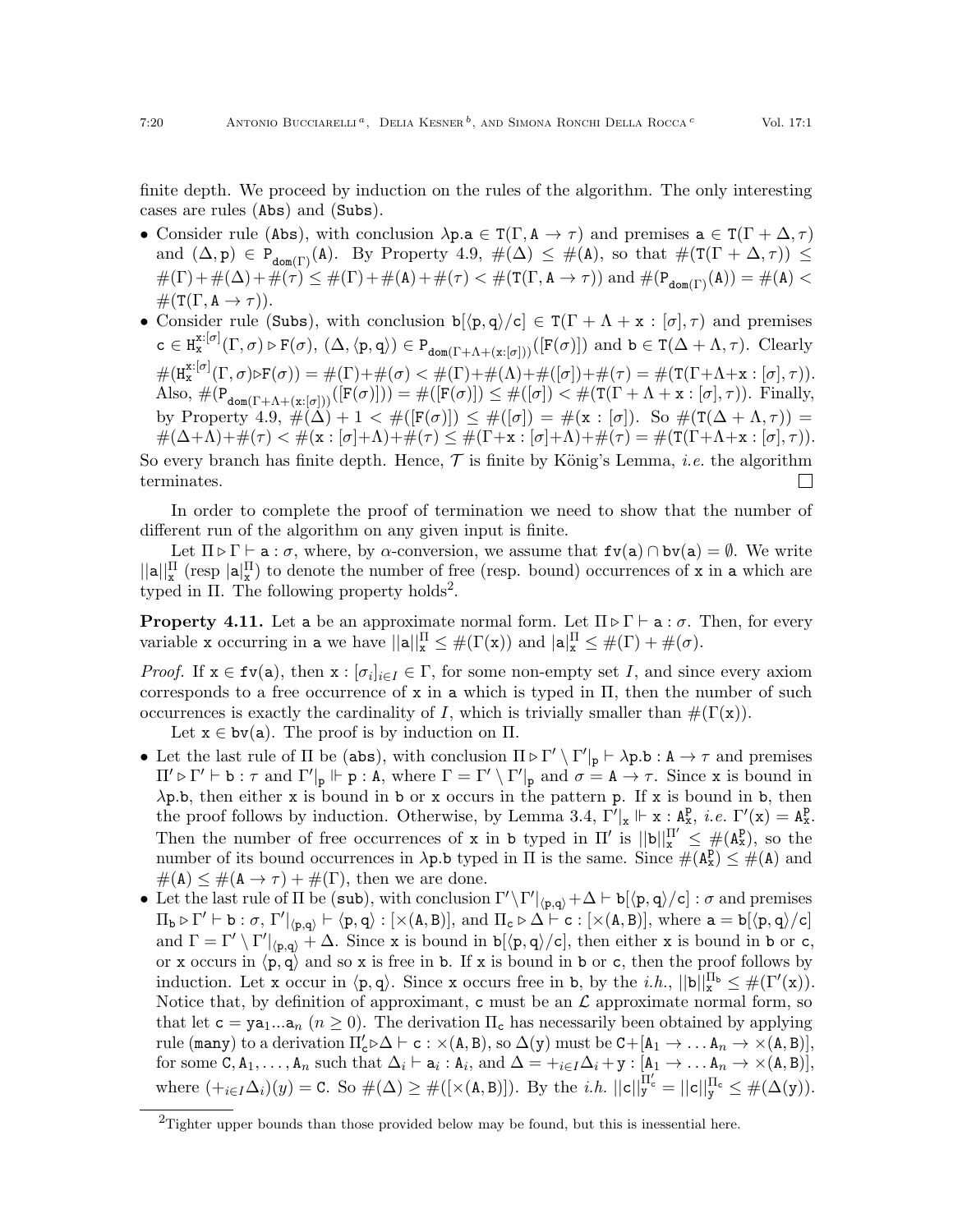Moreover, by Lemma [3.4](#page-10-0)  $\Gamma'(x) = [\times(A, B)]_x^{(p,q)}$ . Then the number of free occurrences of x in b typed in  $\Pi_{\mathbf{b}}$  is  $||\mathbf{b}||_{\mathbf{x}}^{\Pi_{\mathbf{b}}} = \#([ \times (\mathbf{A}, \mathbf{B})] \times \#([\times (\mathbf{A}, \mathbf{B})]) \leq \#(\Delta) \leq \#(\Delta) + \#(\sigma)$ . We conclude since  $|\mathbf{a}|_{\mathbf{x}}^{\Pi} = ||\mathbf{b}||_{\mathbf{x}}^{\Pi_{\mathbf{b}}}$ .  $\Box$ 

• All other cases follow easily by induction.

This property has an important corollary.

<span id="page-20-0"></span>Corollary 4.12. Given a pair  $(\Gamma, \sigma)$ , the number of approximate normal forms a such that  $\Pi \triangleright \Gamma \vdash a : \sigma \text{ and } a = \mathcal{A}(\Pi) \text{ is finite.}$ 

*Proof.* Let  $\Pi \triangleright \Gamma \vdash a : \sigma$ . By Property [4.11,](#page-19-1) the number of typed occurrences of every variable in  $\Pi$  is bounded by  $\#(\Gamma) + \#(\sigma)$  (we suppose each variable to be either bound or free, but not both, in  $\mathcal{A}(\Pi)$ , by  $\alpha$ -conversion). So the total number of typed occurrences of variables in  $\Pi$  is bounded by an integer, let say  $\mathcal{B}$ . By definition of  $\mathcal{A}(\Pi)$ ,  $\Omega$  is the only untyped subterm of a, then  $\beta$  is an upper bound for the number of all occurrences of variables of a, which turn out to be all typed occurrences of variables of  $a$  in  $\Pi$ .

It is easy to see that  $\beta$  is also a bound for the total number of axioms of each derivation  $\Pi \triangleright \Gamma \vdash a : \sigma$ , so the number of such derivations is finite and the conclusion follows.  $\Box$ 

Now we are able to complete the termination proof.

## Theorem 4.6. The inhabitation algorithm terminates.

*Proof.* Lemma [4.7](#page-17-2) ( $\Rightarrow$ ) ensures that the outputs of the inhabitation algorithm, called on  $(\Gamma, \sigma)$ , are all of the form  $a = \mathcal{A}(\Pi)$  for some  $\Pi \triangleright \Gamma \vdash a : \sigma$ . By Corollary [4.12](#page-20-0) there exist finitely many such a's, and by Lemma [4.10](#page-18-2) producing any of these takes a finite number of steps. Altogether, the inhabitation algorithms always terminates.  $\Box$ 

Soundness and Completeness. In order to show Lemma [4.7](#page-17-2) we first introduce the following key notion. A derivation  $\Pi$  is a left-subtree of a derivation  $\Sigma$  if either  $\Pi = \Sigma$ , or  $\Pi \triangleright \Delta \vdash u : \sigma$  is the major premise of some derivation  $\Sigma' \triangleright \Delta' \vdash uv : \tau$ , such that  $\Sigma'$  is a left-subtree of  $\Sigma$ .

<span id="page-20-1"></span>**Property 4.13.**  $(\Gamma, \mathbf{p}) \in P_{\text{dom}(\mathcal{V})}(\mathbf{A})$ , if and only if there is a derivation  $\Gamma \Vdash \mathbf{p} : \mathbf{A}$ , such that  $f(v(p)) \cap V = \emptyset$ .

Proof. Easy, by checking the rules.

**Lemma [4.7.](#page-17-2)**  $a \in T(\Gamma, \sigma) \Leftrightarrow \exists \Pi \triangleright \Gamma \vdash a : \sigma$  such that  $a = \mathcal{A}(\Pi)$ .

*Proof.*  $(\Rightarrow)$ : We prove by mutual induction the following statements:

- a)  $a \in T(\Gamma, \sigma) \Rightarrow \exists \Pi \triangleright \Gamma \vdash a : \sigma$  such that  $a = \mathcal{A}(\Pi)$ .
- b)  $a \in M(\Gamma, A) \Rightarrow \exists \Pi \triangleright \Gamma \vdash a : A \text{ such that } a = \mathcal{A}(\Pi).$
- c)  $a \in H_b^{\Delta}(\Gamma, \sigma) \triangleright \tau \Rightarrow \text{if } \exists \Sigma \triangleright \Delta \vdash b : \sigma \text{ such that } b = \mathcal{A}(\Sigma), \text{ then } \exists \Pi \triangleright \Gamma + \Delta \vdash a : \tau$ such that  $a = \mathcal{A}(\Pi)$ .

Each statement is proved by induction on the rules in Figure [2.](#page-17-1)

a) • Let the last rule be (Abs), with conclusion  $\lambda p.a \in T(\Gamma, A \to \tau)$  and premises  $a \in T(\Gamma + \Delta, \tau)$  and  $(\Delta, p) \in P_{dom(\Gamma)}(A)$ . By Property [4.13,](#page-20-1) there is a derivation  $\Delta \Vdash p : A$ , and we conclude by the *i.h.* (a) on  $a \in T(\Gamma + \Delta, \tau)$  and the typing rule (abs).

 $\Box$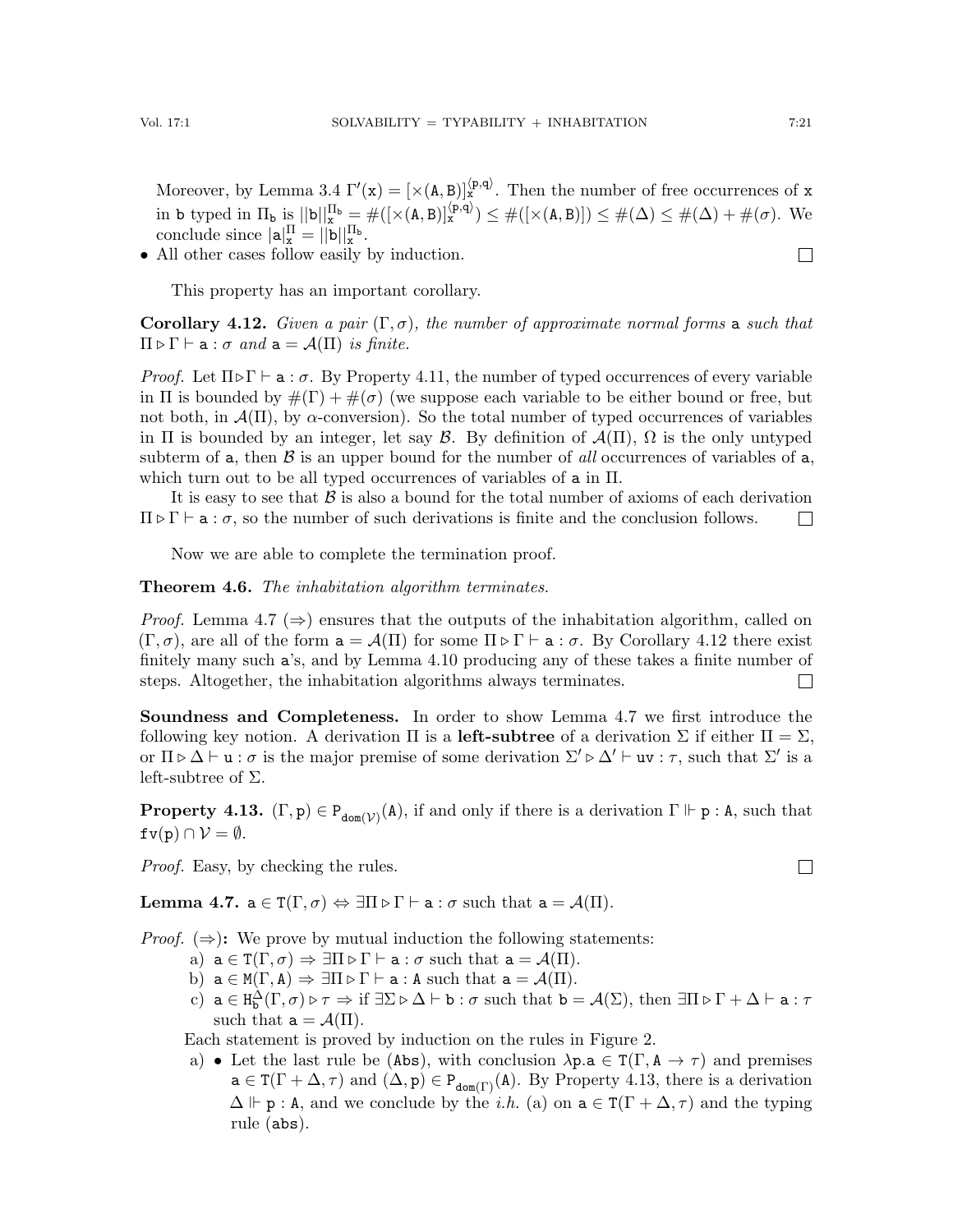- Let the last rule be (Head), with conclusion  $a \in T(\Gamma' + x : [\tau], \sigma)$  and premise  $a \in H_{\mathbf{x}}^{\mathbf{x}: [\tau]}(\Gamma', \tau) \triangleright \sigma$ , where  $\Gamma = \Gamma' + \mathbf{x} : [\tau]$ . Then consider the derivation  $\Sigma \triangleright x : [\tau] \vdash x : \tau$  where  $x = \mathcal{A}(\Sigma)$ . The *i.h.* (c) provides  $\Pi \triangleright \Gamma' + x : [\tau] \vdash a : \sigma$ such that  $a = \mathcal{A}(\Pi)$ .
- Let the last rule be (Prod), with conclusion  $\langle a, b \rangle \in T(\Gamma_0 + \Gamma_1, \times(A, B))$  and premises  $a \in M(\Gamma_0, A)$  and  $b \in M(\Gamma_1, B)$ , where  $\Gamma = \Gamma_0 + \Gamma_1$  and  $\sigma = \times(A, B)$ . Then we conclude by the *i.h.* (b) and the typing rule  $(\text{pair})$ .
- Let the last rule be (Subs), with conclusion  $b[\langle p, q \rangle/c] \in T(\Gamma_0 + \Gamma_1 + x : [\tau], \sigma)$ and premises  $c \in H_x^{x:[\tau]}(\Gamma_0, \tau) \triangleright F(\tau)$ ,  $(\Delta, \langle p, q \rangle) \in P_{\text{dom}(\Gamma_0 + \Gamma_1 + x:[\tau])}([\mathbf{F}(\tau)])$  and  $\mathtt{b} \in \mathtt{T}(\Gamma_1 + \Delta, \sigma)$ , where  $\Gamma = \Gamma_0 + \Gamma_1 + \mathtt{x} : [\tau]$ . Since there is  $\Sigma \triangleright \mathtt{x} : [\tau] \vdash \mathtt{x} : \tau$ , by *i.h.* (c) on  $c \in H_x^{x:[\tau]}(\Gamma_0, \tau) \triangleright F(\tau)$  there is  $\Psi'$  s.t.  $\Psi' \triangleright \Gamma_0 + x : [\tau] \vdash c : F(\tau)$ , and  $\mathbf{c} = \mathcal{A}(\Psi')$ . Moreover, by rule (many) we obtain  $\Psi \triangleright \Gamma_0 + \mathbf{x} : [\tau] \vdash \mathbf{c} : [F(\tau)].$ By Property [4.13,](#page-20-1)  $(\Delta, \langle p, q \rangle) \in P_{\text{dom}(\Gamma_0+\Gamma_1+x:[\tau])}([\mathbf{F}(\tau)])$  implies there is  $\Psi'' \triangleright \Delta \Vdash$  $\langle p, q \rangle : [F(\tau)]$  and  $fv(\langle p, q \rangle) \cap dom(\Gamma_0 + \Gamma_1 + x : [\tau]) = \emptyset$ . Now, by applying the *i.h.* (a) to  $\mathbf{b} \in \mathbf{T}(\Gamma_1 + \Delta, \sigma)$ , we get a derivation  $\Pi' \triangleright \Gamma_1 + \Delta \vdash \mathbf{b} : \sigma$  such that  $\mathbf{b} = \mathcal{A}(\Pi')$ . We get the required proof  $\Pi$  by using the typing rule (sub) on the premises  $\Psi$ ,  $\Psi''$  and  $\Pi'$ .
- b) Let the last rule be (Many) with conclusion  $a \in M(+_{i \in I} \Gamma_i, [\sigma_i]_{i \in I})$  and premises  $(a_i \in T(\Gamma_i, \sigma_i))_{i \in I}$  and  $\uparrow_{i \in I} a_i$ . The proof follows from the *i.h.* (a) and then the typing rule (many) or the (new) typing rule  $(\Omega)$ .
- c) Let the last rule be (Final), with conclusion  $a \in H_a^{\Delta}(\emptyset, \sigma) \triangleright \tau$  and premise  $\sigma = \tau$ . Suppose  $\Sigma \triangleright \Delta \vdash a : \sigma$ . The fact that the there exists a derivation  $\Delta + \emptyset \vdash a : \sigma$ is then straightforward.
	- Let the last rule be (Prefix), with conclusion  $a \in H_c^{\Delta}(\Gamma_0 + \Gamma_1, A \to \sigma') \triangleright \tau$  and premises  $b \in M(\Gamma_0, A)$  and  $a \in H_{cb}^{\Delta+\Gamma_0}(\Gamma_1, \sigma') \triangleright \tau$ , where  $\sigma = A \rightarrow \sigma'$ . Suppose that there exists a derivation  $\Sigma \triangleright \Delta \vdash c : A \rightarrow \sigma'$  such that  $c = A(\Sigma)$ . The *i.h.* (b) applied to  $\mathbf{b} \in M(\Gamma_0, \mathbf{A})$  provides a derivation  $\Psi \triangleright \Gamma_0 \vdash \mathbf{b} : \mathbf{A}$ , where  $\mathbf{b} = \mathcal{A}(\Psi)$ . The typing rule (app) with premises  $\Sigma$  and  $\Psi$  gives a derivation  $\Pi' \triangleright \Delta + \Gamma_0 \vdash cb : \sigma'$ , such that  $cb = \mathcal{A}(\Pi')$ . Then, the *i.h.* (d) applied to  $a \in H_{cb}^{\Delta+\Gamma_0}(\Gamma_1, \sigma') \triangleright \tau$  provides a derivation  $\Pi \triangleright \Delta + \Gamma_0 + \Gamma_1 \vdash a : \tau$  such that  $a = \mathcal{A}(\Pi)$ , as required.
- $(\Leftarrow):$  We prove by mutual induction the following statements:
	- a) Given  $\Sigma \triangleright \Delta \vdash b : \tau$  and  $\Pi \triangleright \Gamma \vdash a : \sigma$ , if  $b = \mathcal{A}(\Sigma)$  and  $a = \mathcal{A}(\Pi)$  are  $\mathcal{L}$ -anfs, and  $\Sigma$  is a left-subtree of  $\Pi$ , then there exists  $\Gamma'$  s.t.  $\Gamma = \Gamma' + \Delta$  and for every  $\Theta$ ,  $H_{\mathbf{a}}^{\Delta+\Gamma'}(\Theta,\sigma) \triangleright \rho \subseteq H_{\mathbf{b}}^{\Delta}(\Theta+\Gamma',\tau) \triangleright \rho.$
	- b)  $\Pi \triangleright \Gamma \vdash a : \sigma$  and  $a = \mathcal{A}(\Pi)$  imply  $a \in \mathcal{T}(\Gamma, \sigma)$ .

Each statement is proved by induction on the definition of approximate normal forms.

- a) If  $a = x$ , then  $\Pi$  is an axiom (ax);  $\Sigma$  being a left subtree of  $\Pi$ , we get  $\Sigma = \Pi$ ,  $\mathbf{b} = \mathbf{x}, \ \Gamma' = \emptyset, \ \sigma = \tau \text{ and the inclusion } \mathbf{H}_{\mathbf{a}}^{\Delta + \Gamma'}(\Theta, \sigma) \triangleright \rho \subseteq \mathbf{H}_{\mathbf{b}}^{\Delta}(\Theta + \Gamma', \tau) \triangleright \rho$ trivially holds.
	- If  $a = ca'$ , c being an *L*-anf, then the last rule of  $\Pi$  is an instance of (app), with premises  $\Pi_1 \triangleright \Gamma_1 \vdash c : A \to \sigma$  and  $\Pi_2 \triangleright \Gamma_2 \vdash a' : A$ , so that  $\Gamma' = \Gamma_1 + \Gamma_2$ . Moreover,  $\Sigma \triangleright \Delta \vdash b : \tau$  is also a left-subtree of  $\Pi_1$  and  $\Pi_2$  comes from  $(\Pi_2^i \triangleright \Gamma_2^i \vdash a' : \sigma_i)_{i \in I}$ , where  $+_{i \in I} \Gamma_2^i = \Gamma_2$  and  $[\sigma_i]_{i \in I} = A$ . We have in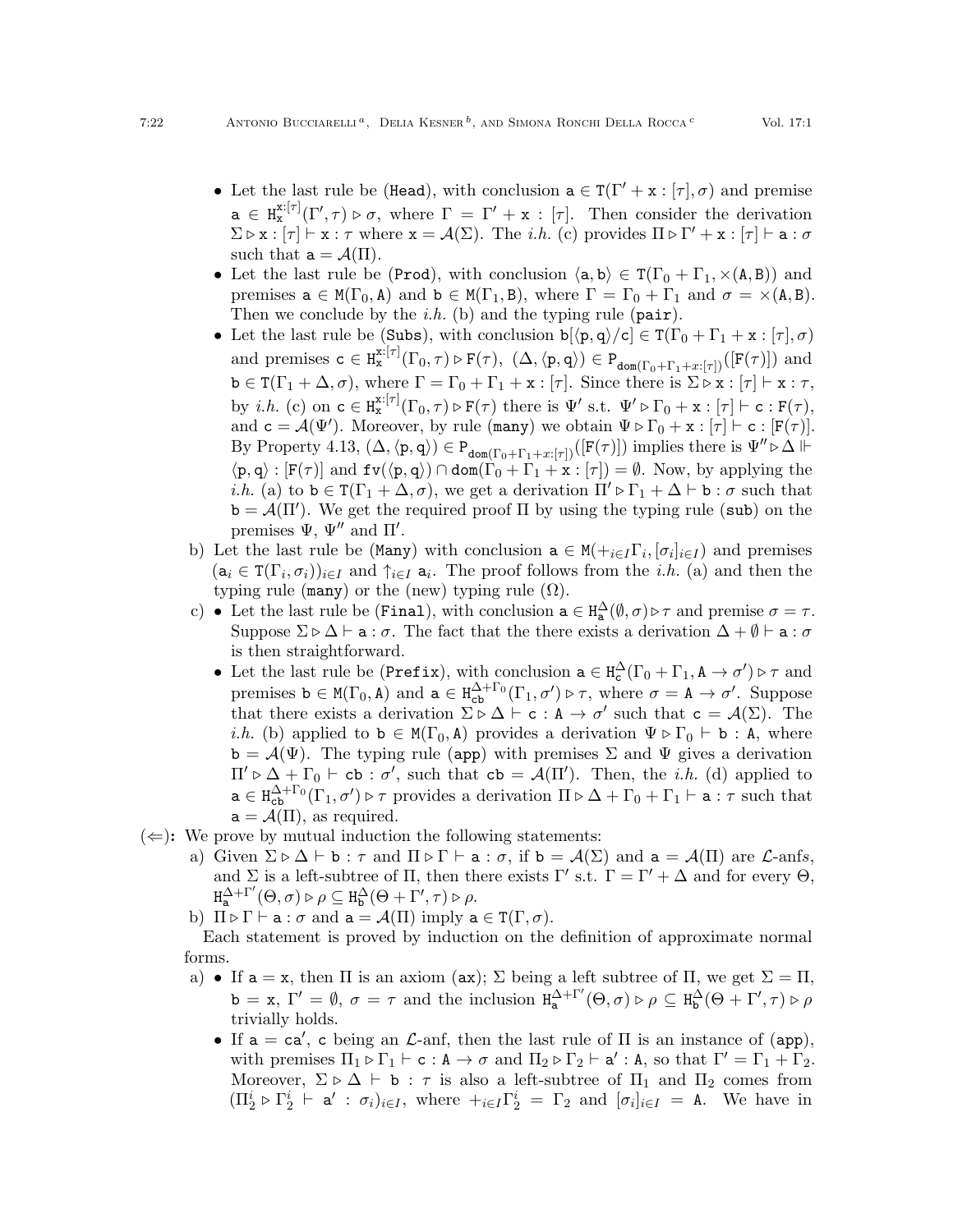this case  $a' = \bigvee_{i \in I} \mathcal{A}(\Pi_2^i)$ , where by the *i.h.* (b),  $\mathcal{A}(\Pi_2^i) \in \mathcal{T}(\Gamma_2^i, \sigma_i)$ . Then  $\text{H}^{\Delta+\Gamma_1+\Gamma_2}_{\mathbf{ca}'}(\Theta,\sigma) \triangleright \rho \subseteq_{(\text{Prefix})} \text{H}^{\Delta+\Gamma_1}_{\mathbf{c}}(\Theta+\Gamma_2,\mathtt{A}\to\sigma) \triangleright \rho \subseteq_{(a)} \text{H}^{\Delta}_{\mathbf{b}}(\Theta+\Gamma_1+\Gamma_2,\tau) \triangleright \rho.$ • Since by hypothesis both  $\alpha$  and  $\beta$  are  $\mathcal{L}$ -anfs, there are no other cases.

- b)  $a = \Omega$  does not apply, since  $\sigma$  is not the empty multiset.
	- If a is an  $\mathcal{L}$ -anf, then  $\exists x, \tau$  s.t.  $\Gamma = \Gamma_0 + x : [\tau]$  and the type derivation  $\Sigma \triangleright x : [\tau] \vdash x : \tau$  is a left subtree of  $\Pi \triangleright \Gamma_0 + x : [\tau] \vdash a : \sigma$ . Then we have  $\mathbf{a} \in \text{H}_{\mathbf{a}}^{\Gamma}(\emptyset, \sigma) \triangleright \sigma$  by rule (Final),  $\text{H}_{\mathbf{a}}^{\Gamma_0 + \mathbf{x}: [\tau]}(\emptyset, \sigma) \triangleright \sigma \subseteq \text{H}_{\mathbf{x}}^{\mathbf{x}: [\tau]}(\Gamma_0, \tau) \triangleright \sigma$  by Point (a) and  $H^{x:[\tau]}_x(\Gamma_0,\tau) \triangleright \sigma \subseteq T(\Gamma_0 + x : [\tau], \sigma)$  by rule (Head). We thus conclude  $a \in T(\Gamma_0 + x : [\tau], \sigma).$
	- Otherwise, we analyze all the other cases of  $\mathcal{N}\text{-anfs}$ .
		- If  $a = \lambda p.b$  (resp.  $a = \langle b, c \rangle$ ) then it is easy to conclude by induction, using rule Abs (resp. Prod).
		- If  $a = c[\langle p, q \rangle/b]$ , then c (resp. b) is an N (resp. L)-approximate normal form. By construction,  $\Pi$  is of the following form:

$$
\frac{\Pi' \triangleright \Gamma \vdash c : \sigma \quad \Gamma|_{\langle p,q \rangle} \Vdash \langle p,q \rangle : [\times (A_1,A_2)] \quad \frac{\Psi' \triangleright \Delta \vdash b : \times (A_1,A_2)}{\Psi \triangleright \Delta \vdash b : [\times (A_1,A_2)]} }{\Gamma \setminus \Gamma|_{\langle p,q \rangle} + \Delta \vdash c[\langle p,q \rangle/b] : \sigma}
$$

By definition  $\mathcal{A}(\Pi) = \mathcal{A}(\Pi')[\langle \mathbf{p}, \mathbf{q} \rangle / \mathcal{A}(\Psi')]$ . By the *i.h.* (c)  $\mathcal{A}(\Pi') \in \mathsf{T}(\Gamma, \sigma)$ . Moreover,  $\mathbf{b} = \mathbf{y} \mathbf{c}_1 \dots \mathbf{c}_h$   $(h \geq 0)$ , since it is an  $\mathcal{L}$ -canonical form, so that  $\Delta = \Delta' + (\mathbf{y} : [\tau])$  where  $\mathbf{F}(\tau) = \times (\mathbf{A}_1, \mathbf{A}_2)$  and  $\Sigma \triangleright \mathbf{y} : [\tau] \vdash \mathbf{y} : \tau$  is a left prefix of  $\Psi' \triangleright \Delta \vdash b : \times (A_1, A_2)$ . Therefore,  $\mathcal{A}(\Psi) = \mathcal{A}(\Psi')$  belongs to the set  $H^{\Delta}_{\mathcal{A}(\Psi')}(\emptyset, F(\tau)) \triangleright F(\tau)$ , which is included in  $H^{y:[\tau]}_y(\Delta', \tau) \triangleright F(\tau)$  by Point (a). By Property [4.13](#page-20-1) we also have  $(\Gamma|_{\langle p,q\rangle}, \langle p,q\rangle) \in P_{dom(\Gamma\backslash \Gamma|_{\langle p,q\rangle}+\Delta)}([\mathbf{F}(\tau)])$ . We thus obtain  $\mathcal{A}(\Pi) = \mathcal{A}(\Pi')[\langle p, q \rangle / \mathcal{A}(\Psi)] \in T(\Gamma \setminus \Gamma|_{\langle p, q \rangle} + \Delta' + (\mathbf{y} : [\tau]), \sigma) =$  $T(\Gamma \setminus \Gamma |_{\langle p,q \rangle} + \Delta, \sigma)$  by rule (Subs).  $\Box$ 

#### 5. Characterizing Solvability

<span id="page-22-1"></span>We are now able to state the main result of this paper, *i.e.* the characterization of the solvability property for the pattern calculus  $\Lambda_{p}$ .

The logical characterization of canonical forms given in Section [3](#page-8-0) through the type assignment system  $P$  is a first step in this direction. In fact, the system  $P$  is complete with respect to solvability, but it is not sound, as shown in the next theorem.

<span id="page-22-0"></span>**Theorem 5.1.** The set of solvable terms is a proper subset of the set of terms having canonical forms.

#### Proof.

- (Solvability implies canonicity) If  $t$  is solvable, then there is a head context  $H$  such that  $H[t]$  is closed and reduces to  $\langle u, v \rangle$ , for some u and v. Since all pairs are typable, the term  $H[t]$  is typable by Lemma [3.10\(](#page-12-1)[2\)](#page-12-3), so that t is typable too by Lemma [3.3.](#page-9-2) We conclude that t has canonical form by Theorem [3.11.](#page-12-0)
- (Canonicity does not imply solvability) Let  $t_1 = \lambda x.\mathbf{I}[\langle y, z \rangle / x][\langle y', z' \rangle / x\mathbf{I}]$ . the term  $t_1$ is canonical, hence typable by Theorem [3.11.](#page-12-0) However  $t_1$  is not solvable. In fact, it is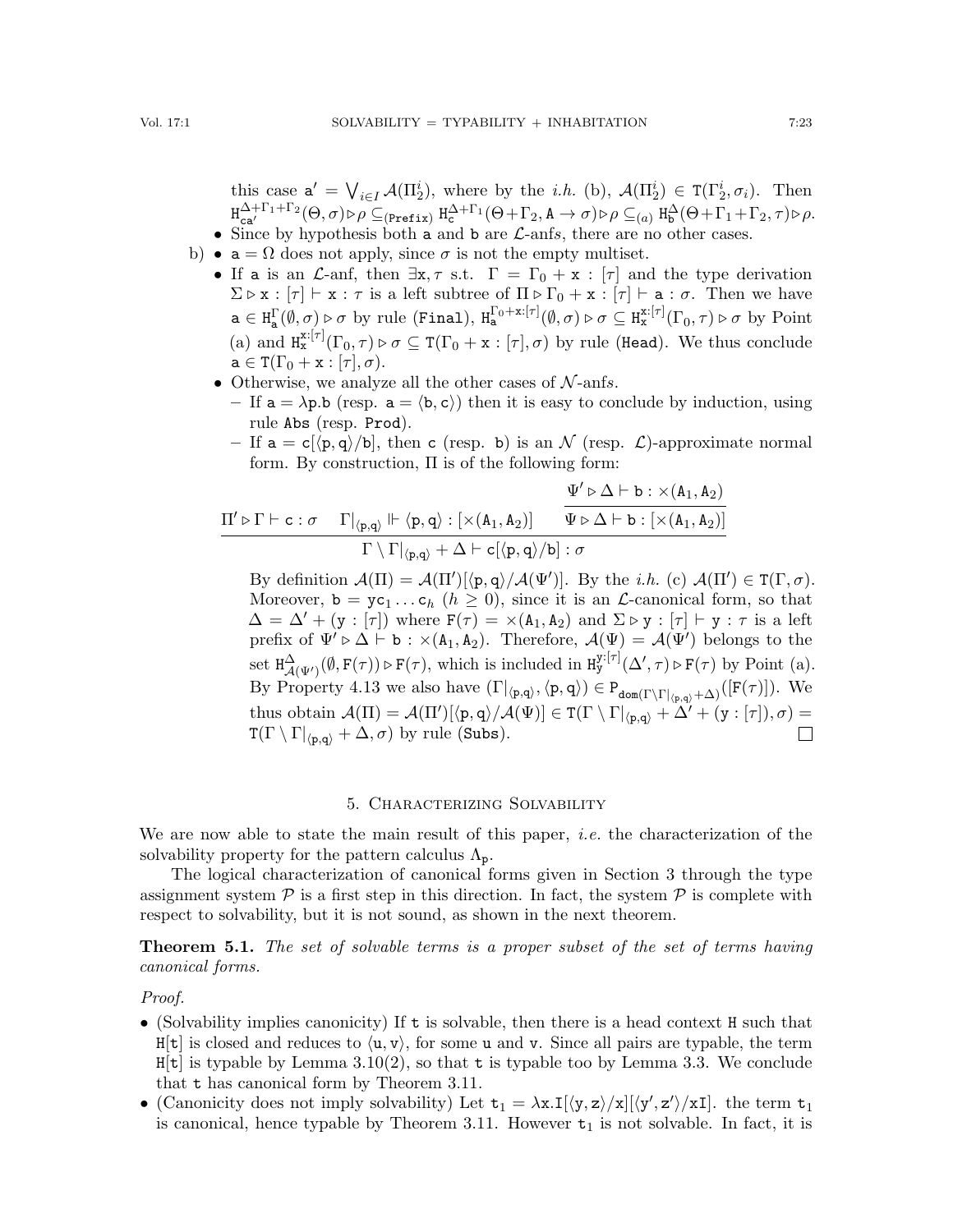easy to see that there is no term u such that both u and uI reduce to pairs. Indeed, let  $u \rightarrow^* \langle v_1, v_2 \rangle$ ; then  $uI \rightarrow^* \langle v_1, v_2 \rangle I$ , which will reduce to fail.  $\overline{\phantom{a}}$ 

However, as explained in the introduction, we can use inhabitation of system  $P$  to completely characterize solvability. The following lemma guarantees that the types reflect correctly the structure of the data.

## <span id="page-23-0"></span>**Lemma 5.2.** Let  $t$  be a closed and typable term.

- If t has functional type, then t reduces to an abstraction.
- If t has product type, then it reduces to a pair.

Proof. Let t be a closed and typable term. By Theorem [3.11](#page-12-0) we know that t reduces to a (closed) canonical form in  $\mathcal J$ . The proof is by induction on the maximal length of such reduction sequences. If t is already a canonical form, we analyze all the cases.

- If t is a variable, then this gives a contradiction with t closed.
- If t is an abstraction, then the property trivially holds.
- If t is a pair, then the property trivially holds.
- If t is an application, then t necessarily has a head (free) variable which belongs to the set of free variables of t, which leads to a contradiction with t closed.
- If  $t = u[\langle p_1, p_2 \rangle / v]$  is closed, then in particular v is closed, which leads to a contradiction with  $t \in \mathcal{J}$  implying  $v \in \mathcal{K}$ . So this case is not possible.

Otherwise, there is a reduction sequence  $t \to t' \to^* u$ , where u is in J. The term  $t'$  is also closed and typable by Lemma [3.10\(](#page-12-1)[1\)](#page-12-2), then the *i.h.* gives the desired result for  $t'$ , so the property holds also for t.  $\mathbf{L}$ 

The notion of inhabitation can easily be extended to typing environments, by defining Γ inhabited if  $x : C \in \Gamma$  implies C is inhabited. The following lemma shows in particular that if the type of a pattern is inhabited, then its typing environment is also inhabited.

## <span id="page-23-1"></span>Lemma 5.3.

<span id="page-23-3"></span>(1) If  $\Pi \triangleright \Gamma \Vdash p : A$  and A is inhabited, then  $\Gamma$  is also inhabited.

<span id="page-23-2"></span>(2) If  $\Gamma \vdash t : A$  and  $\Gamma$  is inhabited, then A is inhabited.

## Proof.

- (1) The proof is by induction on p.
	- If  $p = x$  then  $\Gamma$  is  $x : A$  with  $A \neq \lceil \cdot \rceil$  or it is  $\emptyset$ . In both cases the property is trivial.
	- If  $p = \langle p_1, p_2 \rangle$ , then  $\Pi_1 \triangleright \Gamma_1 \Vdash p_1 : A_1$  and  $\Pi_2 \triangleright \Gamma_2 \Vdash p_2 : A_2$ , where  $A = [\times (A_1, A_2)]$  and  $\Gamma = \Gamma_1 + \Gamma_2$ . Let us see that  $A_i$   $(i = 1, 2)$  is inhabited. Since  $[\times (A_1, A_2)]$  is inhabited, so is  $\times$ (A<sub>1</sub>, A<sub>2</sub>). By Lemma [5.2,](#page-23-0) the closed term t inhabiting  $\times$ (A<sub>1</sub>, A<sub>2</sub>) reduces to a pair  $\langle t_1, t_2 \rangle$ . We know by Lemma [3.10](#page-12-1)[\(1\)](#page-12-2) that  $\vdash \langle t_1, t_2 \rangle : \times(A_1, A_2)$ , and we conclude that  $\vdash t_i : A_i$  ( $i = 1, 2$ ). Now, by applying the *i.h.* to  $\Pi_1$  (resp.  $\Pi_2$ ) we have that for every  $x : A' \in \Gamma_1$  (resp  $\Gamma_2$ ), A' is inhabited. By linearity of p, if  $x : A' \in \Gamma$  then either  $x : A' \in \Gamma_1$  or  $x : A' \in \Gamma_2$  (otherwise stated:  $\Gamma_1 + \Gamma_2 = \Gamma_1$ ;  $\Gamma_2$ ). Hence we conclude that for every  $x : A' \in \Gamma$ , A' is inhabited.
- (2) For all  $x : B \in \Gamma$ , let  $u_x$  be a closed term inhabiting B. By Lemma [3.9\(](#page-12-4)[1\)](#page-12-5) the closed term obtained by replacing in t all occurrences of  $x \in \text{dom}(\Gamma)$  by  $u_x$  inhabits A.  $\Box$

In order to simplify the following proofs, let us introduce a new notation: let  $\vec{A}$  denote a sequence of multiset types  $A_1, ..., A_n$ , so that  $A_1 \to ... \to A_n \to \sigma$  will be abbreviated by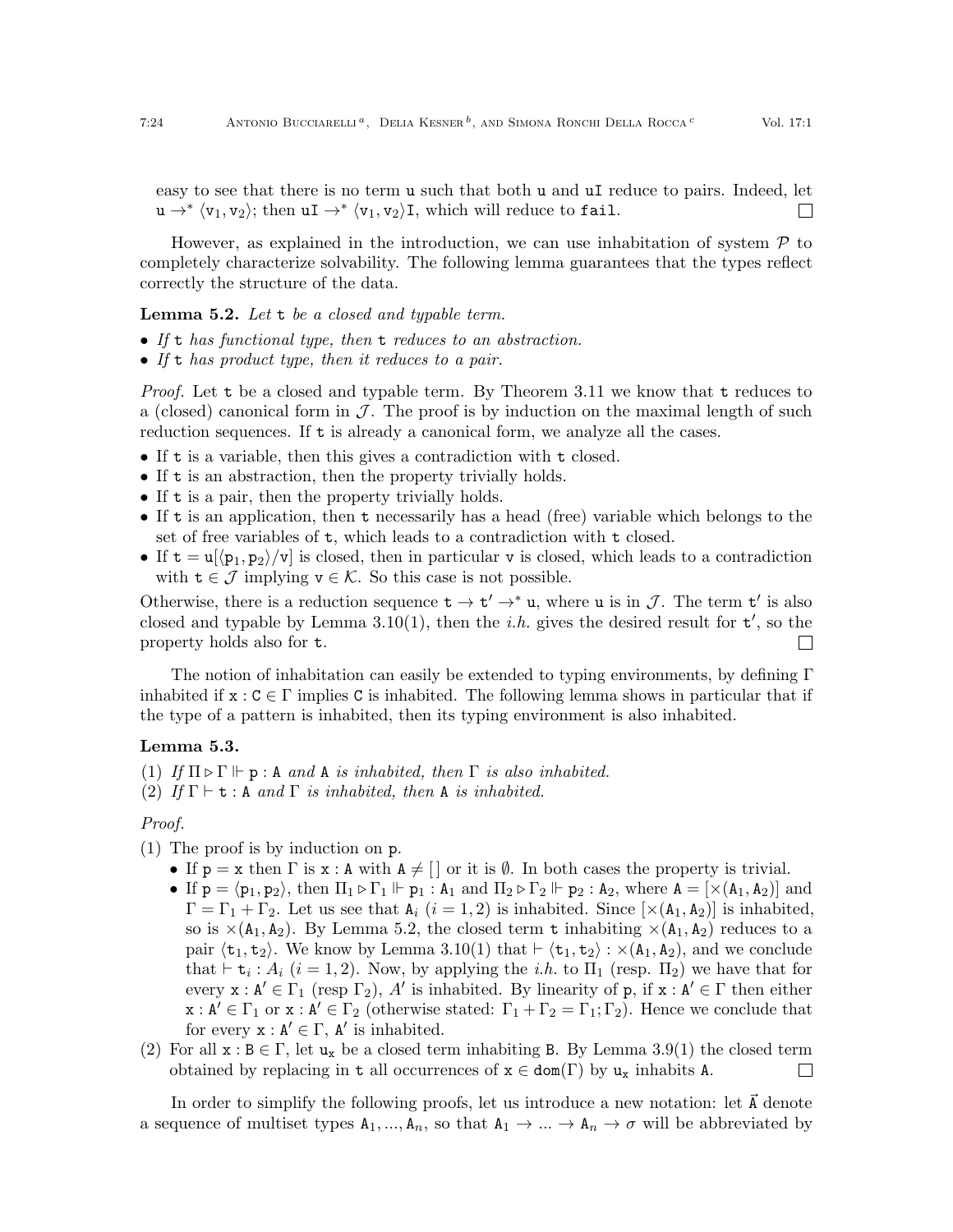$\vec{A} \to \sigma$ . Note that every type has this structure, for some multisets  $A_1, \ldots, A_n$   $(n \ge 0)$  and type  $\sigma$ . Moreover we will say that  $\vec{A}$  is inhabited if all its components are inhabited.

<span id="page-24-2"></span>**Lemma 5.4.** Let H[t] be such that  $\Pi \triangleright \Gamma \vdash H[t] : \vec{A} \rightarrow \pi$ , where  $\Gamma$  and  $\vec{A}$  are inhabited. Then there are  $\Pi', \Gamma', \vec{C}$  such that  $\Pi' \triangleright \Gamma' \vdash t : \vec{C} \to \pi$  where  $\Gamma'$  and  $\vec{C}$  are inhabited.

Proof. By induction on H.

- If  $H = \Box$ , then the property trivially holds.
- If  $H = H'$  u, then  $\Gamma = \Gamma' + \Delta$  and  $\Pi$  is:

$$
\frac{\Gamma' \vdash H'[t] : B \to \vec{A} \to \pi \qquad \Delta \vdash u : B}{\Gamma' + \Delta \vdash H'[t]u : \vec{A} \to \pi} \quad (app)
$$

 $Γ'$  and  $Δ$  are inhabited, being sub-environments of Γ. By Lemma [5.3](#page-23-1)[\(2\)](#page-23-2) B is inhabited. Then the proof follows by the  $i.h$  on the major premise.

• If  $H = \lambda p.H'$  then  $\Gamma = \Gamma' \setminus \Gamma'|_p$ ,  $\vec{A} = A_0$ ,  $\vec{A'}$  and  $\Pi$  is:

$$
\frac{\Gamma'\vdash H'[t]:\vec{A}'\to \pi\quad \Gamma'|_p\Vdash p:A_0}{\Gamma'\setminus\Gamma'|_p\vdash \lambda p.H'[t]:A_0\to \vec{A}'\to \pi} \ \ (\text{abs})
$$

Since  $A_0$  is inhabited, Lemma [5.3\(](#page-23-1)[1\)](#page-23-3) ensures that  $\Gamma'|_p$  (and thus  $\Gamma'$ ) is inhabited, too. The proof follows by the  $i.h$  on the major premise.

• If  $H = H'[p/u]$  then  $\Gamma = \Gamma' \setminus \Gamma'|_p + \Delta$  and  $\Pi$  is:

$$
\frac{\Gamma' \vdash H'[t] : \vec{A} \to \pi \quad \Gamma'|_p \Vdash p : B \quad \Delta \vdash u : B}{(\Gamma' \setminus \Gamma'|_p) + \Delta \vdash H'[t][p/u] : \vec{A} \to \pi} \quad (\text{sub})
$$

 $\Delta$  is inhabited, being a sub-environment of Γ. By Lemma [5.3\(](#page-23-1)[2\)](#page-23-2) B is inhabited. Hence by Lemma [5.3](#page-23-1)[\(1\)](#page-23-3)  $\Gamma'$ <sub>p</sub> (and thus  $\Gamma'$ ) is inhabited. Then the proof follows by the *i.h.* on the major premise.  $\Box$ 

<span id="page-24-1"></span>**Theorem 5.5** (Characterizing Solvability). A term **t** is solvable iff  $\Pi \triangleright \Gamma \vdash t : \vec{C} \rightarrow \sigma$ , where  $\sigma$  is a product type and  $\Gamma$  and  $\vec{C}$  are inhabited.

## Proof.

- (only if) If t is solvable, then there exists a head context H such that  $H[t]$  is closed and  $H[t] \rightarrow^* \langle u, v \rangle$ . By subject expansion  $\vdash H[t] : o$ . Then Lemma [5.4](#page-24-2) allows to conclude.
- (if) Let  $\Gamma = x_1 : A_1, \ldots, x_k : A_k$   $(k \ge 0)$  and  $\vec{C} = C_1, \ldots, C_m$   $(m \ge 0)$ . By hypothesis there exist closed terms  $u_1, \ldots u_k, v_1, \ldots v_m$  such that  $\emptyset \vdash u_i : A_i$  and  $\emptyset \vdash v_j : C_j$   $(1 \leq i \leq k, 1 \leq j)$  $j \leq m$ ). Let  $H = (\lambda x_k ... ((\lambda x_1 \square) u_1) ... u_k)v_1 ... v_m$  be a head context. We have  $H[t]$ closed and  $\emptyset \vdash H[t] : \sigma$ , where  $\sigma$  is a product type. This in turn implies that H[t] reduces to a pair, by Lemma [5.2.](#page-23-0) Then the term t is solvable by definition.  $\Box$

Our notion of solvability is conservative with respect to that of the λ-calculus.

<span id="page-24-0"></span>**Theorem 5.6** (Conservativity). A  $\lambda$ -term t is solvable in the  $\lambda$ -calculus if and only if t is solvable in the  $\Lambda_{p}$ -calculus.

Proof.

• (if) Let t be a  $\lambda$ -term which is not solvable, *i.e.* which does not have head normal-form. Then t (seen as a term of our calculus) has no canonical form, and thus t is not typable by Theorem [3.11.](#page-12-0) It turns out that **t** is not solvable in  $\Lambda_p$  by Theorem [5.5.](#page-24-1)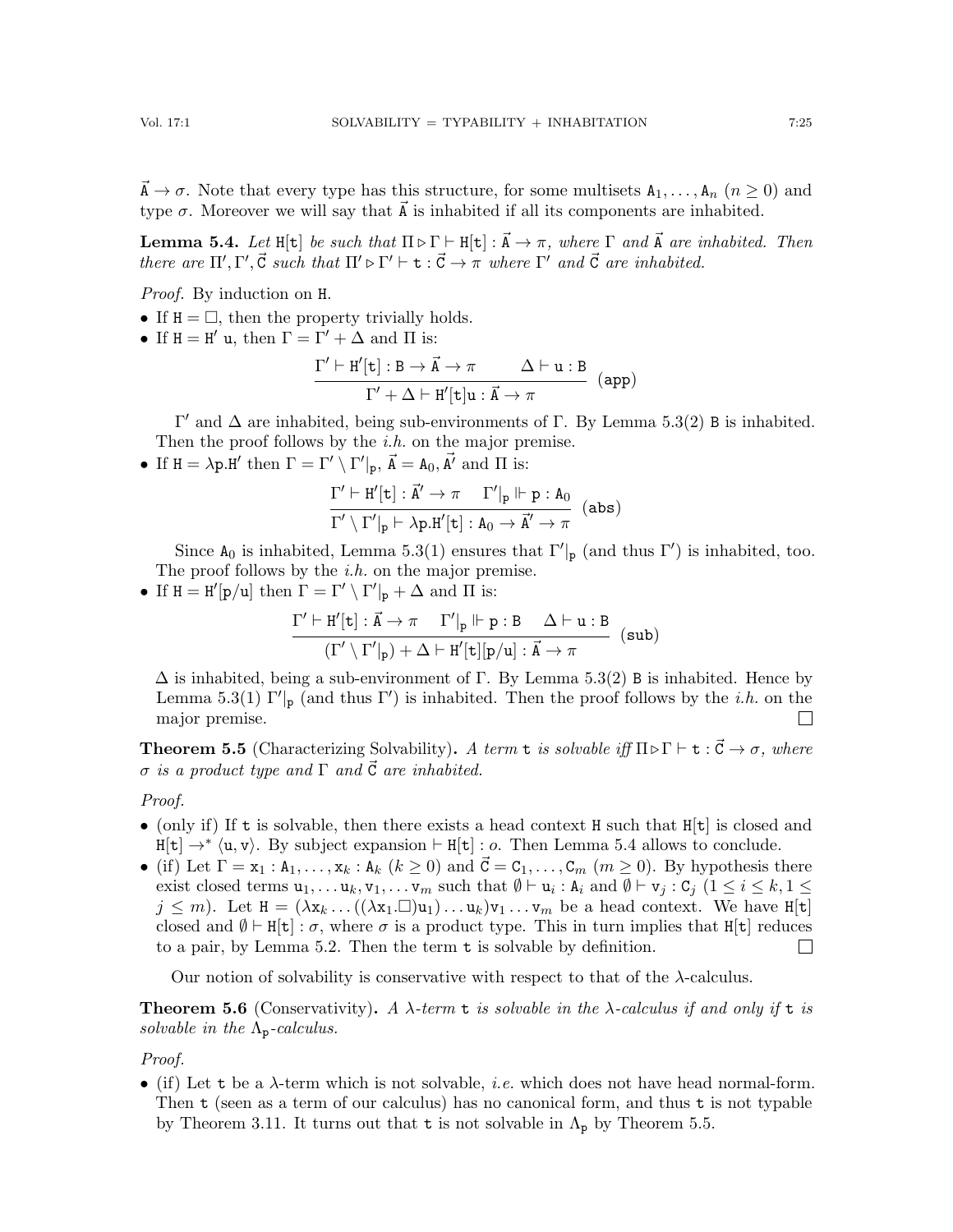• (only if) Let t be a solvable  $\lambda$ -term so that there exist a head context H such that  $H[t]$ is closed and reduces to I, then it is easy to construct a head context  $H'$  such that  $H'[t]$ reduces to a pair (just take  $H' = H \langle t_1, t_2 \rangle$  for some terms  $t_1, t_2$ ).  $\Box$ 

#### 6. Conclusion and Further Work

<span id="page-25-5"></span>We extend the classical notion of solvability, originally stated for the  $\lambda$ -calculus, to a pair pattern calculus. We provide a logical characterization of solvable terms by means of typability and inhabitation.

An interesting question concerns the consequences of changing non-idempotent types to idempotent ones in our typing system  $P$ . Characterization of solvability will still need the two ingredients typability and inhabitation, however, inhabitation will become undecidable, in contrast to our decidable inhabitation problem for the non-idempotent system  $P$ . This is consistent with the fact that the inhabitation problem for the  $\lambda$ -calculus is undecidable for idempotent types [\[27\]](#page-26-21), but decidable for the non-idempotent ones [\[10\]](#page-26-9).

Notice however that changing the meta-level substitution operator to explicit substitutions would not change neither the notion nor the characterization of solvability: all the explicit substitutions are fully computed in normal forms.

Further work will be developed in different directions. As we already discussed in Section [2,](#page-3-0) different definitions of solvability would be possible, as for example in [\[17\]](#page-26-22). We explored the one based on a lazy semantics, but it would be also interesting to obtain a full characterization based on a strict semantics.

On the semantical side, it is well known that non-idempotent intersection types can be used to supply a logical description of the relational semantics of  $\lambda$ -calculus [\[15,](#page-26-15) [23\]](#page-26-23). We would like to start from our type assignment system for building a denotational model of the pattern calculus. Last but not least, a challenging question is related to the characterization of solvability in a more general framework of pattern  $\lambda$ -calculi allowing the patterns to be dynamic [\[19\]](#page-26-5).

#### **ACKNOWLEDGMENT**

We are grateful to Sandra Alves and Daniel Ventura for fruitful discussions. This work was partially done within the framework of ANR COCA HOLA (16-CE40-004-01).

#### **REFERENCES**

- <span id="page-25-1"></span>[1] B. Accattoli and D. Kesner. The structural lambda-calculus. In A. Dawar and H. Veith, editors, Proceedings of 24th EACSL Conference on Computer Science Logic, volume 6247 of LNCS, pages 381–395. Springer, Aug. 2010.
- <span id="page-25-4"></span>[2] S. Alves, D. Kesner, and D. Ventura. A quantitative understanding of pattern matching, 2019. https://arxiv.org/abs/1912.01914.
- <span id="page-25-0"></span>[3] T. Balabonski. On the implementation of dynamic patterns. In E. Bonelli, editor, HOR, volume 49 of EPTCS, pages 16–30, 2010.
- <span id="page-25-3"></span>[4] T. Balabonski, P. Barenbaum, E. Bonelli, and D. Kesner. Foundations of strong call by need. PACMPL, 1(ICFP):20:1–20:29, 2017.
- <span id="page-25-2"></span>[5] P. Barenbaum, E. Bonelli, and K. Mohamed. Pattern matching and fixed points: Resource types and strong call-by-need: Extended abstract. In D. Sabel and P. Thiemann, editors, Proceedings of the 20th International Symposium on Principles and Practice of Declarative Programming, PPDP 2018, Frankfurt am Main, Germany, September 03-05, 2018, pages 6:1–6:12. ACM, 2018.